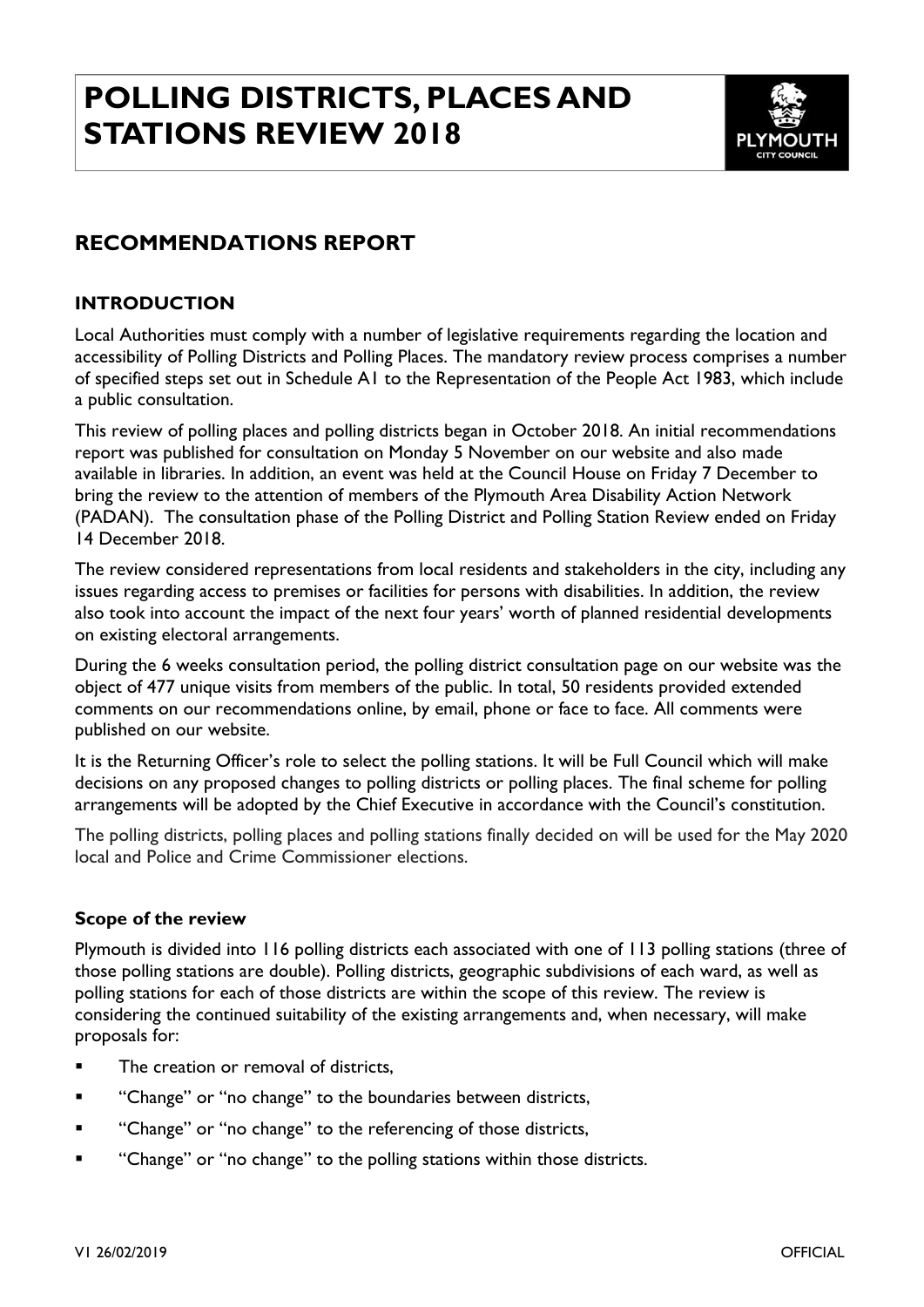#### **Not in scope**

City ward boundaries and parliamentary constituency boundaries are not in scope of this review. The legislation requires that ward boundaries are reviewed by the Boundary Commission, not by Local Authorities themselves. We do not have a mandate to suggest alterations to the boundaries between the wards.

The review will not be able to consider comments regarding local authority boundaries, neighbouring parliamentary constituencies, the names of local authorities or other electoral areas within or bordering Plymouth City.

#### **Glossary of terms**

Polling District - A polling district is a geographical sub-division of an electoral area.

Polling Place - A polling place is the area in which the Returning Officer selects the polling station. In Plymouth, polling places represent the same area as the polling district to allow a greater degree of flexibility in deciding where a polling station should be located.

Polling Station - The polling station is the room or building where the poll takes place.

#### **Accessing information**

The report presents information for each ward of the city. These are presented in alphabetical order and are listed in a contents table on page 3.

In order to illustrate those recommendations for each ward, maps of the existing arrangements as well as maps of our proposed arrangements are available on our [polling station page:](https://www.plymouth.gov.uk/votingandelections/pollingdistrictreview2018) <https://www.plymouth.gov.uk/votingandelections/pollingdistrictreview2018>

In the polling district information tables provided for each ward, the word "Electorate" refers to the total number of registered voters in the district, as of August 2018.

In the polling station information tables provided for each ward, the expression "Polling Station Electorate" refers to the total number of registered voters in the district who have opted to attend a polling station to vote, as of August 2018. This figure excludes electors from the district who may have opted to vote by other means. This figure informs us of the maximum number of electors who may attend the polling station on polling day.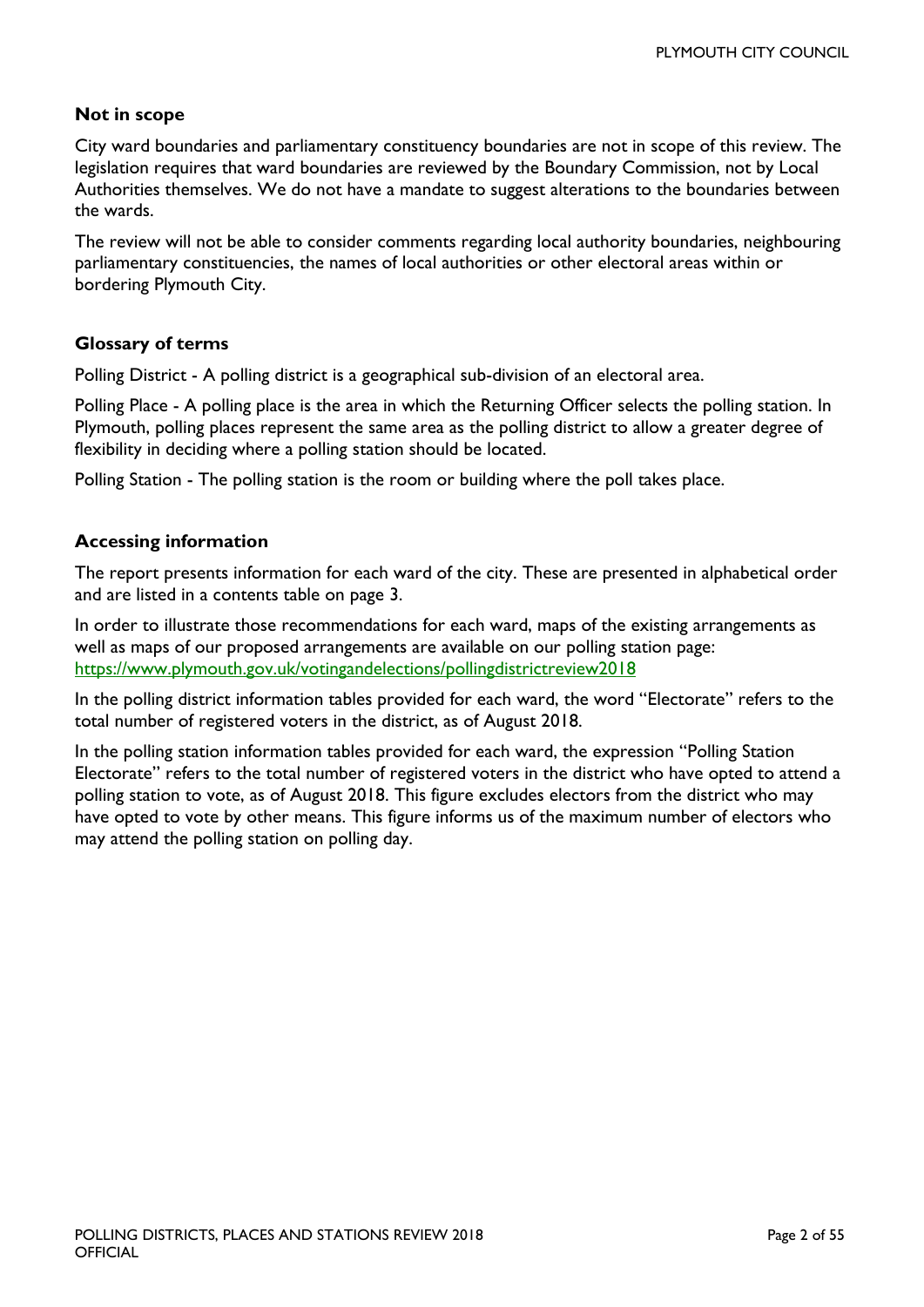# <span id="page-2-0"></span>**CONTENTS**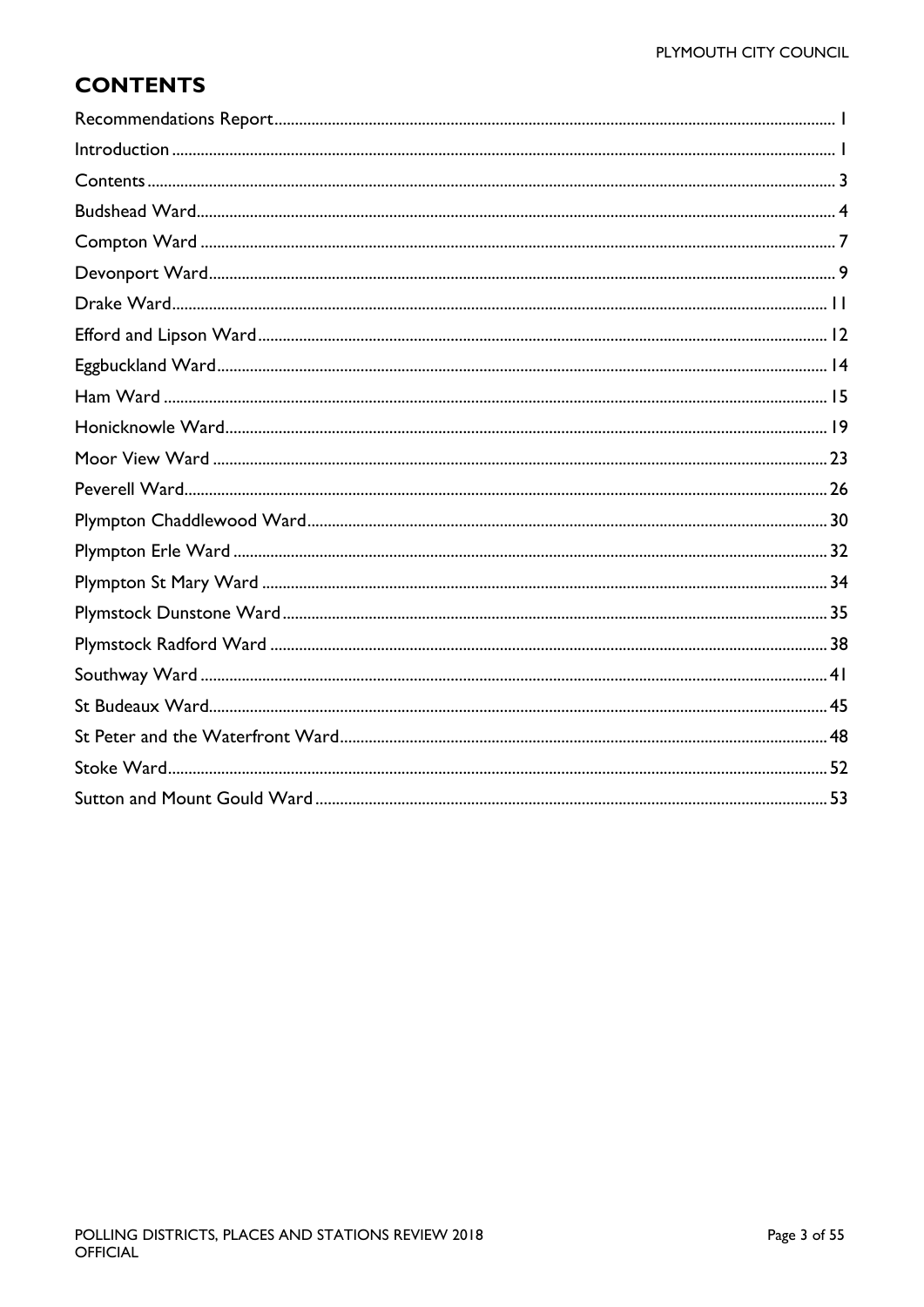### <span id="page-3-0"></span>**BUDSHEAD WARD**

| <b>Existing Polling Districts</b> |  |
|-----------------------------------|--|
|-----------------------------------|--|

| <b>Polling</b><br>district | <b>Polling Station</b>                | Electorate <sup>1</sup> | <b>Recommendations</b>            |
|----------------------------|---------------------------------------|-------------------------|-----------------------------------|
| EA                         | Mobile Unit at Canterbury Drive       | 1,415                   | No change                         |
| EB                         | St. Peters RC Primary School          | 1,447                   | No change                         |
| <b>EC</b>                  | Bethany Evangelical Church            | 1,066                   | No change                         |
| ED                         | <b>Salvation Army Community Hall</b>  | 1,410                   | No change                         |
| EE.                        | Mobile Unit at Kirkwall Road          | 739                     | No change                         |
| EF                         | Manadon Masonic Hall                  | 854                     | No change                         |
| EG                         | Derriford United Reformed Church Hall | 2,690                   | Changes of district<br>boundaries |

#### **Existing Polling Stations**

| <b>Polling Station</b>                   | <b>Polling</b><br>district | <b>Polling</b><br>station<br>electorate <sup>2</sup> | <b>Disabled</b><br><b>access</b> | <b>Recommendations</b> |
|------------------------------------------|----------------------------|------------------------------------------------------|----------------------------------|------------------------|
| Mobile Unit at Canterbury Drive          | EA                         | 1,143                                                | Yes <sup>3</sup>                 | No change              |
| St. Peters RC Primary School             | EB                         | 1,204                                                | Yes-<br>ramped                   | No change              |
| Bethany Evangelical Church               | <b>EC</b>                  | 881                                                  | Yes                              | No change              |
| <b>Salvation Army Community Hall</b>     | ED                         | 1,117                                                | Yes                              | No change              |
| Mobile Unit at Kirkwall Road             | EE                         | 554                                                  | Yes <sup>3</sup>                 | Replacement            |
| <b>Manadon Masonic Hall</b>              | EF                         | 684                                                  | Yes                              | No change              |
| Derriford United Reformed Church<br>Hall | EG                         | 2,153                                                | Yes                              | No change              |

<sup>1</sup> Total number of registered electors in the district.

<sup>2</sup> Number of registered electors in the district who have opted to vote at a polling station.

<sup>3</sup> Although mobile polling stations are suitably equipped to enable access for all voters (ramps and handrails for disabled access) there are still ongoing concerns due to inherent characteristics of mobile units, such as their narrow entrance and limited internal area.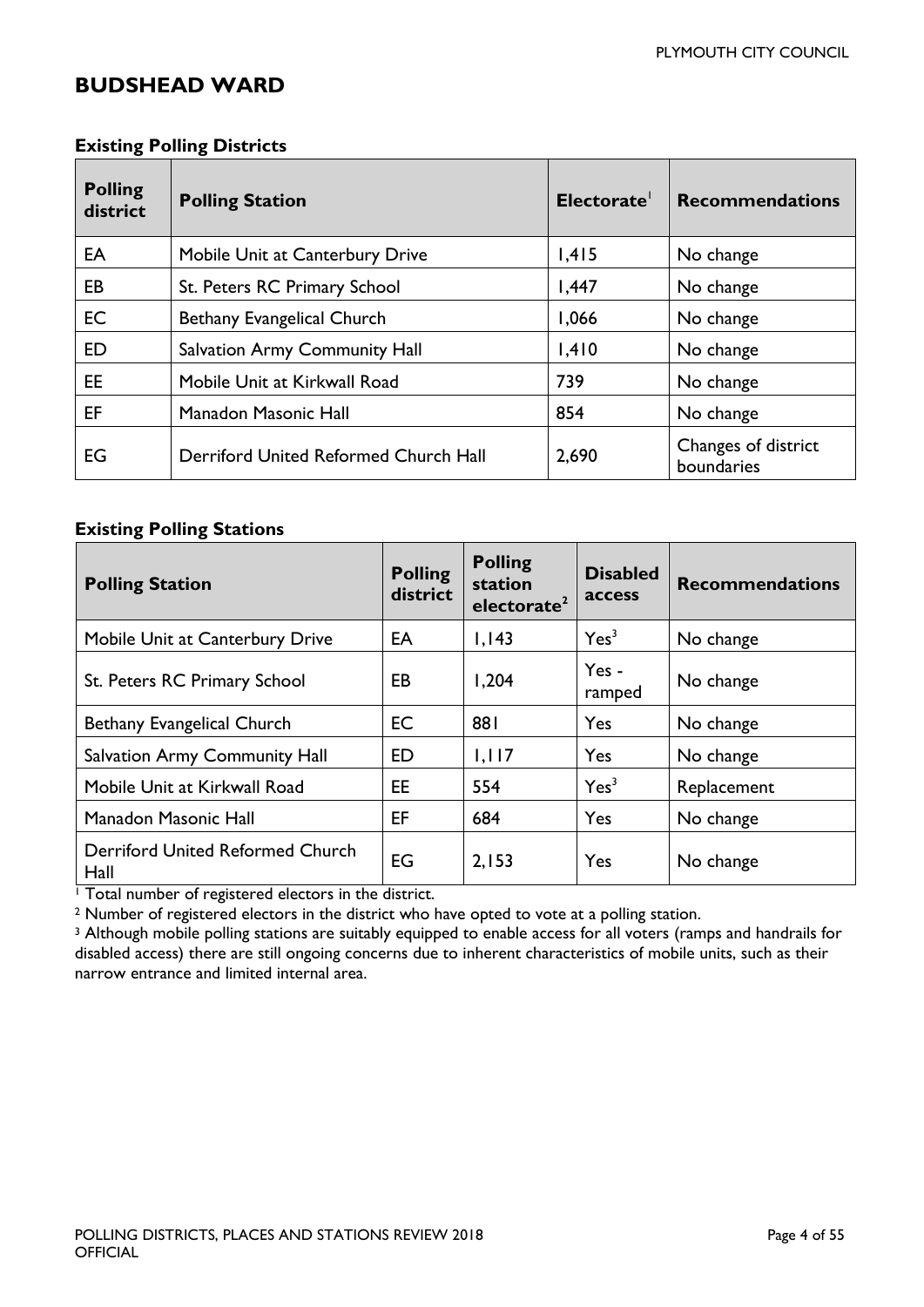#### **Recommendations**

#### **District EC and ED – Alterations to district boundaries**

In order to facilitate access to a polling station for most residents, a small alteration to the boundaries between district EC and ED is suggested.

The residents of the south eastern side of Taunton Avenue, in the portion of the road between Woodfield Primary School and the junction with Lancaster Gardens would now vote at Bethany Evangelical Church in district EC.

One comment was received in support of this change.

#### **The review recommends that this change of district boundaries is implemented.**

#### **Mobile Unit at Canterbury Drive in district EA – No change**

Although mobile polling stations are suitably equipped to enable access for all voters (ramps and handrails for disabled access) there are still ongoing concerns due to inherent characteristics of mobile units, such as their narrow entrance and limited internal area. This review investigates opportunities to remove mobile polling stations whenever circumstances allow. However, this must be balanced against the necessity to provide accessible and convenient polling stations that meet the specific needs of each ward. This mobile polling stations serves a substantial number of electors in a part of the ward where no alternatives could be identified. No suitable alternatives were put forward during the consultation.

#### **This review therefore recommends no change to this polling station.**

#### **Mobile Unit at Kirkwall Road in district EE - Replacement of polling station**

The review investigates opportunities to remove mobile polling stations whenever circumstances allow. However, this must be balanced against the necessity to provide accessible and convenient polling stations that meet the specific needs of each ward.

An alternative polling station has been identified at the Crownhill Community Centre. The Centre is within the polling district, 0.6 miles away from the current polling station. The centre is located on the north east side of Budshead Road. Electors from the south side of Budshead Road would have to cross this main road to access this proposed polling station. The Centre is accessible by public transport and by car, and offers excellent facilities, including disabled car parking spaces and ramped access to the polling room.

One comment was received in relation to this proposal. One resident suggested using the 1st Crownhill Scouts Headquarters on Dayton Close. The site was visited and the location would be suitable as a replacement. However, the Crownhill Community Centre offers excellent facilities,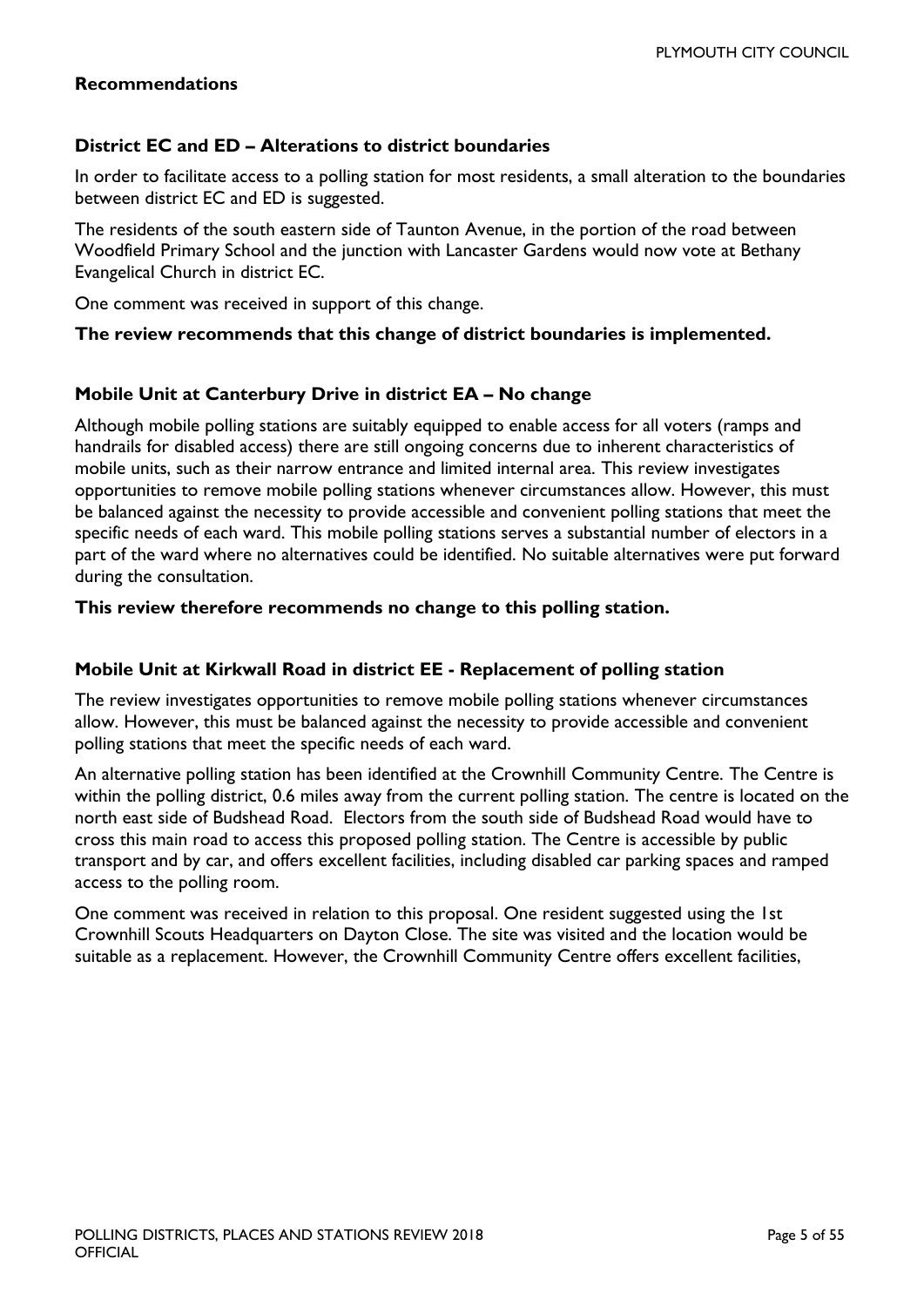including excellent access for disabled residents. The centre is deemed more visible and accessible than the Scouts' headquarters.

#### **The review therefore recommends a change of polling station to the Crownhill Community Centre.**

#### **District EG – Alterations to district boundaries**

Two members of the public asked the council to review the possibility of splitting district EG into two smaller districts alongside Looseleigh Lane, suggesting that EG be split back to what it was in 2005.

One resident commented that the size of the district should warrant a review of its boundaries. The polling station for EG is a long distance to travel for electors who reside south of Looseleigh Lane. The polling station is at the top of a very long hill which makes it hard to access for residents with reduced mobility.

A suitable polling station for the south of the district was not suggested by the residents during the consultation. None could not be identified during the review. The review will not recommend the creation of a new mobile polling unit.

Due to the large number of the electorate, we recommend the creation of two smaller polling districts, EG and EH. Due to the lack of available locations in the south of the district, the polling station for both districts will remain at Derriford United Reformed Church Hall.

#### **The review therefore recommends that this change of district boundaries is implemented.**

| <b>New</b><br><b>Polling</b><br>district | <b>New Polling Station</b>                             | <b>Address</b>                             | <b>Estimated</b><br>Electorate' | <b>Estimated</b><br><b>Polling</b><br>station<br>electorate <sup>2</sup> |
|------------------------------------------|--------------------------------------------------------|--------------------------------------------|---------------------------------|--------------------------------------------------------------------------|
| EA                                       | Mobile Unit at<br><b>Canterbury Drive</b>              | At junction with Budshead<br>Road, PL5 4HH | 1,415                           | 1,143                                                                    |
| EB                                       | St. Peters RC Primary<br>School                        | Brentford Avenue, PL5 4HD                  | 1,447                           | 1,204                                                                    |
| EC                                       | Bethany Evangelical<br>Church                          | Budshead Road, PL5 4DT                     | 1,078                           | 891                                                                      |
| ED                                       | <b>Salvation Army</b><br><b>Community Hall</b>         | Whitleigh Court, PL5 4AA                   | 1,397                           | 1,106                                                                    |
| EE.                                      | <b>Crownhill Family Centre</b>                         | Crownhill Fort Road, PL6<br>5BX            | 739                             | 554                                                                      |
| EF                                       | Manadon Masonic Hall                                   | Tavistock Road, PL6 5EL                    | 854                             | 684                                                                      |
| EG                                       | <b>Derriford United</b><br><b>Reformed Church Hall</b> | Powisland Drive, PL6 6AB                   | 1,390                           | 1,153                                                                    |
| EH                                       | <b>Derriford United</b><br><b>Reformed Church Hall</b> | Powisland Drive, PL6 6AB                   | 1,300                           | 1,000                                                                    |

#### **Summary of proposed new Polling Districts and Polling Stations**

<sup>1</sup> Total number of registered electors in the district.

<sup>2</sup> Number of registered electors in the district who have opted to vote at a polling station.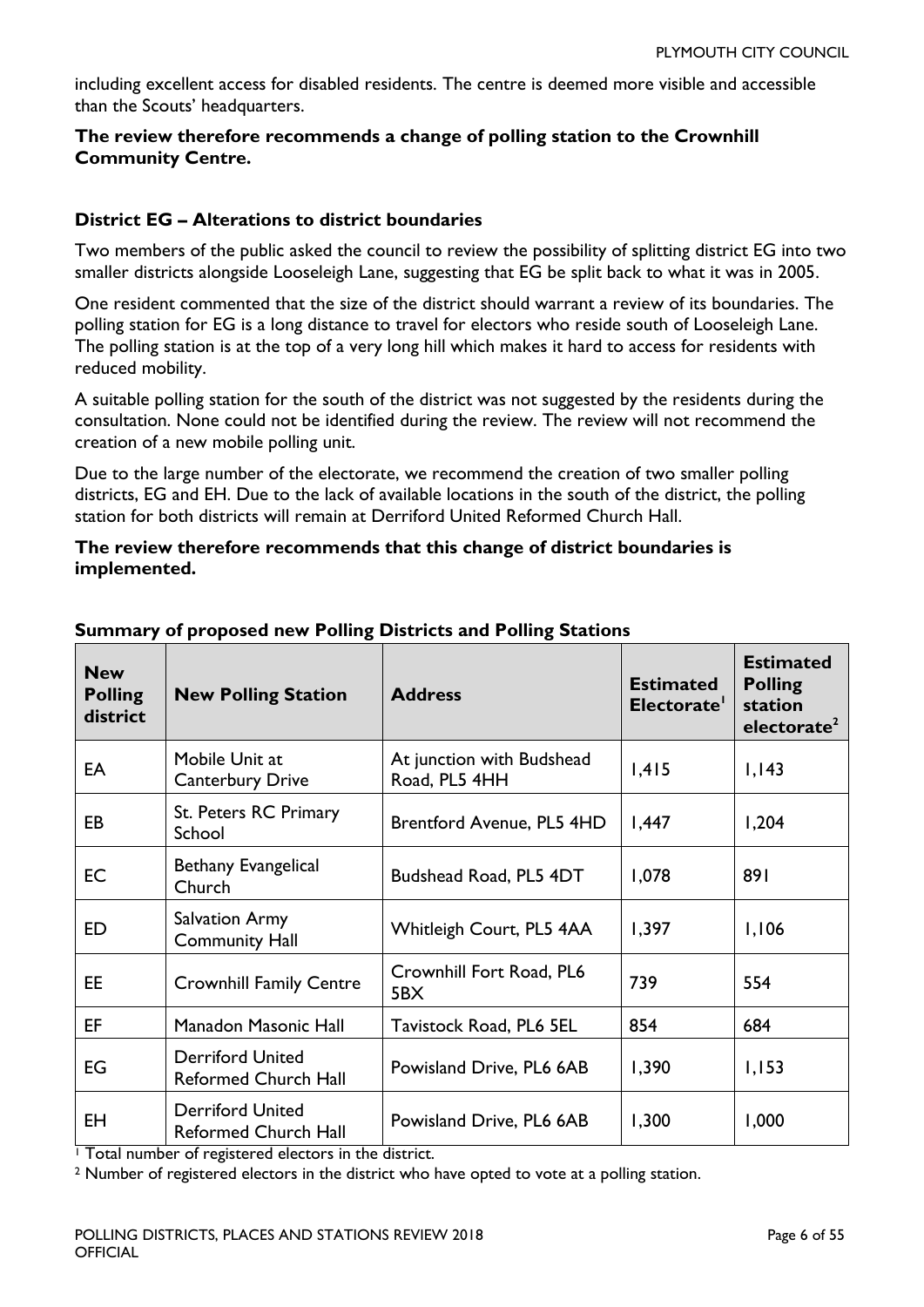#### <span id="page-6-0"></span>**COMPTON WARD**

#### **Existing Polling Districts**

| <b>Polling</b><br>district | <b>Polling station</b>            | Electorate' | <b>Recommendations</b> |
|----------------------------|-----------------------------------|-------------|------------------------|
| LA                         | Mobile Unit at Kneele Gardens     | 817         | No change              |
| <b>LB</b>                  | Compton C of E Primary School     | 1,699       | No change              |
| LC                         | Compton Methodist Church Hall     | 2,765       | No change              |
| LD                         | <b>Emmanuel Parish Hall</b>       | 1,907       | No change              |
| LE.                        | Mutley Baptist Church - Main Hall | 2,071       | No change              |

#### **Existing Polling Stations**

| <b>Polling</b><br>district | <b>Polling station</b>            | <b>Polling</b><br>station<br>electorate <sup>2</sup> | <b>Disabled</b><br>access | <b>Recommendations</b> |
|----------------------------|-----------------------------------|------------------------------------------------------|---------------------------|------------------------|
| LA                         | Mobile Unit at Kneele Gardens     | 700                                                  | Yes <sup>3</sup>          | No change              |
| LB                         | Compton C of E Primary School     | 1,327                                                | Yes                       | No change              |
| LC                         | Compton Methodist Church Hall     | 2,270                                                | Yes                       | No change              |
| LD                         | <b>Emmanuel Parish Hall</b>       | 1,514                                                | Yes                       | No change              |
| LE.                        | Mutley Baptist Church - Main Hall | 1,779                                                | Yes                       | No change              |

 $\overline{1}$  Total number of registered electors in the district.

<sup>2</sup> Number of registered electors in the district who have opted to vote at a polling station.

<sup>3</sup> Although mobile polling stations are suitably equipped to enable access for all voters (ramps and handrails for disabled access) there are still ongoing concerns due to inherent characteristics of mobile units, such as their narrow entrance and limited internal area.

#### **Recommendations**

**No changes of polling districts are proposed in this ward.**

#### **Mobile Unit at Kneele Gardens in district LA – No change.**

Residents around Kneele Gardens currently have access to a mobile polling station. For reasons stated above, this review investigates opportunities to remove mobile polling stations whenever circumstances allow. However, this must be balanced against the necessity to provide accessible and convenient polling stations that meet the specific needs of each district. On this occasion, an alternative polling station could not be identified, this report therefore does not recommend changes.

One comment was received from a member of the public about the location of the mobile polling station in the centre of the green not being suitable. According to the resident, this requires the crossing of a busy road and for mobility impaired residents is a real obstruction to voting.

Alternative locations were investigated in the district. The Golden Hind pub was dismissed on account of not offering a segregated function room that could be reserved for polling.

The position of the mobile unit on the green will be reviewed to ensure it is as accessible as possible given the circumstances.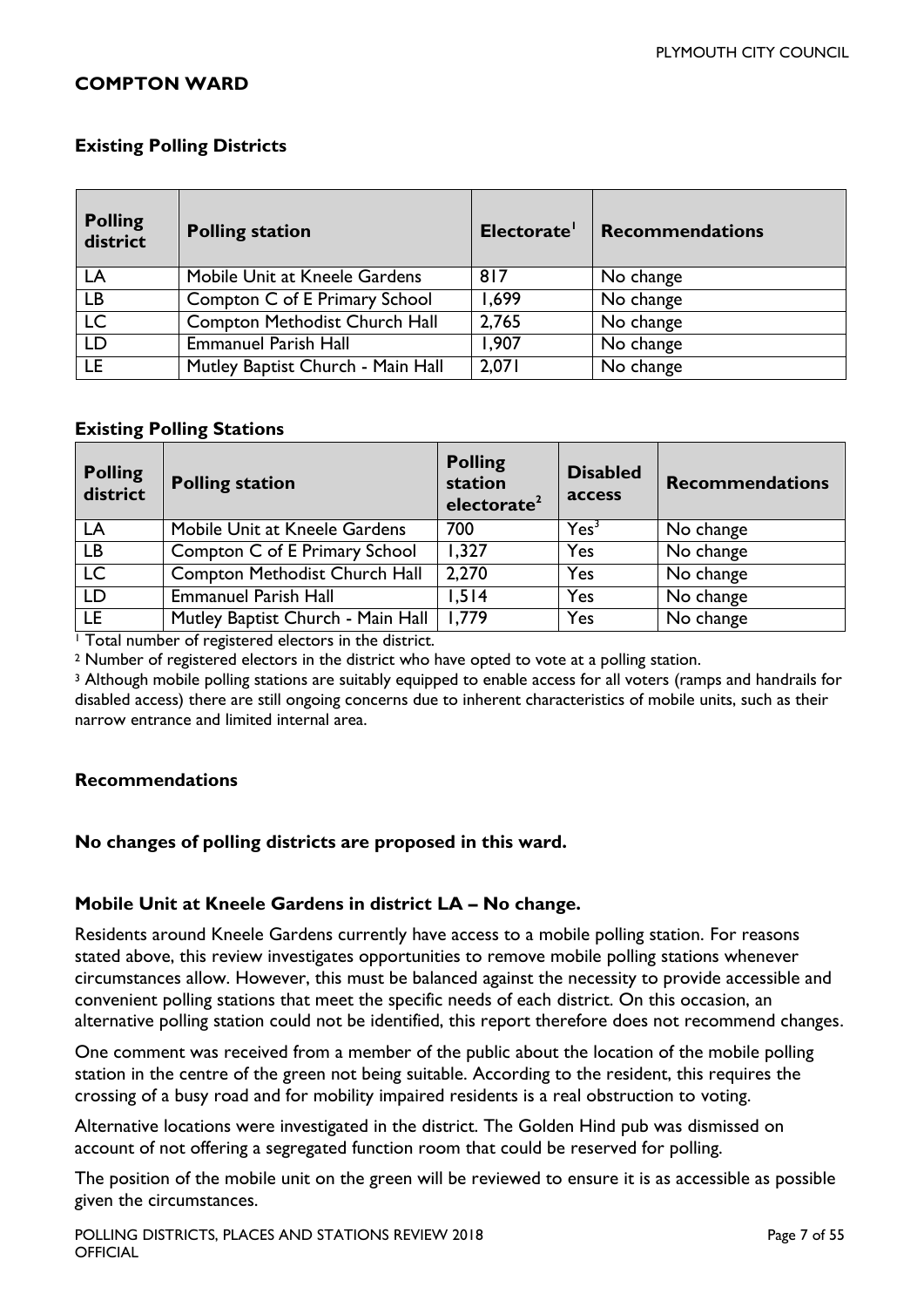#### **This review therefore recommends no change to this polling station.**

#### **Compton C. of E. Primary School in district LB – No change**

Two members of the public expressed an objection to Compton CofE Primary school being used as a polling station. The Church of Jesus Christ of Latter Day Saints was approached as a potential alternative, but this has not resulted in a successful outcome. No alternative polling station was put forward during the consultation, and none other were identified during the review.

#### **This review therefore recommends no change to this polling station.**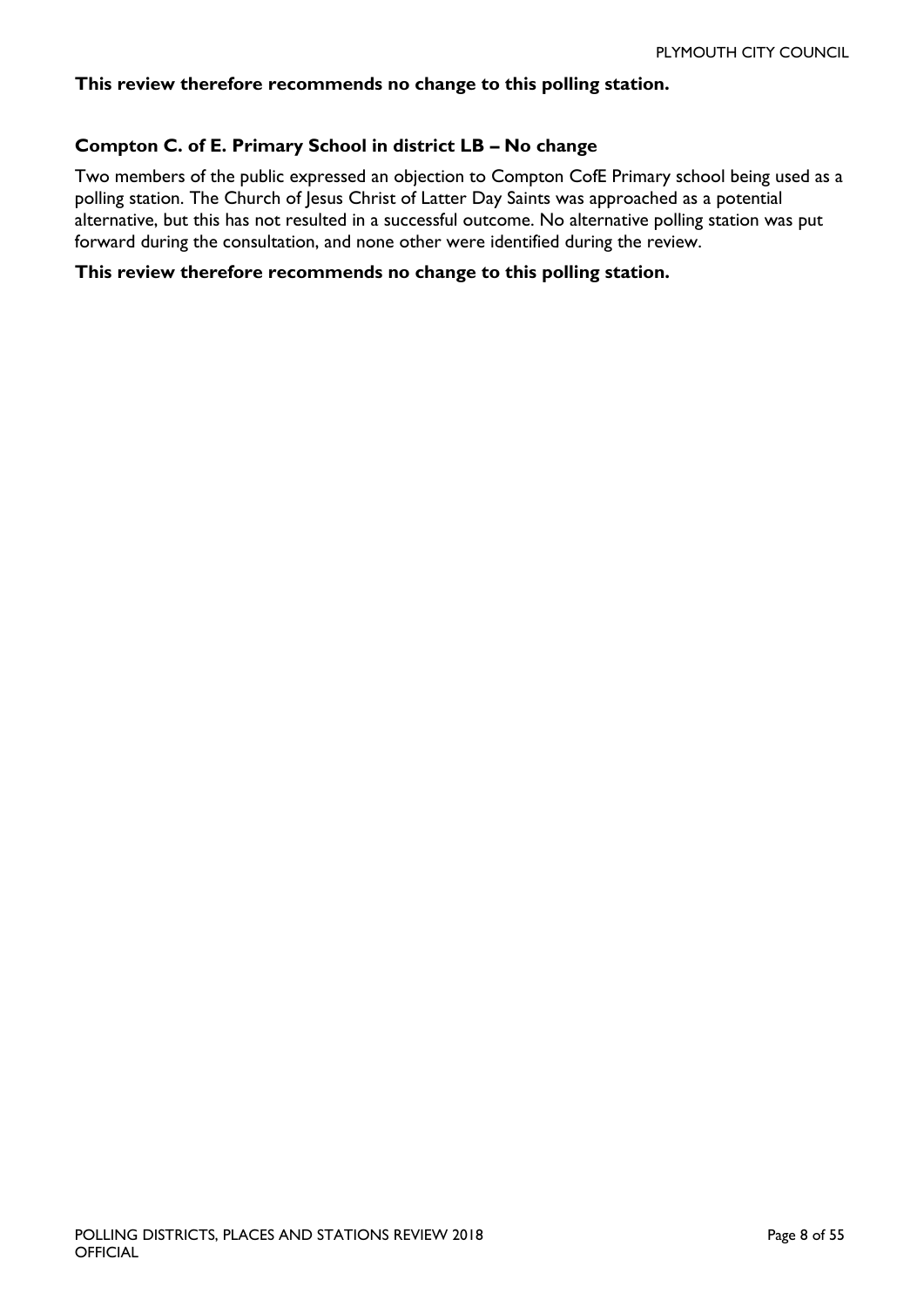#### <span id="page-8-0"></span>**DEVONPORT WARD**

#### **Existing Polling Districts**

| <b>Polling</b><br>district | <b>Polling Station</b>            | Electorate' | <b>Recommendations</b>                   |
|----------------------------|-----------------------------------|-------------|------------------------------------------|
| AA                         | Marlborough Primary Academy       | 1,541       | Change of boundaries with<br>district AE |
| AB                         | Salvation Army Hall               | 2,361       | No change                                |
| <b>AC</b>                  | Keyham Green Places Centre        | 2,377       | No change                                |
| <b>AD</b>                  | Keyham Methodist Community Centre | 1,649       | No change                                |
| <b>AE</b>                  | Mount Wise Neighbourhood Centre   | 3,026       | Change of boundaries with<br>district AA |

#### **Existing Polling Stations**

| <b>Polling</b><br>district | <b>Polling Station</b>               | <b>Polling</b><br>station<br>electorate <sup>2</sup> | <b>Disabled</b><br>access | <b>Recommendations</b> |
|----------------------------|--------------------------------------|------------------------------------------------------|---------------------------|------------------------|
| AA                         | Marlborough Primary Academy          | 1,276                                                | Yes                       | No change              |
| AB                         | <b>Salvation Army Hall</b>           | 1,981                                                | Yes                       | No change              |
| <b>AC</b>                  | Keyham Green Places Centre           | 1,938                                                | Yes                       | No change              |
| <b>AD</b>                  | Keyham Methodist Community<br>Centre | 1,414                                                | Yes                       | No change              |
| <b>AE</b>                  | Mount Wise Neighbourhood<br>Centre   | 2,428                                                | Yes                       | No change              |

<sup>1</sup> Total number of registered electors in the district.

<sup>2</sup> Number of registered electors in the district who have opted to vote at a polling station.

#### **Recommendations**

#### **District AA and AE – Alterations to district boundaries**

In order to lower the number of electors in district AE, and to facilitate access to a polling station for most residents, the following alterations to the district boundaries are suggested.

The boundaries between ward district AA and AE would move southwards to include more residents into ward district AA. The residents of the following streets would now vote at Marlborough Primary Academy in Morice Square in district AA:

- **Fore Street,**
- **Phelps Street,**
- **Wall Street.**
- **Nill Street.**
- Mildren Way,
- St Aubyn Street and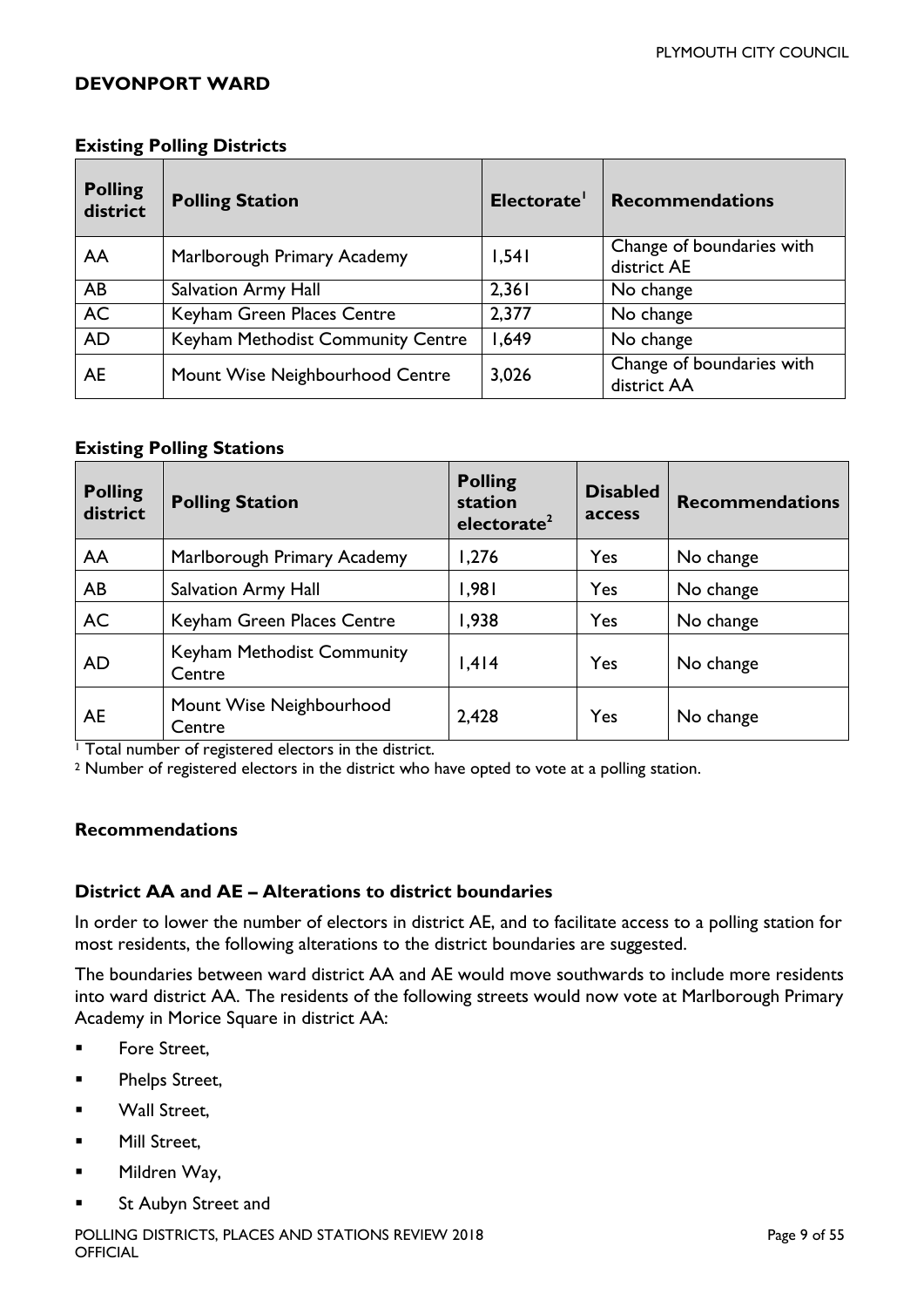**Duke Street.** 

No comments were received on this proposal.

#### **This review therefore recommends that the proposed changes of boundaries are implemented.**

**No changes of polling stations are recommended in this ward.**

#### **Summary of proposed new Polling Districts and Polling Stations**

| <b>New</b><br><b>Polling</b><br>district | <b>New Polling Station</b>                  | <b>Address</b>                      | <b>Estimated</b><br>Electorate' | <b>Estimated</b><br><b>Polling station</b><br>electorate <sup>2</sup> |
|------------------------------------------|---------------------------------------------|-------------------------------------|---------------------------------|-----------------------------------------------------------------------|
| AA                                       | Marlborough Primary<br>Academy              | Morice Square, PLI<br>4NI           | 2,117                           | 1,734                                                                 |
| AB                                       | <b>Salvation Army Hall</b>                  | Balfour Terrace, PL2<br><b>IRS</b>  | 2,361                           | 1,981                                                                 |
| <b>AC</b>                                | Keyham Green Places<br>Centre               | Renown Street, PL2<br>2DT           | 2,377                           | 1,938                                                                 |
| <b>AD</b>                                | Keyham Methodist<br><b>Community Centre</b> | <b>Admiralty Street, PL2</b><br>2BR | 1,649                           | 1,414                                                                 |
| AE                                       | Mount Wise<br>Neighbourhood Centre          | Clowance Street, PLI<br>4LQ         | 2,441                           | 1,954                                                                 |

<sup>1</sup> Total number of registered electors in the district.

<sup>2</sup> Number of registered electors in the district who have opted to vote at a polling station.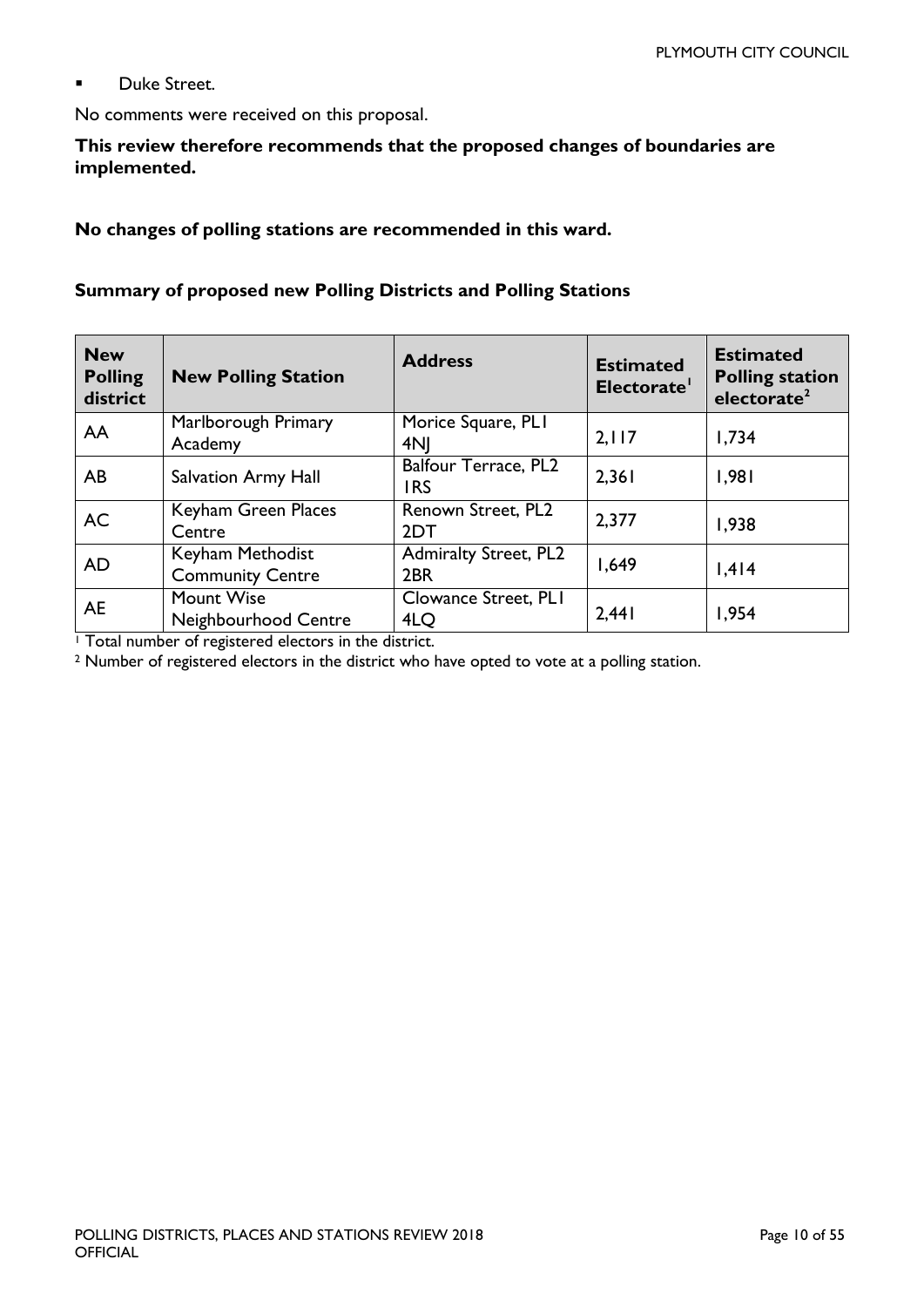#### <span id="page-10-0"></span>**DRAKE WARD**

| <b>Polling</b><br>district | <b>Polling Station</b>                        | Electorate <sup>'</sup> | <b>Recommendations</b> |
|----------------------------|-----------------------------------------------|-------------------------|------------------------|
| <b>MA</b>                  | <b>Creative Courts on Central Park Avenue</b> | 1,725                   | No change              |
| MB                         | <b>Sherwell Church Hall</b>                   | 1,053                   | No change              |
| <b>MC</b>                  | Charles-with-St Matthias Church               | 1,084                   | No change              |
| <b>MD</b>                  | Mount Street Primary School                   | 1,922                   | No change              |

#### **Existing Polling Districts**

#### **Existing Polling Stations**

| <b>Polling</b><br>district | <b>Polling Station</b>                           | <b>Polling</b><br>station<br>electorate <sup>2</sup> | <b>Disabled</b><br>access | <b>Recommendations</b> |
|----------------------------|--------------------------------------------------|------------------------------------------------------|---------------------------|------------------------|
| <b>MA</b>                  | <b>Creative Courts on Central Park</b><br>Avenue | I,484                                                | Yes                       | No change              |
| <b>MB</b>                  | Sherwell Church Hall                             | 952                                                  | Yes                       | No change              |
| <b>MC</b>                  | Charles-with-St Matthias Church                  | 955                                                  | Currently<br>out of order | No change              |
| <b>MD</b>                  | Mount Street Primary School                      | 1,719                                                | Yes                       | No change              |

<sup>1</sup> Total number of registered electors in the district.

<sup>2</sup> Number of registered electors in the district who have opted to vote at a polling station.

#### **Recommendations**

#### **Charles-with-St Matthias Church in district MC – No change**

The last elections brought about some comments regarding the continued suitability of this polling station, as the lift which is intended to improve access to the church to disabled electors is not functional.

One comment was received in relation to this proposal. One member of the public suggested approaching Onward House as an alternative to the Church. Attempts at making contact with Onward House were made by email and by telephone on repeated occasions. No response has been received.

A visit was undertaken at the Church on 20 November 2018 to determine whether any action could be taken to support the church. The existing lift is beyond repair. The church has sought quotes to provide an alternative access solution for residents with reduced mobility, but this requires heavy structural work at a cost beyond what is reasonable for the Council to provide. It is recommended that the polling station remains at the church hall. Residents with impaired mobility who would struggle to get access to the church will be assisted at the door by the polling station staff and a mitigation plan will be implemented to facilitate access.

#### <span id="page-10-1"></span>**This review therefore recommends no change to this polling station.**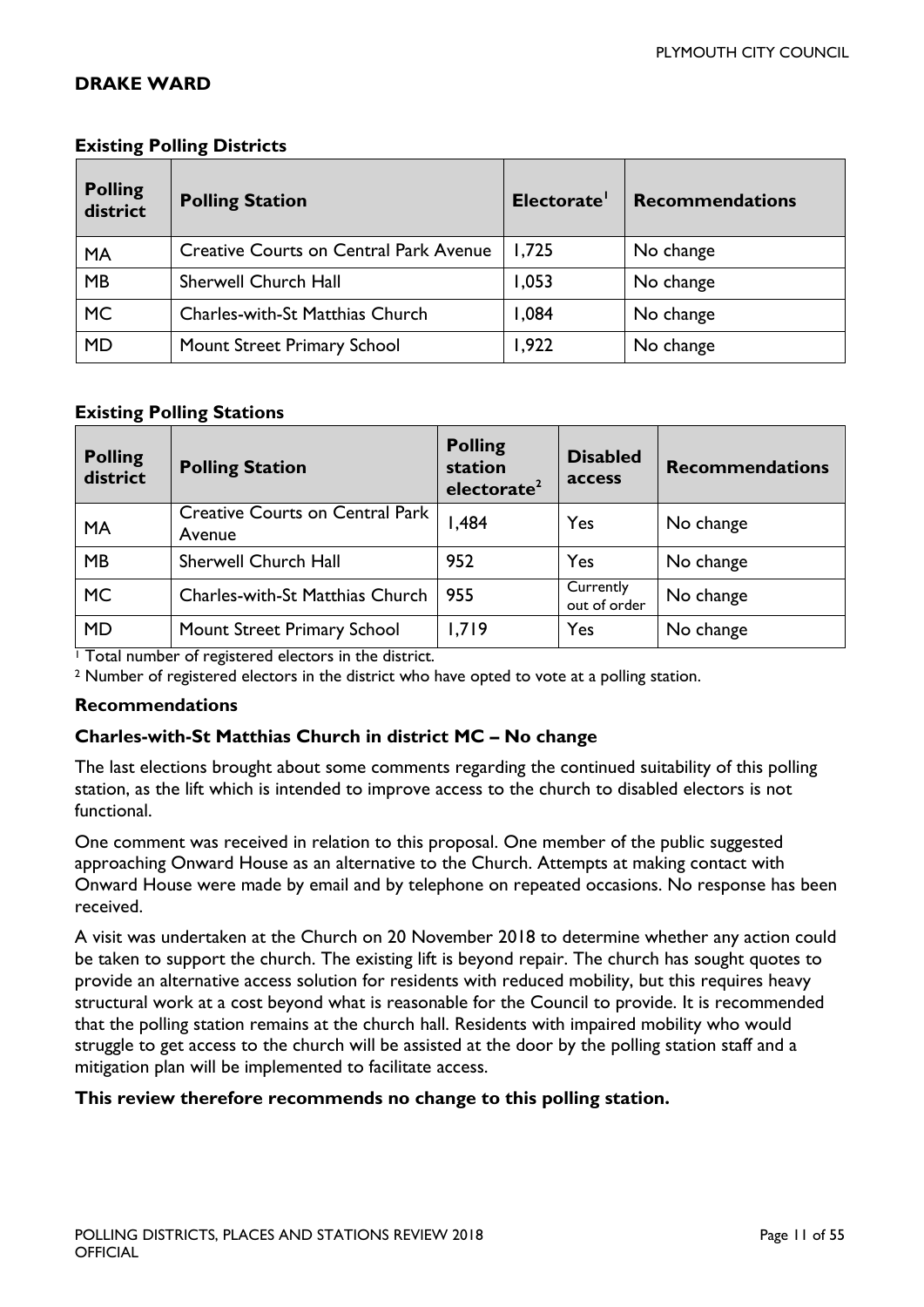#### **EFFORD AND LIPSON WARD**

| <b>Polling</b><br>district | <b>Polling station</b>                                         | Electorate' | <b>Recommendations</b> |
|----------------------------|----------------------------------------------------------------|-------------|------------------------|
| PA                         | Mobile Unit at Kensington Road                                 | 1,366       | No change              |
| <b>PB</b>                  | Lipson Vale Primary School                                     | 1,369       | No change              |
| <b>PC</b>                  | Laira Green Primary School Children's Centre                   | 1,368       | No change              |
| <b>PD</b>                  | Mobile Unit at the corner of Pike Street and<br>Old Laira Road | 1,556       | No change              |
| <b>PE</b>                  | Church of Our Lady of Mount Carmel                             | 708         | No change              |
| <b>PF</b>                  | Mobile Unit near Humber Close                                  | 895         | No change              |
| PG                         | St. Pauls Church Community Hall                                | 2,774       | No change              |

#### **Existing Polling Districts**

#### **Existing Polling Stations**

| <b>Polling</b><br>district | <b>Polling station</b>                                         | <b>Polling</b><br>station<br>electorate <sup>2</sup> | <b>Disabled</b><br>access | <b>Recommendations</b> |
|----------------------------|----------------------------------------------------------------|------------------------------------------------------|---------------------------|------------------------|
| <b>PA</b>                  | Mobile Unit at Kensington Road                                 | 1,207                                                | Yes <sup>3</sup>          | No change              |
| <b>PB</b>                  | Lipson Vale Primary School                                     | 1,147                                                | Yes                       | No change              |
| <b>PC</b>                  | Laira Green Primary School<br><b>Children's Centre</b>         | 1,170                                                | Yes                       | No change              |
| <b>PD</b>                  | Mobile Unit at the corner of Pike<br>Street and Old Laira Road | 1,241                                                | Yes <sup>3</sup>          | No change              |
| <b>PE</b>                  | Church of Our Lady of Mount<br>Carmel                          | 585                                                  | Yes                       | No change              |
| <b>PF</b>                  | Mobile Unit near Humber Close                                  | 717                                                  | Yes <sup>3</sup>          | No change              |
| PG                         | St. Pauls Church Community Hall                                | 2,279                                                | Yes                       | No change              |

<sup>1</sup> Total number of registered electors in the district.

<sup>2</sup> Number of registered electors in the district who have opted to vote at a polling station.

<sup>3</sup> Although mobile polling stations are suitably equipped to enable access for all voters (ramps and handrails for disabled access) there are still ongoing concerns due to inherent characteristics of mobile units, such as their narrow entrance and limited internal area.

#### **Recommendations**

#### **No changes are recommended in this ward.**

This review investigates opportunities to remove mobile polling stations whenever circumstances allow. This must be balanced against the necessity to provide accessible and convenient polling stations that meet the specific needs of each ward. The mobile polling stations in this district serve substantial numbers of electors in areas of the ward.

Comments were received from members of the public with regards to the mobile polling stations in this ward.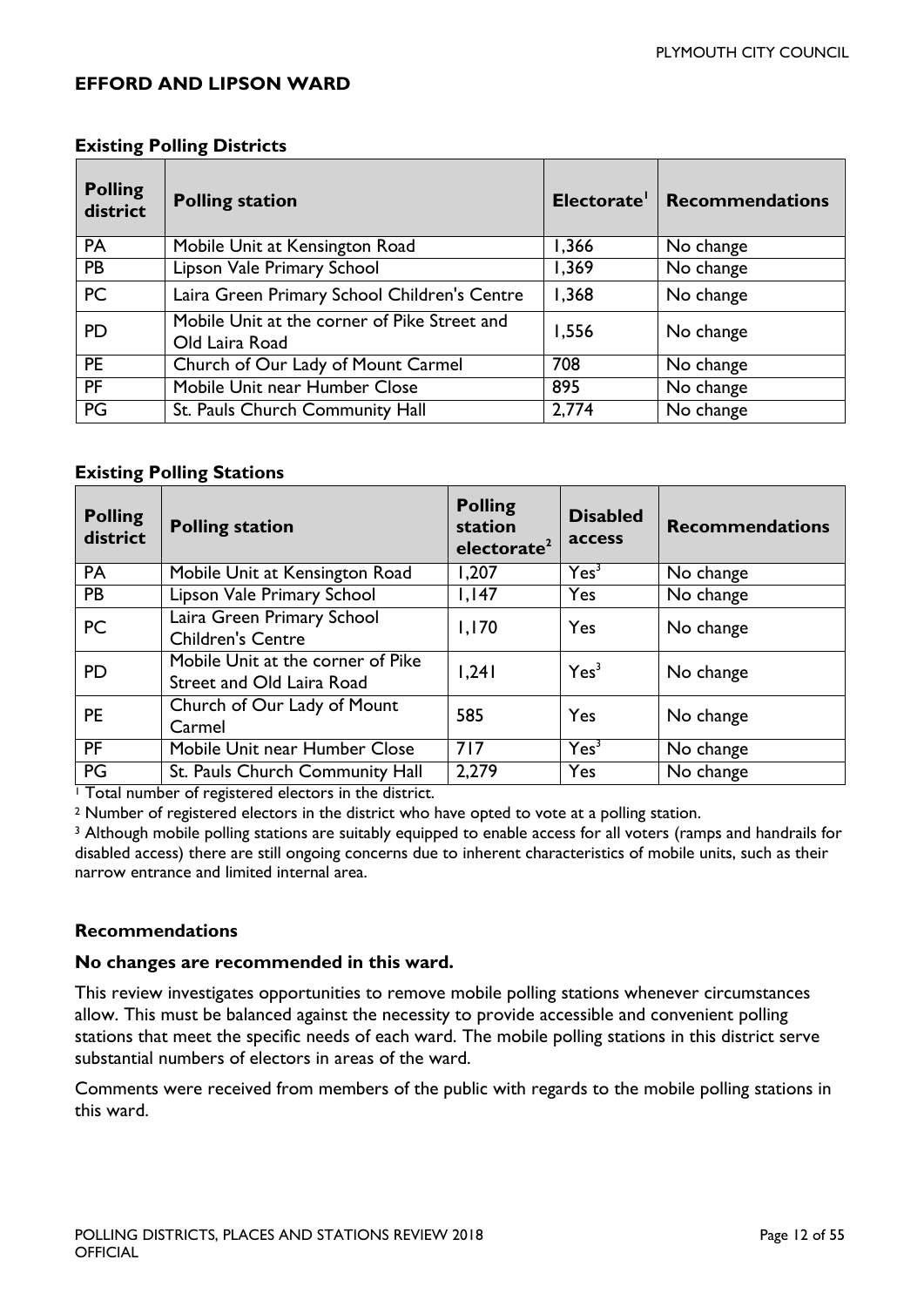#### **Mobile unit adjacent to Humber Close (near Deer Park Drive).**

One resident reported that this mobile unit was difficult to find, and requested consideration be made to use the nearby Austin Farm School or a vacant shopping unit on Frogmore Avenue.

This neighbourhood is removed from the rest of the ward, due to its location on a hillside near the dual carriage way. The two locations suggested are part of a different ward and would not significantly improve access for electors.

The availability of vacant shops cannot be guaranteed for any length of time, therefore vacant premises on Frogmore Avenue cannot be considered as an alternative polling station.

One of the criteria for the review was also to avoid, whenever possible, using schools as polling stations. Creating a new polling station in a school is not recommended.

#### **This review therefore recommends no change to this polling station.**

#### **Mobile Unit at the corner of Pike Street and Old Laira Road**

One resident reported that parking and access were difficult on Pike Road. The resident asked us to consider making use the nearby St Mary the Virgin church, the old library or the supermarket in Marsh Mills.

A visit was undertaken to the area. The location of St Mary the Virgin Church at the end of a narrow cul-de-sac on a steep hill was deemed unsuitable. The large supermarket on Marsh Mills is a long distance away from the majority of electors in the district. The old library building is currently used privately as a nursery.

#### **This review therefore recommends no change to this polling station.**

#### **Mobile Unit at Kensington Road**

One resident informed us that access to this mobile unit was very difficult. The resident asked us to consider using the nearby fire station, or Park Lodge Café in Freedom Fields Park.

The Freedom Park Café is out of ward. Having a polling station out of ward should be avoided unless in exceptional circumstances.

A visit was also carried out to Pure Gym on Alexandra Road. The venue is located on a large road, central to the district, and provides excellent access and car parking facilities. However, the space available within the venue is on a first floor, and no lift is available for disabled residents.

The fire station building at the corner of Longfield Place and Greenbank Road is not deemed a suitable location.

#### **This review therefore recommends no change to this polling station.**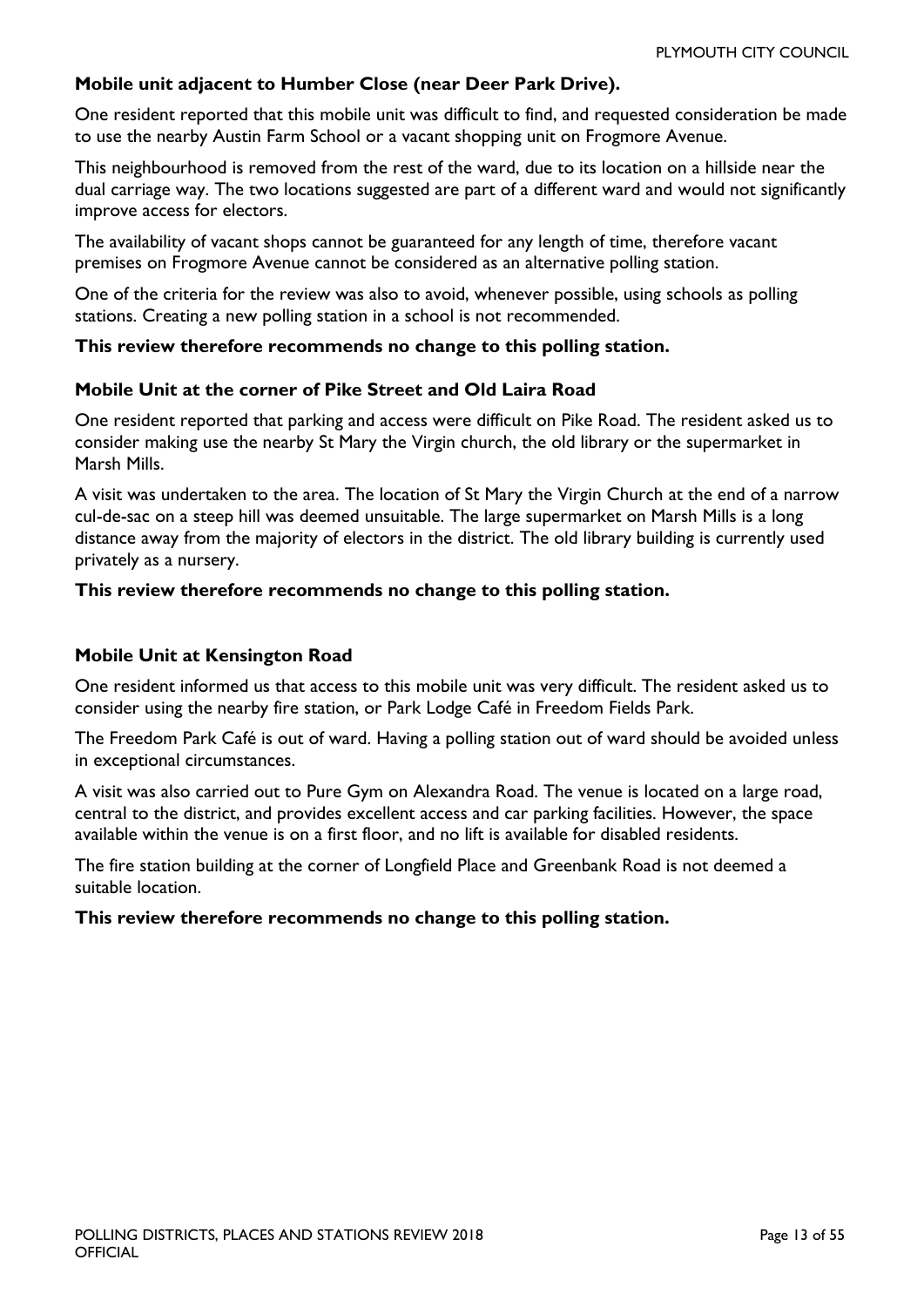#### <span id="page-13-0"></span>**EGGBUCKLAND WARD**

| <b>Polling</b><br>district | <b>Polling station</b>                   | Electorate' | <b>Recommendations</b> |
|----------------------------|------------------------------------------|-------------|------------------------|
| <b>HA</b>                  | Manadon Vale Primary School              | 1,987       | No change              |
| <b>HB</b>                  | <b>Crownhill Methodist Church</b>        | 815         | No change              |
| <b>HC</b>                  | <b>Courtlands Special School Academy</b> | 1,702       | No change              |
| HD                         | The Village Hall                         | 1,529       | No change              |
| <b>HE</b>                  | Austin Farm Academy - Nursery            | 2,287       | No change              |
| <b>HF</b>                  | St. Edwards Primary School               | 1,846       | No change              |

#### **Existing Polling Districts**

#### **Existing Polling Stations**

| <b>Polling</b><br>district | <b>Polling station</b>                      | <b>Polling</b><br>station<br>electorate <sup>2</sup> | <b>Disabled</b><br>access | <b>Recommendations</b>       |
|----------------------------|---------------------------------------------|------------------------------------------------------|---------------------------|------------------------------|
| HA                         | Manadon Vale Primary School                 | 1,478                                                | Yes                       | Change of polling<br>station |
| HB                         | <b>Crownhill Methodist Church</b>           | 652                                                  | Yes                       | No change                    |
| HC                         | <b>Courtlands Special School</b><br>Academy | 1,275                                                | Yes                       | No change                    |
| <b>HD</b>                  | The Village Hall                            | 1,212                                                | Yes                       | No change                    |
| <b>HE</b>                  | Austin Farm Academy - Nursery               | 1,819                                                | Yes                       | No change                    |
| <b>HF</b>                  | St. Edwards Primary School                  | 1,513                                                | Yes                       | No change                    |

<sup>1</sup> Total number of registered electors in the district.

<sup>2</sup> Number of registered electors in the district who have opted to vote at a polling station.

#### **No changes of polling districts are proposed in this ward.**

#### **Manadon Vale Primary School in district HA**

9 comments were received concerning Manadon Vale Primary School. Many residents proposed moving the polling station out of Manadon Vale Primary School due to concerns that the school closure compromises the education of children in the foundation year. The residents expressed concerns as to the safeguarding of children whilst members of the public were allowed to access the site.

Alternative locations suggested by members of the public were investigated. A visit was conducted to the Church of the Ascension Church Hall. The amenities at the hall are excellent, but the Church Hall is located in a part of the district that is difficult to access for residents living in the west of the district.

The Community Hub at Bolitho Park suggested as a replacement to Manadon Vale School, is already being considered as a potential polling station for Honicknowle. The facilities at the Community Hub will be appropriate to accommodate a double polling station.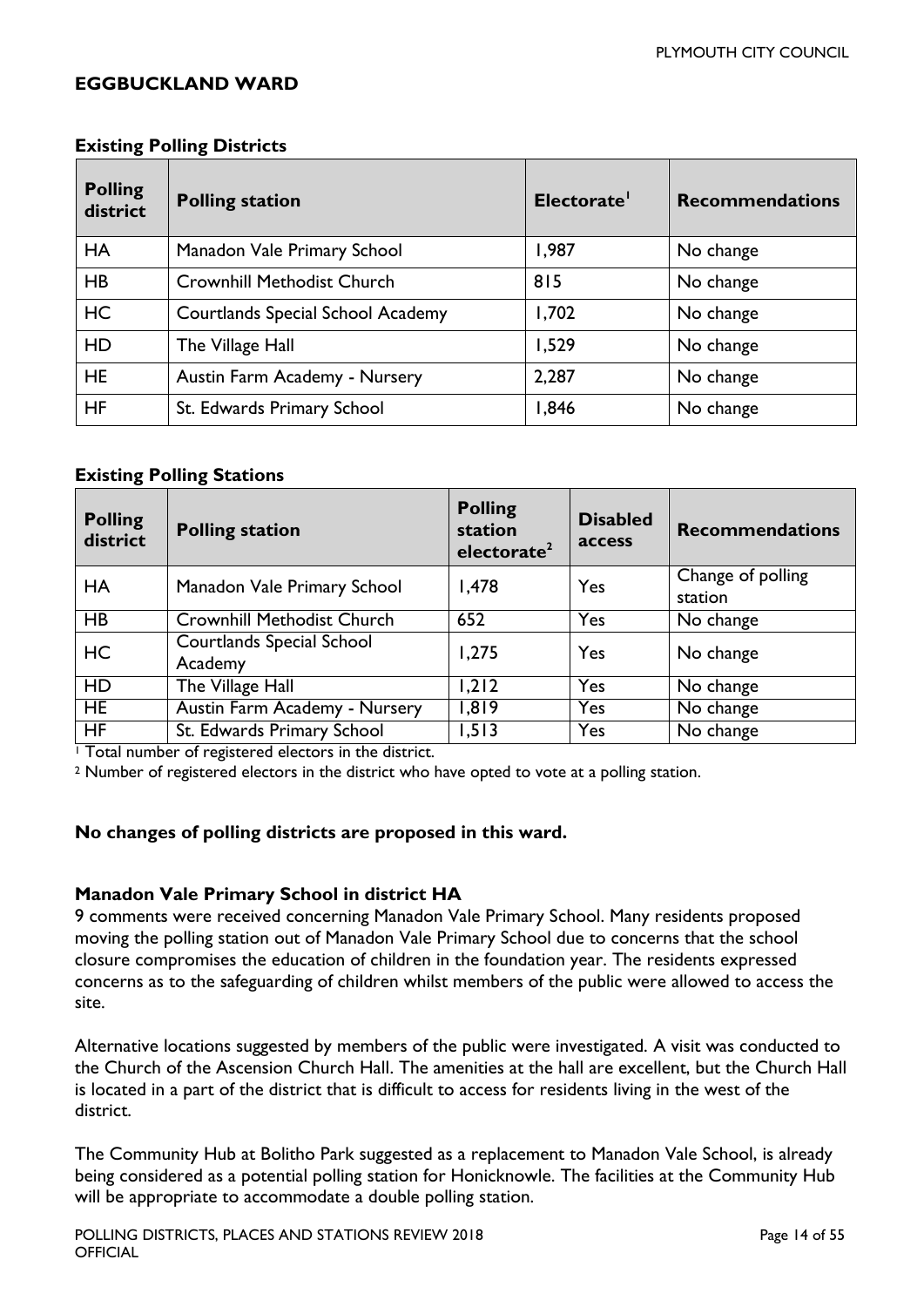#### **This review recommends a change of polling station from Manadon Vale Primary School to the Manadon Sports and Community Hub on St Peter's Road.**

| <b>New</b><br><b>Polling</b><br>district | <b>New Polling Station</b>                  | <b>Address</b>                           | <b>Estimated</b><br>Electorate' | <b>Estimated</b><br><b>Polling station</b><br>electorate <sup>2</sup> |
|------------------------------------------|---------------------------------------------|------------------------------------------|---------------------------------|-----------------------------------------------------------------------|
| <b>HA</b>                                | <b>Community Hub</b>                        | Bolitho Park, PL5<br>3 H                 | 1,987                           | 1,478                                                                 |
| HB                                       | <b>Crownhill Methodist Church</b>           | Crownhill Road,<br>PL6 5AG               | 815                             | 652                                                                   |
| HC                                       | <b>Courtlands Special School</b><br>Academy | Widey Lane, PL6<br>5 S                   | 1,702                           | 1,275                                                                 |
| HD                                       | The Village Hall                            | <b>Miles Mitchell</b><br>Avenue, PL6 5LY | 1,529                           | 1,212                                                                 |
| <b>HE</b>                                | Austin Farm Academy -<br>Nursery            | Delamere Rad, PL6<br>5XQ                 | 2,287                           | 1,819                                                                 |
| HF                                       | St. Edwards Primary School                  | Fort Austin Avenue,<br>PL6 5ST           | 1,846                           | 1,513                                                                 |

<span id="page-14-0"></span>**Summary of proposed new Polling Districts and Polling Stations**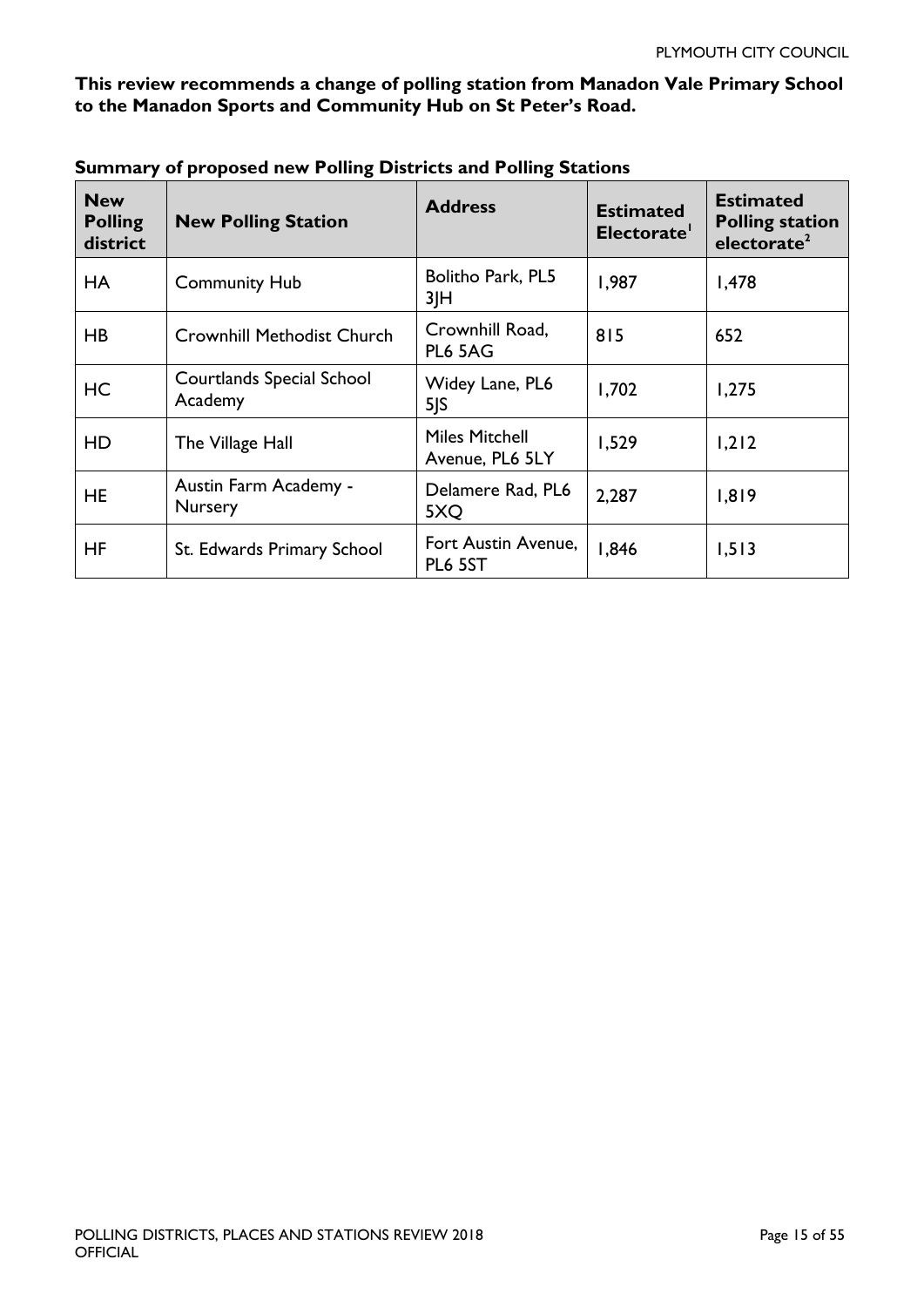#### **HAM WARD**

| <b>Existing Polling Districts</b>       |                                              |             |                                                     |  |
|-----------------------------------------|----------------------------------------------|-------------|-----------------------------------------------------|--|
| <b>Polling</b><br>district<br>reference | <b>Polling Station</b>                       | Electorate' | <b>Proposed changes</b>                             |  |
| BA                                      | St. Philips C of E Church Hall               | 1,522       | No change                                           |  |
| <b>BB</b>                               | <b>Weston Mill Oak Villa Social Club</b>     | 707         | No change                                           |  |
| <b>BC</b>                               | North Prospect Library                       | 2,706       | Change of district boundaries                       |  |
| <b>BD</b>                               | Mobile Unit at Tewkesbury Close <sup>3</sup> | 561         | Merger with BE                                      |  |
| <b>BE</b>                               | Morice Baptist Church                        | 1,703       | Merger with BD and change of<br>district boundaries |  |
| <b>BF</b>                               | St. Pancras' Church                          | 3,040       | Change of district boundaries                       |  |

#### **Existing Polling Stations**

| <b>Polling</b><br>district<br>reference | <b>Polling Station</b>            | <b>Polling</b><br>station<br>electorate <sup>2</sup> | <b>Disabled</b><br>access | <b>Proposed changes</b> |
|-----------------------------------------|-----------------------------------|------------------------------------------------------|---------------------------|-------------------------|
| <b>BA</b>                               | St. Philip's C of E Church Hall   | 1,241                                                | Yes                       | No change               |
| <b>BB</b>                               | Weston Mill Oak Villa Social Club | 552                                                  | Yes                       | No change               |
| <b>BC</b>                               | North Prospect Library            | 2,227                                                | Yes                       | No change               |
| <b>BD</b>                               | Mobile Unit at Tewkesbury Close   | 471                                                  | Yes <sup>3</sup>          | Removal                 |
| <b>BE</b>                               | Morice Baptist Church             | 1,407                                                | Yes                       | No change               |
| ΒF                                      | St. Pancras' Church               | 2,422                                                | Yes                       | No change               |

<sup>1</sup> Total number of registered electors in the district.

<sup>2</sup> Number of registered electors in the district who have opted to vote at a polling station.

**<sup>3</sup>** Although mobile polling stations are suitably equipped to enable access for all voters (ramps and handrails for disabled access) there are still ongoing concerns due to their inherent characteristics, such as their narrow entrance and limited internal area.

#### **Recommendations**

#### **District BC and BE - Alteration to polling district boundaries**

This review proposes alterations to the western side of this district, between the current district BE and BC.

Residents of the following streets would join district BC and would now attend the North Prospect Library to vote:

- **Grassendale Avenue,**
- **Noodville Close,**
- **Vixen Way,**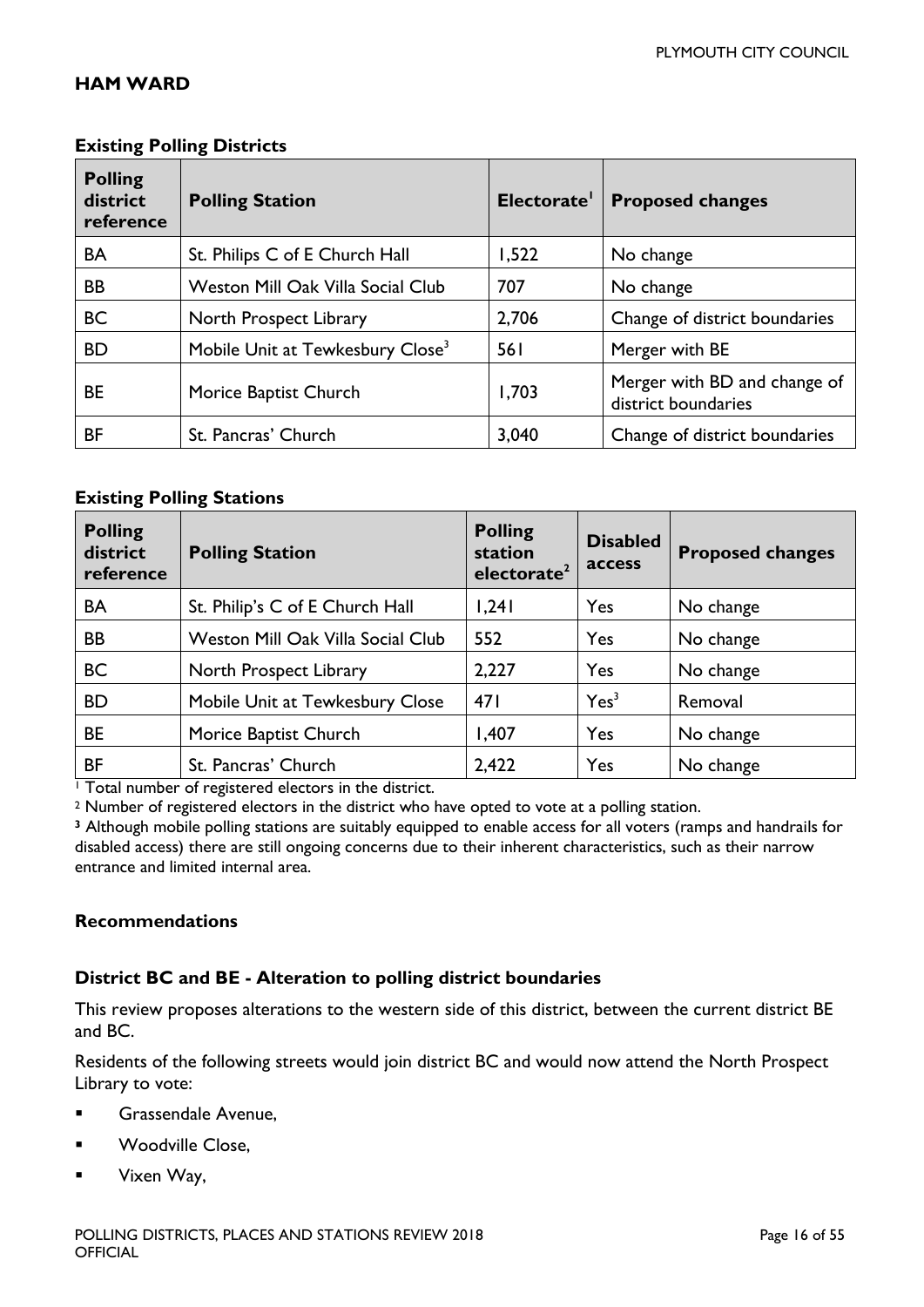- **Foliot Road.**
- **Ash Grove.**
- Burrator Gardens and
- Overdale Road.

No comments were received in relation to this proposal.

#### **This review therefore recommends that the proposed changes of boundaries are implemented.**

#### **District BD and BE – Merger of two districts**

District BD is substantially smaller than other districts in the ward. The merger of district BD with district BE is proposed. Morice Baptist Church would become the new polling station for the now larger district. The proposed new district would grow to an estimated size of 1,878 electors.

One comment was received in relation to this proposal. One resident pointed out the difference in size between proposed district BC & BD and the smaller district BB, but acknowledged the difficulty of identifying a suitable polling station in the area.

#### **This review therefore recommends that the proposed changes of boundaries are implemented.**

#### **Mobile Polling Station on Tewkesbury Close – Removal of mobile polling station.**

The review investigates opportunities to remove mobile polling stations whenever circumstances allow.

The merger of districts BD and BE would lead to the decommissioning of this mobile polling unit. Residents would now vote at Morice Baptist Church which is located 0.3 miles away from the current polling station. Morice Baptist church is currently used as a polling station and offers good facilities, car parking, and good access.

One comment in support of the proposal was received from a resident.

#### **This review therefore recommends that the proposed changes of boundaries are implemented and that the mobile polling station on Twekesbury Close is removed.**

#### **District BE and BF - Alteration to polling district boundaries**

In order to facilitate access to a polling station for most residents, a small alteration to the boundaries between districts BE and BF is suggested.

The residents of the Conway Gardens would now vote at St Pancras' Church in current district BF.

No comments were received in relation to this proposal.

#### **This review therefore recommends that the proposed changes of boundaries are implemented.**

#### **St Phillip's CofE Church in district BA**

One resident questioned the arrangements in place for disabled access to St Phillip Church on Bridwell Road in Ham district. Access to the Church is limited due to its location on a steep hill. There is a long flight of steps at the entrance to the church. This is mitigated by an electric stair lift, but the resident expressed concerns at to its functionality, especially in poor weather condition. The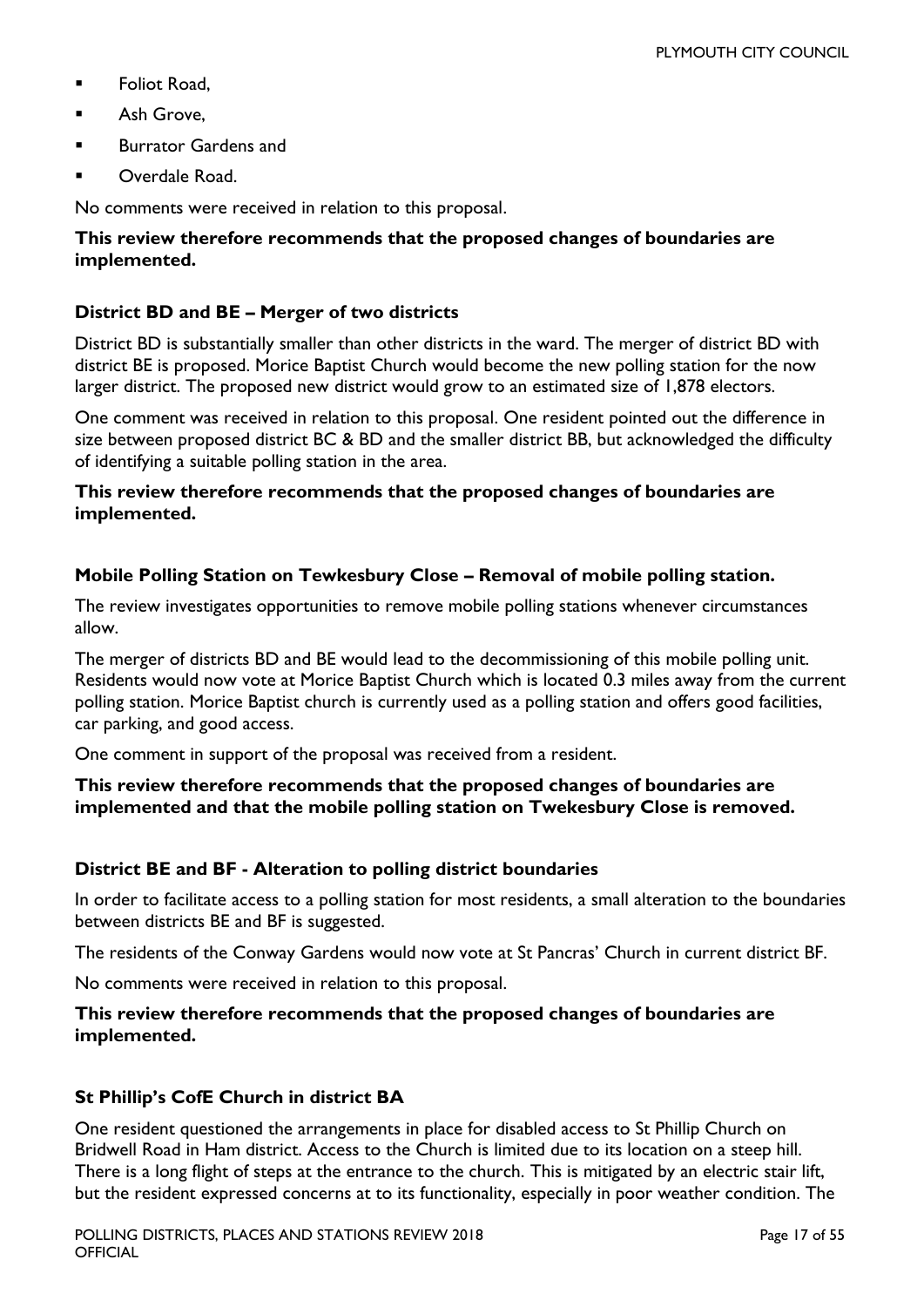resident asked whether an alternative location could be found either at Weston Mill Primary School or at Oak Villa Sports Club. One of the aims of the review was, whenever possible, to avoid using schools in order to minimise disruption to the education of primary school children in the city. It is therefore not recommended to move back to the school. Oak Villa Sports Club is already a polling station for district BB and is out of the boundaries of district BA.

It is recommended that the polling station remains at the church. Residents with impaired mobility who would struggle to get access to the church will be assisted at the door by the polling station staff and a mitigation plan will be implemented to facilitate access.

#### **This review therefore recommends no change to this polling station.**

| <b>New</b><br><b>Polling</b><br>district | <b>New Polling Station</b>           | <b>Address</b>                           | <b>Estimated</b><br>Electorate' | <b>Estimated</b><br><b>Polling station</b><br>electorate <sup>2</sup> |
|------------------------------------------|--------------------------------------|------------------------------------------|---------------------------------|-----------------------------------------------------------------------|
| <b>BA</b>                                | St. Philips C of E Church Hall       | Bridwell Road, PL5<br><b>IAF</b>         | 1,522                           | 1,241                                                                 |
| BB                                       | Weston Mill Oak Villa Social<br>Club | Ferndale Road, PL2<br>2EL                | 707                             | 552                                                                   |
| BC <sup>*</sup>                          | North Prospect Library               | North Prospect<br>Road, PL2 2NE          | 3,243                           | 2,691                                                                 |
| BD <sup>*</sup>                          | St. Pancras Church                   | Honicknowle Lane,<br>PL <sub>2</sub> 3QT | 3,095                           | 2,456                                                                 |
| <b>BE</b>                                | Morice Baptist Church                | Ham Drive, PL2 2NJ                       | 1,667                           | 1,368                                                                 |

#### **Summary of proposed new Polling Districts and Polling Stations**

\* The creation of double polling stations at those venues is proposed in this district to cater for their large electorate.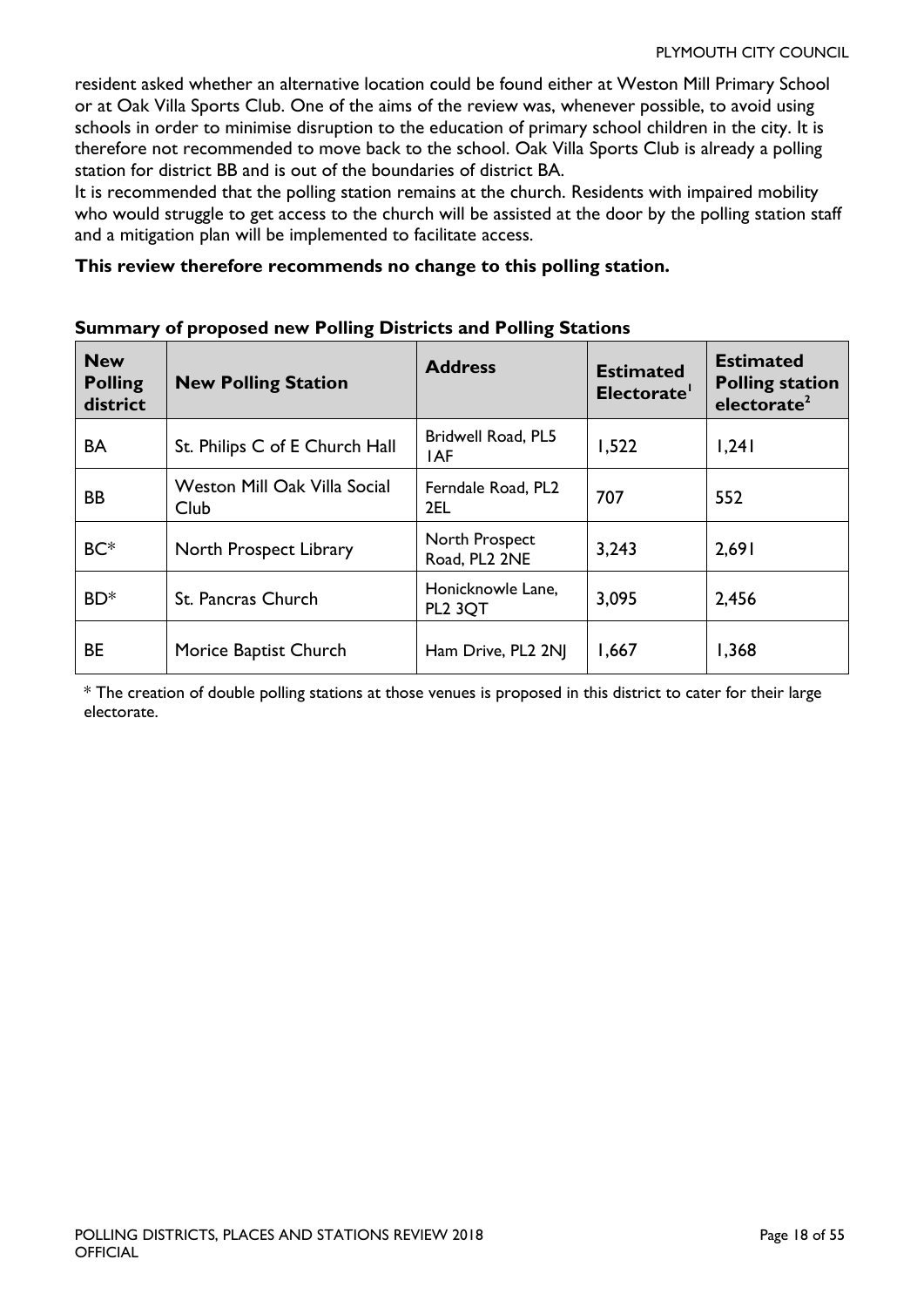#### <span id="page-18-0"></span>**HONICKNOWLE WARD**

#### **Existing Polling Districts**

| <b>Polling</b><br>district | <b>Polling Station</b>                         | Electorate <sup>1</sup> | <b>Recommendations</b>                |
|----------------------------|------------------------------------------------|-------------------------|---------------------------------------|
| DA                         | <b>West Park Library</b>                       | 1,338                   | No change                             |
| DB                         | Honicknowle Youth &<br><b>Community Centre</b> | 1,837                   | Change of boundaries with district DG |
| <b>DC</b>                  | Mobile Unit at Chaucer Way                     | 1,343                   | No change                             |
| <b>DD</b>                  | Mobile Unit at Sedley Way                      | 1,342                   | No change                             |
| <b>DE</b>                  | <b>Ernesettle Community School</b>             | 1,208                   | No change                             |
| DF                         | St. Aidan's Church Hall                        | 2,020                   | No change                             |
| DG                         | Knowle Primary School                          | 1,180                   | Change of boundaries with district DB |

#### **Existing Polling Stations**

| <b>Polling</b><br>district | <b>Polling Station</b>                         | <b>Polling</b><br>station<br>electorate <sup>2</sup> | <b>Disabled</b><br><b>Access</b> | <b>Recommendations</b> |
|----------------------------|------------------------------------------------|------------------------------------------------------|----------------------------------|------------------------|
| DA                         | West Park Library                              | 1,132                                                | Yes                              | Replacement            |
| DB                         | Honicknowle Youth &<br><b>Community Centre</b> | 1,562                                                | Yes                              | No change              |
| <b>DC</b>                  | Mobile Unit at Chaucer Way                     | 1,100                                                | Yes <sup>3</sup>                 | No change              |
| <b>DD</b>                  | Mobile Unit at Sedley Way                      | 1,131                                                | Yes <sup>3</sup>                 | Replacement            |
| DE                         | <b>Ernesettle Community School</b>             | 1,002                                                | Yes                              | No change              |
| DF                         | St. Aidan's Church Hall                        | 649, ا                                               | Yes - ramped                     | No change              |
| DG                         | Knowle Primary School                          | 970                                                  | Yes                              | $\overline{No}$ change |

<sup>1</sup> Total number of registered electors in the district.

<sup>2</sup> Number of registered electors in the district who have opted to vote at a polling station.

<sup>3</sup> Although mobile polling stations are suitably equipped to enable access for all voters (ramps and handrails for disabled access) there are still ongoing concerns due to inherent characteristics of mobile units, such as their narrow entrance and limited internal area.

#### **Recommendations**

#### **Districts DB and DG – Alterations to district boundaries**

In order to even out the electorate between the two districts, and to simplify access to a polling station, it is proposed that residents from the following streets will move from district DB to DG:

- **Shaldon Crescent.**
- **Marldon Close,**
- **Modbury Close,**
- **Kenn Close,**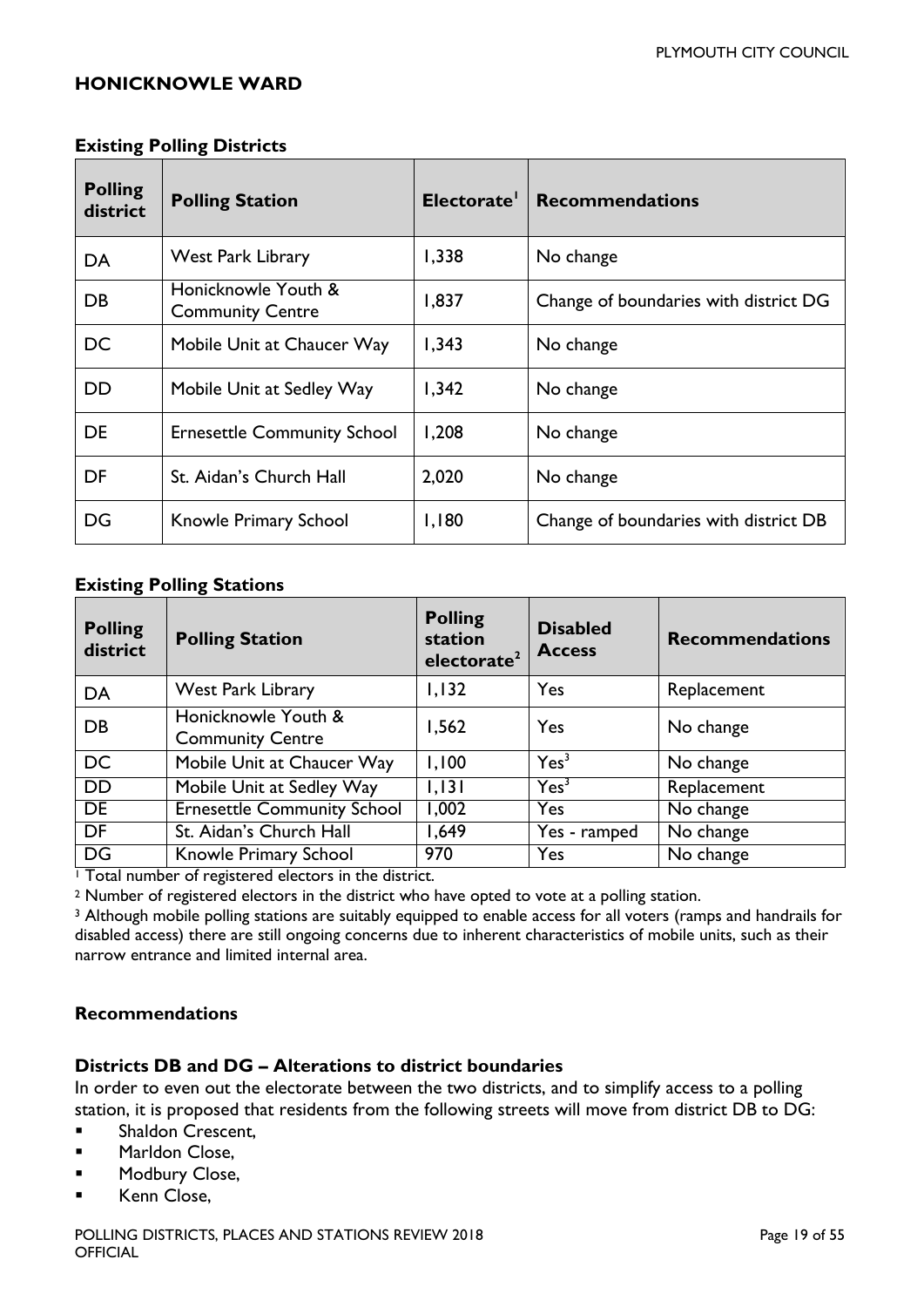- Haytor Close and
- Foxtor Close.

Those residents would now vote at Knowle Primary School instead of the Honicknowle Youth and Community Centre.

One resident expressed his support for the proposed changes.

#### **This review recommends that the proposed changes of boundaries are implemented.**

#### **Districts DE and DF – Alterations to district boundaries**

In order to even out the electorate between the two districts, and to simplify access to a polling station, it is proposed that residents from the following streets will move from district DF to DE:

- Redhill Close,
- **Acklington Place,**
- Yelverton Close,
- **Culdrose Close and**
- **Perranporth Close.**

Those residents would now vote at Ernesettle Community School instead of St Aidan's Church Hall. One resident expressed his support for the proposed changes.

#### **This review recommends that the proposed changes of boundaries are implemented.**

#### **West Park Library – Replacement of Polling Station**

There is a plan to repurpose the use of West Park Library building in the next few years. As a replacement, this report proposes to move the polling station to St Francis Church on Little Dock Lane in the east of the district. St Francis Church is located 0.4 miles away from the current polling station. Although this proposed polling station is not central to the district, it is very accessible on foot and by public transport.

No comments were received about this proposal.

#### **This review recommends a change of polling station from West Park Library to the St Francis of Assisi Church on Little Dock Lane.**

#### **Mobile unit at Chaucer Way in district DC**

This review investigates opportunities to remove mobile polling stations whenever circumstances allow. However, in this instance, no suitable alternatives were identified in the area. The review therefore does not recommend a change unless suitable alternative polling arrangements are put forward during the consultation.

One comment was received in relation to this proposal. One resident expressed concerns as to the accessibility of this mobile polling station. The resident suggested considering replacing this mobile unit by a polling station at Shakespeare School or in the supermarket on transit way.

One of the criteria for the review was also to avoid, whenever possible, using schools as polling stations. Creating a new polling station in a school is not recommended. A visit took place to the supermarket but no suitable location was identified.

#### **This review therefore recommends no change to this polling station.**

#### **Mobile unit at Sedley Way in district DD**

This review investigates opportunities to remove mobile polling stations whenever circumstances allow. However, in this instance, no suitable alternatives were identified in the district.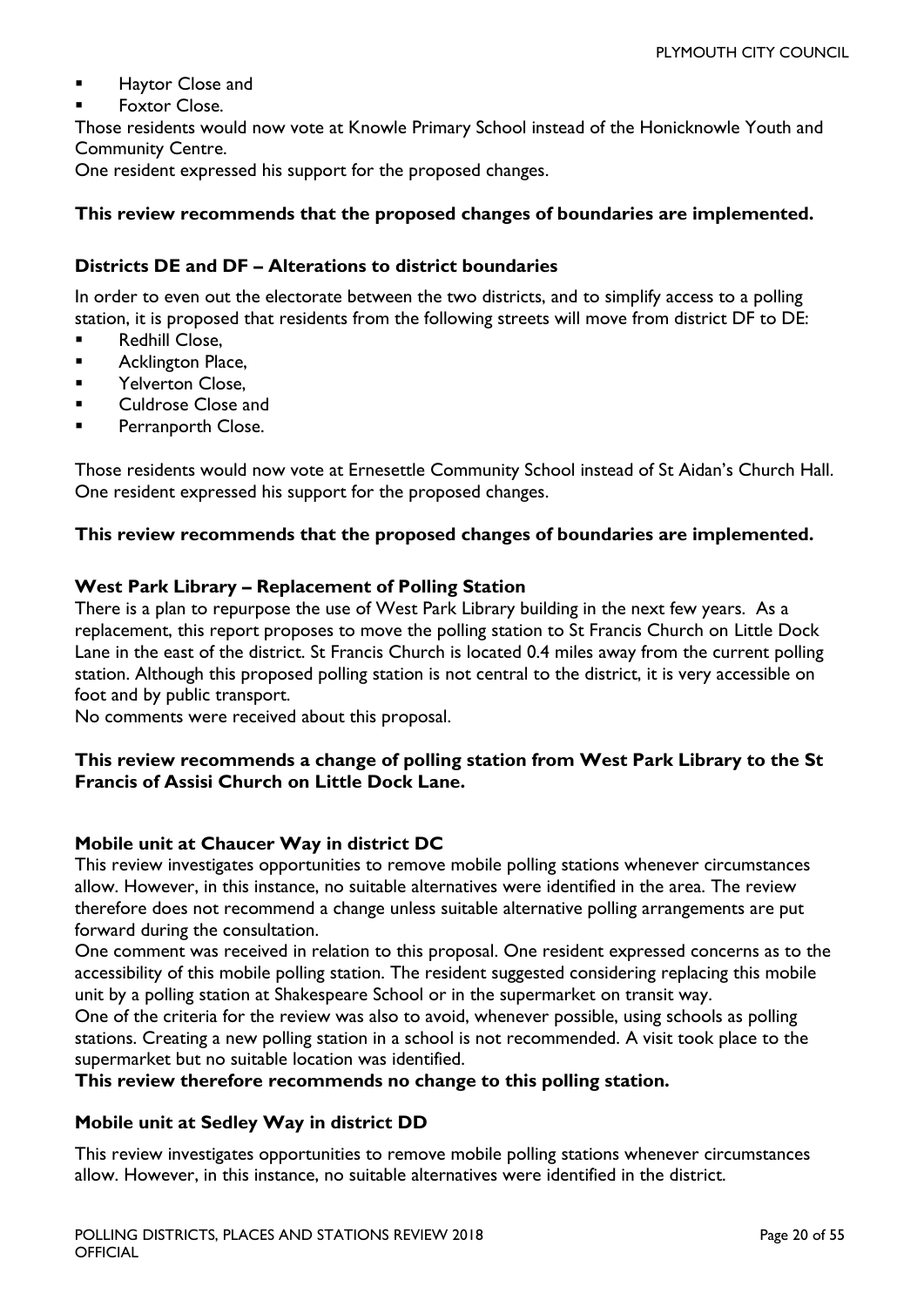In extreme circumstances, polling stations can be situated outside a polling district. The lack of a suitable accessible location in this district constitutes such a circumstance. An alternative location has been put forward on the boundary between this ward and Eggbuckland ward. The Manadon Sport and Community Hub, on the site of the former Ministry of Defence pitches on St Peter's Road is very close to the current mobile polling station. It is very accessible and visible to residents in this district. The Hub is in its final phase on construction and scheduled to be complete March 2019. Its suitability as a polling station will be investigated further after construction.

One resident expressed his support for the proposed changes. A visit to the site was undertaken and construction plans indicate the site will provide excellent facilities for a polling station in 2020.

#### **This review recommends a change of polling station from the mobile unit at Sedley Way to the Manadon Sports and Community Hub on St Peter's Road.**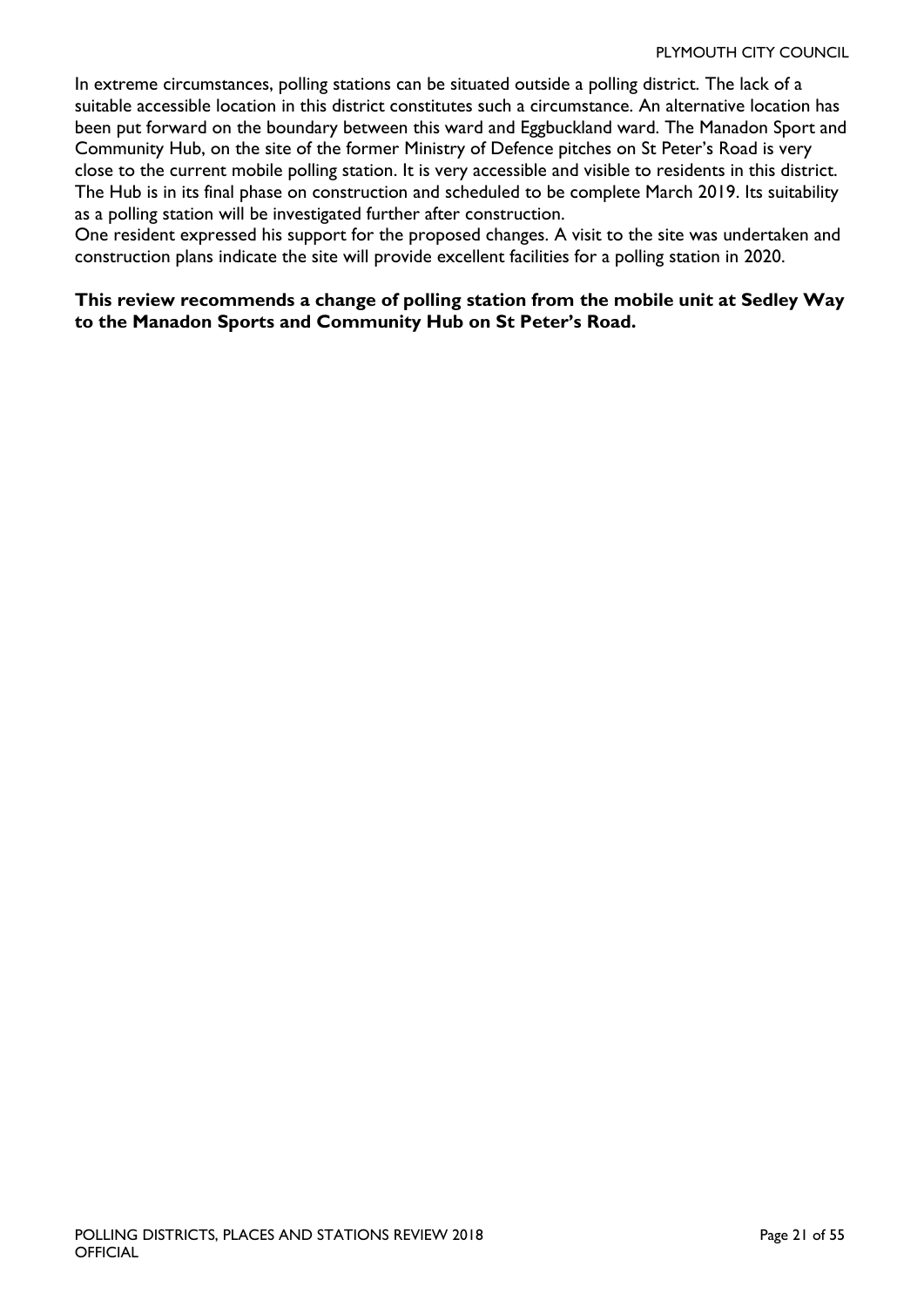| <b>New</b><br><b>Polling</b><br>district | <b>New Polling Station</b>                     | <b>Address</b>                                   | <b>Estimated</b><br>Electorate' | <b>Estimated</b><br><b>Polling station</b><br>electorate <sup>2</sup> |
|------------------------------------------|------------------------------------------------|--------------------------------------------------|---------------------------------|-----------------------------------------------------------------------|
| DA                                       | <b>St Francis of Assisi Church</b>             | Little Dock Lane, PL5<br>2LP                     | 1,338                           | 1,132                                                                 |
| DB                                       | Honicknowle Youth &<br><b>Community Centre</b> | Honicknowle Green,<br>PL5 3PX                    | .47                             | 1,246                                                                 |
| DC                                       | Mobile Unit at Chaucer Way                     | <b>Entrance to Masefield</b><br>Gardens, PL5 3EF | 1,343                           | 1,100                                                                 |
| <b>DD</b>                                | Manadon Sports and<br><b>Community Hub</b>     | St Peters Road, PL5<br>3FD                       | 1,342                           | 1,131                                                                 |
| <b>DE</b>                                | <b>Ernesettle Community</b><br>School          | Biggin Hill, PL5 2RB                             | 1442                            | 1,179                                                                 |
| DF                                       | St. Aidan's Church Hall                        | Ernesettle Green,<br><b>PL5 2SS</b>              | 1,783                           | 1,467                                                                 |
| DG                                       | Knowle Primary School                          | Ringmore Way, PL5<br>3QG                         | 1,542                           | 1,276                                                                 |

#### **Summary of proposed new Polling Districts and Polling Stations**

<sup>1</sup> Total number of registered electors in the district.

<sup>2</sup> Number of registered electors in the district who have opted to vote at a polling station.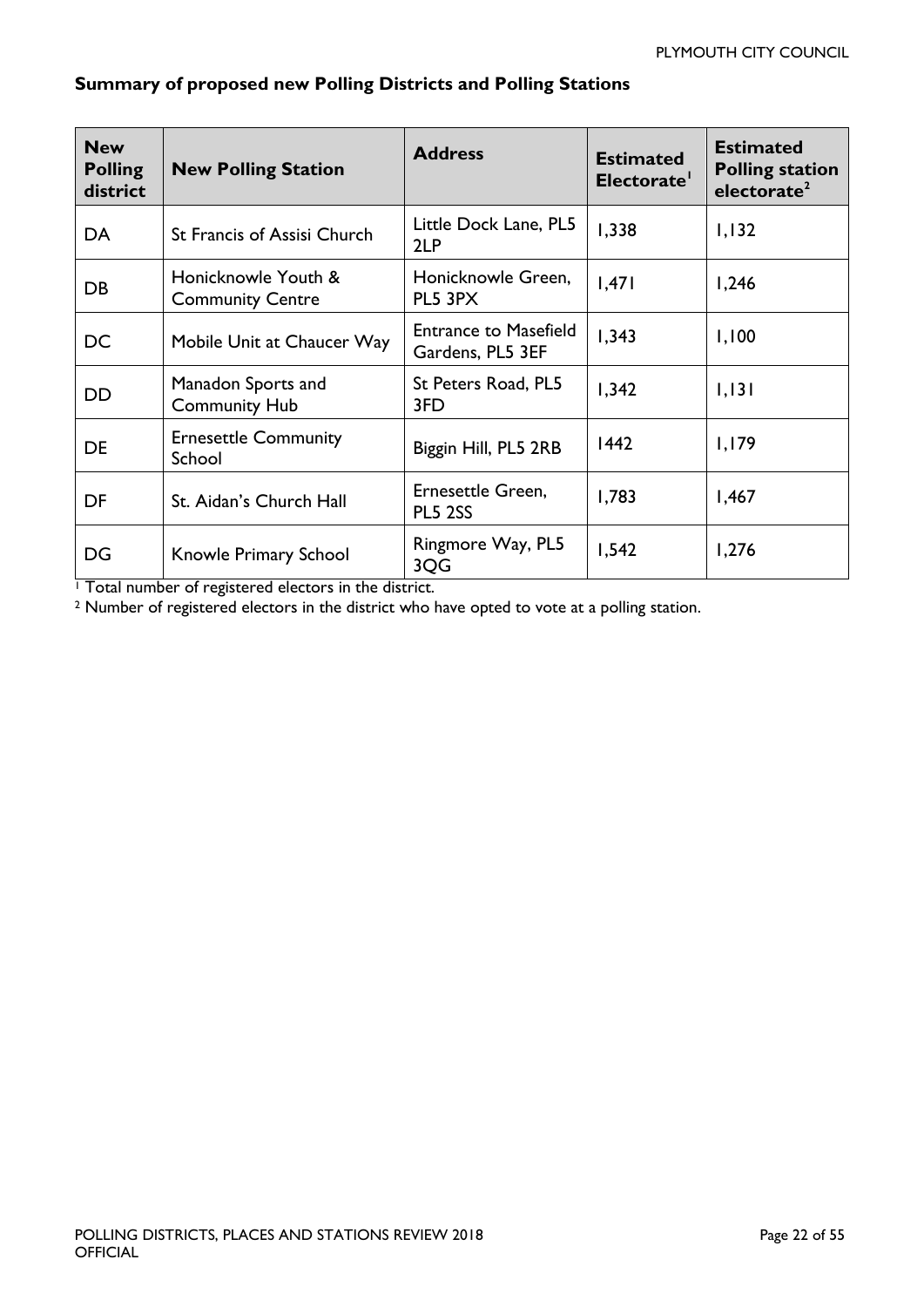#### <span id="page-22-0"></span>**MOOR VIEW WARD**

| <b>Polling</b><br>district | <b>Polling Station</b>            |       | Electorate   Recommendations |
|----------------------------|-----------------------------------|-------|------------------------------|
| <b>GA</b>                  | Leigham Community Hall            | 2,233 | No change                    |
| <b>GB</b>                  | Mainstone Sports & Social Club    | 1,206 | No change                    |
| GC                         | <b>Elm Community Centre</b>       | 2,061 | Creation of a new district   |
| GD                         | Thornbury Primary School          | 2,573 | Creation of a new district   |
| GE                         | St. Anne's Church Hall - Glenholt | 1,823 | No change                    |

#### **Existing Polling Districts**

#### **Existing Polling Stations**

| <b>Polling</b><br>district | <b>Polling Station</b>                                                   | <b>Polling</b><br>station<br>electorate <sup>2</sup> | <b>Disabled</b><br>access | <b>Recommendations</b> |
|----------------------------|--------------------------------------------------------------------------|------------------------------------------------------|---------------------------|------------------------|
| <b>GA</b>                  | Leigham Community Hall                                                   | 1,857                                                | Yes                       | No change              |
| <b>GB</b>                  | Mainstone Sports & Social Club                                           | 978                                                  | Yes                       | No change              |
| $\overline{GC}$            | <b>Elm Community Centre</b>                                              | 1,641                                                | Yes                       | No change              |
| GD                         | <b>Thornbury Primary School</b>                                          | 2,083                                                | Yes                       | No change              |
| GE                         | St. Anne's Church Hall - Glenholt                                        | 1,412                                                | Yes                       | No change              |
| GF                         | A new Polling Station is to be commissioned in the proposed new district |                                                      |                           |                        |

<sup>1</sup> Total number of registered electors in the district.

<sup>2</sup> Number of registered electors in the district who have opted to vote at a polling station.

#### **Recommendations**

The number of electors in the ward is large. In district GD and GC the number of electors is slightly higher than the recommended 2,000 electors by district. The number of electors in the district could grow beyond this limit in the next five years as the ward is anticipated to welcome 1000 new electors by 2020 due to developments.

The creation of a new District GF is proposed in the western side of the ward. This new district would reduce the size of district GD and GC.

The proposed boundary for this new district would follow a near vertical line across the ward. It would run along Runway Road to the north, down to its junction with Plymbridge lane, then along Derriford Road, down Blunts Lane all the way down to its junction with Forder Valley Road.

Residents in the south west of this new boundary would join the new district GF. This new district would comprise Derriford Hospital and the Plymouth Science Park.

In the north of the ward, residents of the following streets would join the new district GF:

- **Runway Road**
- **Radar Road,**
- Albacore Drive,
- Lysander Lane,
- Canberra Road,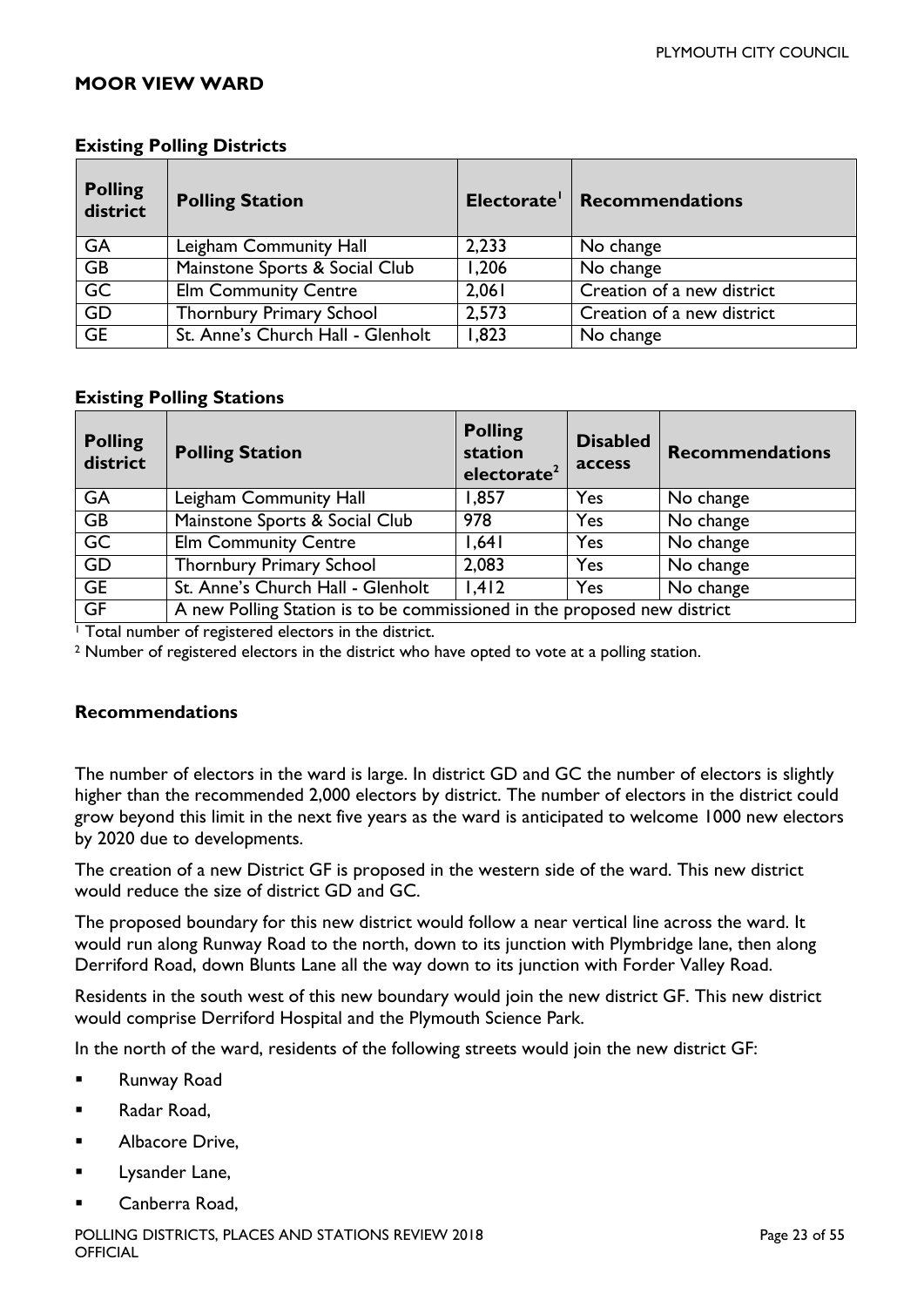- **Piper Street,**
- **Brymon Way,**
- Airborne Drive and
- the South East of Plymbridge Lane.

Residents of the new Palmerston Heights and Bircham Combe estates, south of William Prance Road would join the new district GF. This includes:

- **Buttercup Road,**
- **Bluebell Street,**
- **Sandpiper Road,**
- **E** Cornflower Walk,
- **Pintail Way and**
- **Jackdaw Road.**

Residents in the north east of the new boundary would continue to be part of district GD and vote at Thornbury Primary School. All estates to the east of Blunts Lane, and adjacent to Miller Way would remain in Ward District GD.

Residents in the south east of the new boundary would continue to be part of district GC and vote at the Elm Community Centre.

One comment was received in relation to this proposal. The resident was appreciative of the need to create a new district in this ward, but expressed his concerns as to the availability of suitable polling stations.

A number of organisations were approached in response to this comment. The medical centres the coroner's office and the army base were dismissed as unsuitable due to the nature of their sectors. The office of DELT Shared Services were visited and deemed unsuitable for holding the election, as were the facilities at Adrenalin Leisure centre due to limited accessibility.

The Future Inn hotel provides excellent facilities to host a polling station, which include a large car park and wide accessible conference rooms.

#### **This review recommends the creation of a new district GF and the creation of a new polling station at the Future Inn hotel on William Prance Road.**

| <b>New</b><br><b>Polling</b><br>district | <b>New Polling Station</b>        | <b>Address</b>                      | <b>Estimated</b><br>Electorate' | <b>Estimated</b><br><b>Polling station</b><br>electorate <sup>2</sup> |
|------------------------------------------|-----------------------------------|-------------------------------------|---------------------------------|-----------------------------------------------------------------------|
| GA                                       | Leigham Community Hall            | Thurlestone Walk,<br><b>PL6 8QG</b> | 2,233                           | 1,857                                                                 |
| <b>GB</b>                                | Mainstone Sports & Social<br>Club | Pattinson Drive, PL6<br>8RU         | 1,206                           | 978                                                                   |
| GC                                       | <b>Elm Community Centre</b>       | Leypark Walk, PL6<br>8UE            | 1,846                           | 1,447                                                                 |
| GD                                       | <b>Thornbury Primary School</b>   | Miller Way, PL6 8UL                 | 2,142                           | 1,732                                                                 |

#### **Summary of proposed new Polling Districts and Polling Stations**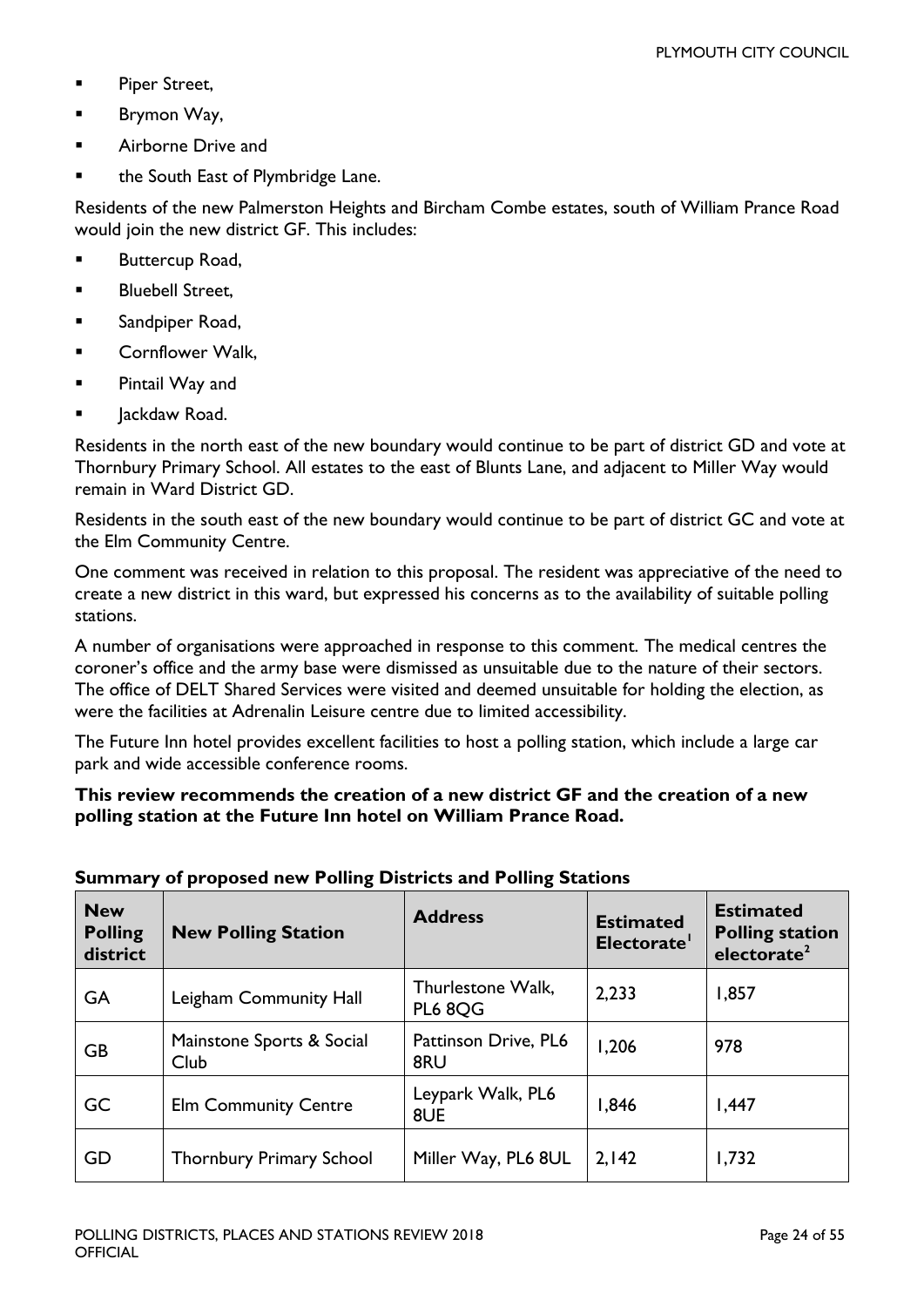#### PLYMOUTH CITY COUNCIL

| <b>GE</b>                                                                                                  | St. Anne's Church Hall -<br>Glenholt | Glenholt Road, PL6<br>71A       | 1.823  | 1,412 |
|------------------------------------------------------------------------------------------------------------|--------------------------------------|---------------------------------|--------|-------|
| GF                                                                                                         | <b>Future Inn Hotel</b>              | William Prance Road,<br>PL6 5ZD | $637*$ | 530*  |
| *The electorate numbers in this district will increase with the new developments at Palmerston Heights and |                                      |                                 |        |       |

Bircham Combe.

<sup>1</sup> Total number of registered electors in the district.

<span id="page-24-0"></span><sup>2</sup> Number of registered electors in the district who have opted to vote at a polling station.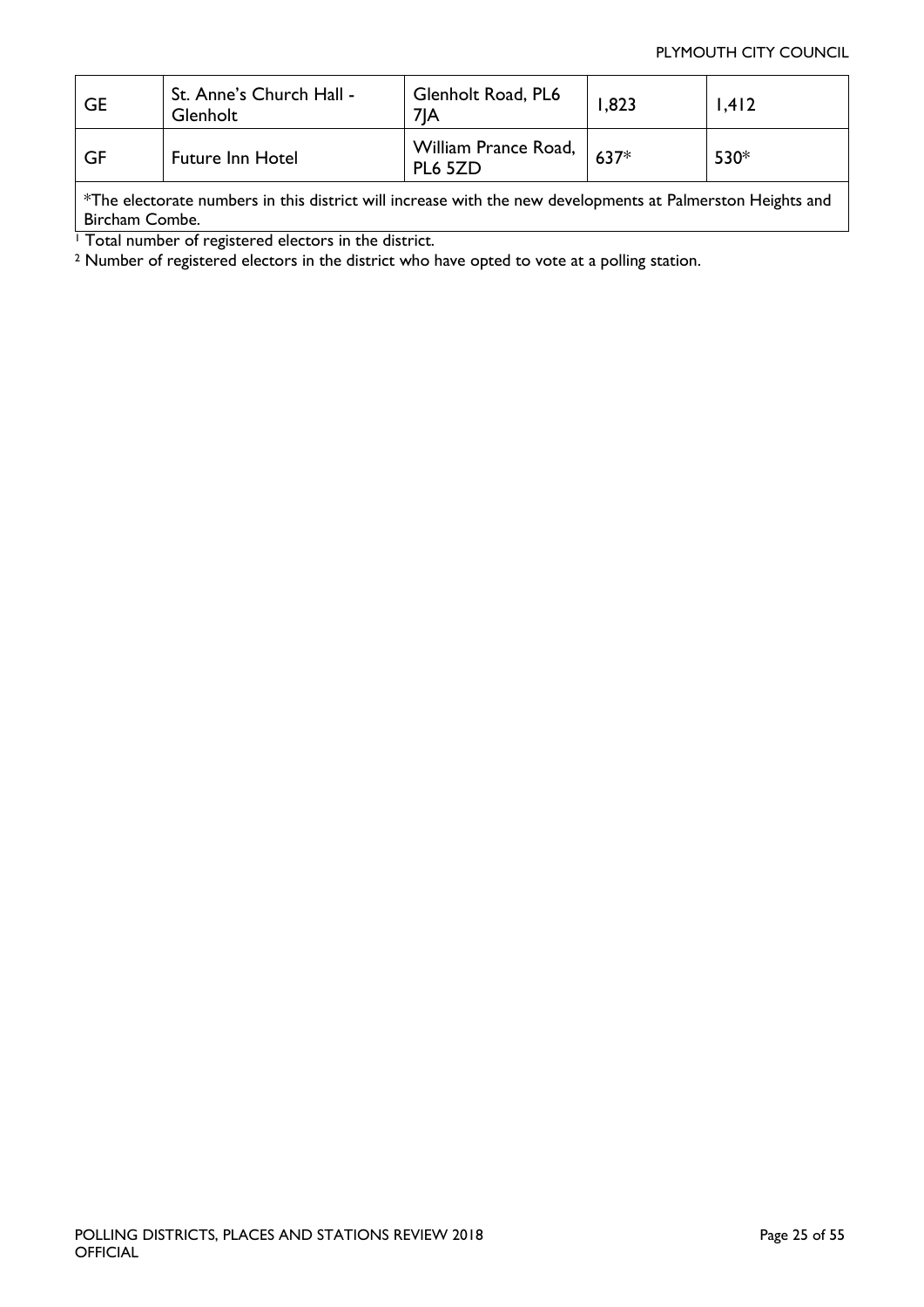#### **PEVERELL WARD**

| <b>Polling</b><br>district | <b>Polling stations</b>                    | Electorate' | <b>Recommendations</b>             |
|----------------------------|--------------------------------------------|-------------|------------------------------------|
| KA                         | St. Gabriel The Archangel Church           | 2,675       | Alterations to district boundaries |
| KB                         | St. Edward's Church Hall                   | 2,021       | Alterations to district boundaries |
| K <sub>C</sub>             | Montpelier Primary School                  | 2.378       | Alterations to district boundaries |
| $\overline{KD}$            | Pennycross Methodist Church Hall           | 2,193       | Alterations to district boundaries |
| $\overline{KE}$            | <b>Trinity United Reformed Church Hall</b> | 1,157       | Alterations to district boundaries |

#### **Existing Polling Districts**

#### **Existing Polling Stations**

| <b>Polling</b><br>district | <b>Polling stations</b>                       | <b>Polling</b><br>station<br>electorate <sup>2</sup> | <b>Disabled</b><br>access | <b>Recommendations</b> |
|----------------------------|-----------------------------------------------|------------------------------------------------------|---------------------------|------------------------|
| KA                         | St. Gabriel The Archangel<br>Church           | 2,191                                                | Yes                       | No change              |
| <b>KB</b>                  | St. Edward's Church Hall                      | 1,674                                                | Yes – temporary<br>ramp   | No change              |
| K <sub>C</sub>             | Montpelier Primary School                     | 1,850                                                | Yes                       | Replacement            |
| <b>KD</b>                  | Pennycross Methodist Church<br>Hall           | 1,855                                                | Yes                       | Replacement            |
| <b>KE</b>                  | <b>Trinity United Reformed</b><br>Church Hall | 931                                                  | Yes – temporary<br>ramp   | No change              |

<sup>1</sup> Total number of registered electors in the district.

<sup>2</sup> Number of registered electors in the district who have opted to vote at a polling station.

#### **Recommendations**

#### **District KA and KB – changes to district boundaries**

The boundary between district KA and KB would move northwards to include more residents into district KB. Residents of the following streets would move to district KB and vote at St Edward's Church on Home Park Avenue:

- **Elim Terrace,**
- **Hawkers Lane.**
- **Trelorrin Gardens and**
- Verden Close.

Residents of the whole of Weston Park Road would remain in district KB. Residents of Wesley Avenue and Wesley Cottages would remain in district KA and vote at St Gabriel the Archangel on Peverell Terrace.

No comments were received from residents in relation to this proposal.

#### **This review therefore recommends that the proposed changes of boundaries are implemented.**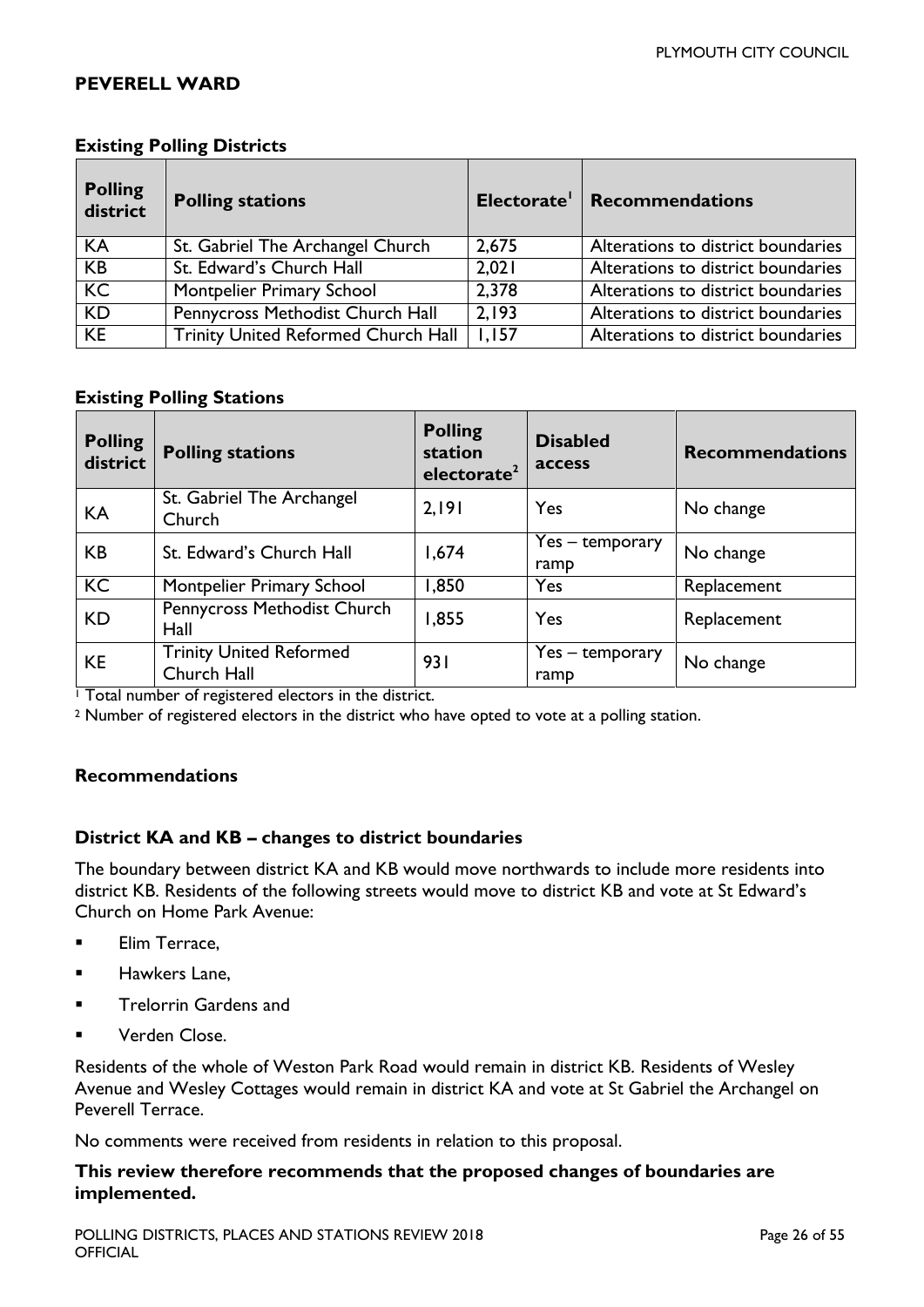#### **District KB and KD – changes to district boundaries**

The boundary between district KD and KB would move northwards to include more residents into district KB. Residents of Bickham Park Road and Burleigh Park Road would move to district KB and vote at St Edwards' Church Hall. Residents of Torr View Avenue, Pounds Park Road and St Martin's Avenue would remain in district KD and vote at Holy Family Church on Beacon Park Road.

No comments were received from residents in relation to this proposal.

#### **This review therefore recommends that the proposed changes of boundaries are implemented.**

#### **District KB and KE – changes to district boundaries**

The boundary between district KE and KB would move northward to include more residents into district KB. Residents of Pine Gardens would now join district KB and vote at St Edward's Church on Home Park Avenue.

No comments were received from residents in relation to this proposal.

#### **This review therefore recommends that the proposed changes of boundaries are implemented.**

#### **District KC and KD – changes to district boundaries**

In order to ensure the new polling stations are central to the districts, the following alterations to the district boundaries are suggested.

The boundaries between ward district KC and KD would move southwards to include more residents into ward district KD. Residents of the following streets would move to district KD and vote at Holy Family Church on Beacon Park Road:

- Beaconfield Road,
- **Elmcroft,**
- Birchfield Avenue,
- Oakcroft Road,
- Fircroft Road,
- Cedarcroft Road,
- **Beechcroft Road,**
- **St Boniface Drive.**
- Beacon Park Rd (No. 186 to No. 200),
- Belair Villas,
- St Boniface Close and
- Vaughan Close.

Residents of Montpelier Road, Elphinstone Road and all road adjacent to these would remain in district KD and vote at Holy Family Church on Beacon Park Road.

Residents of Northdown Road, Parker Road, Lyndhurst Road, and all roads south of these would remain in district KC and vote at St Bartholomew on Outland Road.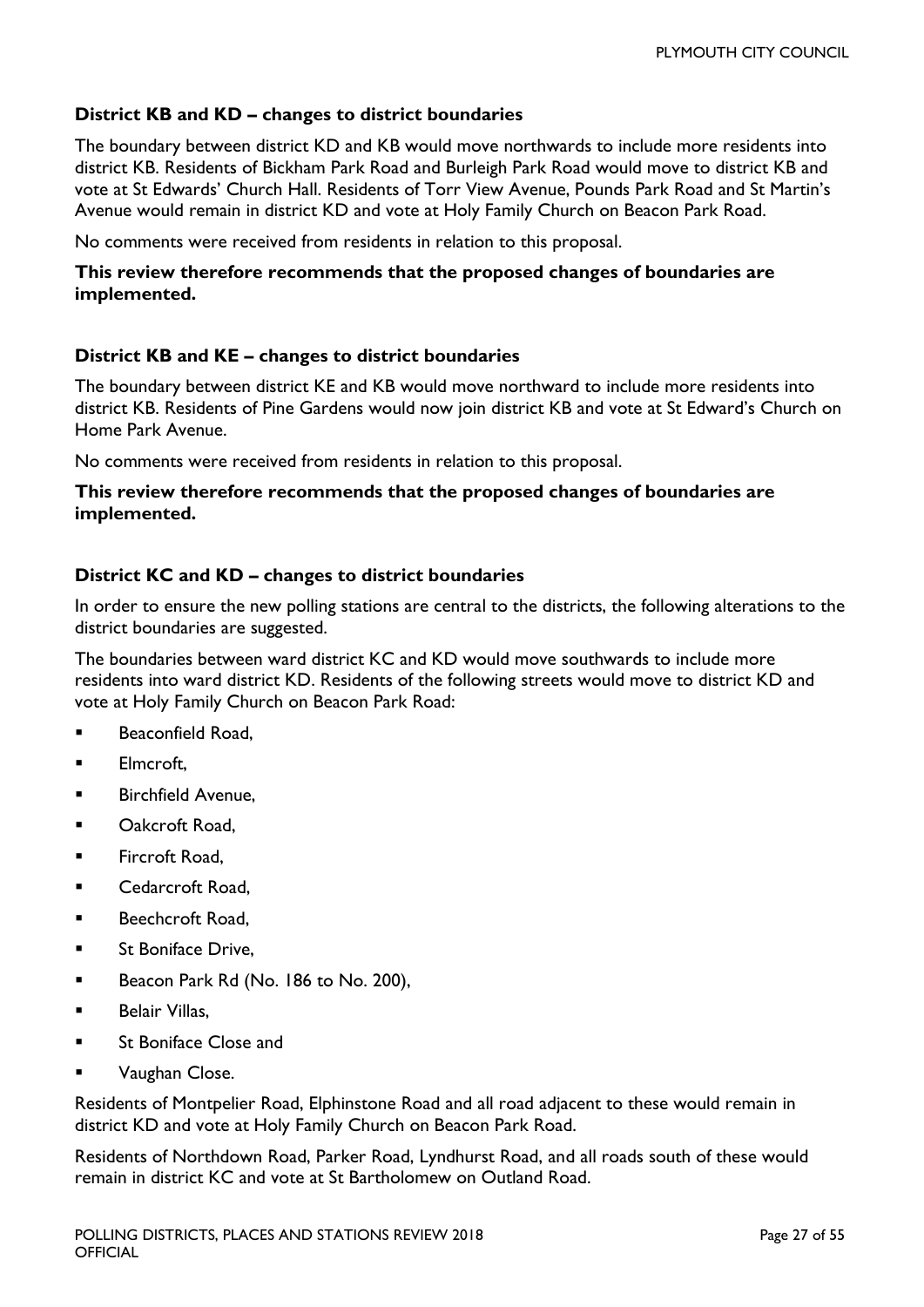No comments were received from residents in relation to this proposal.

#### **This review therefore recommends that the proposed changes of boundaries are implemented.**

#### **District KD and KE – changes to district boundaries**

The boundary between district KD and KE would move northwards to include more residents into districts KE. The new boundary would now run along the west side of West Park Road. Residents of Limetree Road and Chestnut Road would now join district KE and vote at the Trinity United Reformed Church on Torr Lane.

No comments were received from residents in relation to this proposal.

#### **This review therefore recommends that the proposed changes of boundaries are implemented.**

#### **Montpelier Primary School in district KC - Replacement of polling station**

The last elections brought about comments regarding the continued suitability of this polling station due to the limited size of the polling room and the impact of the poll on the running of the school.

This report proposes to move the polling station to St Bartholomew on Outland Road in the south of the district. St Bartholomew is located 0.5 miles away from the current polling station. Although this proposed polling station is not central to the district, it is very accessible by car, on foot and by public transport. The venue provides good facilities and a car park.

Two comments were received from members of the public in relation with this proposal.

One resident expressed the view that Montpelier Primary School should be retained as a polling station for district KD in Peverell Ward as it is a good location for the many elderly residents in the vicinity who may struggle with mobility.

Another resident expressed some concerns that the elections turnout in district KD may be affected by moving the polling station to the border of the ward, which increases the travelling distance for some residents. The distance between the two polling station being less than 0.5 miles, this is likely to have a minimal effect on voter turnout. The change of polling station will benefit another group of residents in the south of the district.

The changes of district boundaries between district KC and KD also minimise the impact on residents. Most residents north of Montpelier primary school will change district and vote at the Holy Family Catholic Church, which is only 0.2 miles away from the school.

#### **This review recommends a change of polling station from Montpelier Primary School to St Bartholomew Church on Outland Road.**

#### **Pennycross Methodist Church Hall in district KD - Replacement of polling station**

The 2018 elections brought about a comment about the poor accessibility of this polling station, due to its location in a narrow cul-de-sac, and the shortage of amenities for elections staff.

This reports proposes to move the polling station to Holy Family Roman Catholic Church on Beacon Park Road in the north of the district. Holy Family Church is located 0.2 miles away from the current polling station on a main road. Although this proposed polling station is out of the current district boundaries, it is provides ramped access throughout and offers good facilities. A redrawing of the district boundaries will be necessary to ensure this station is central to the new district.

No comments were received from residents in relation to this proposal.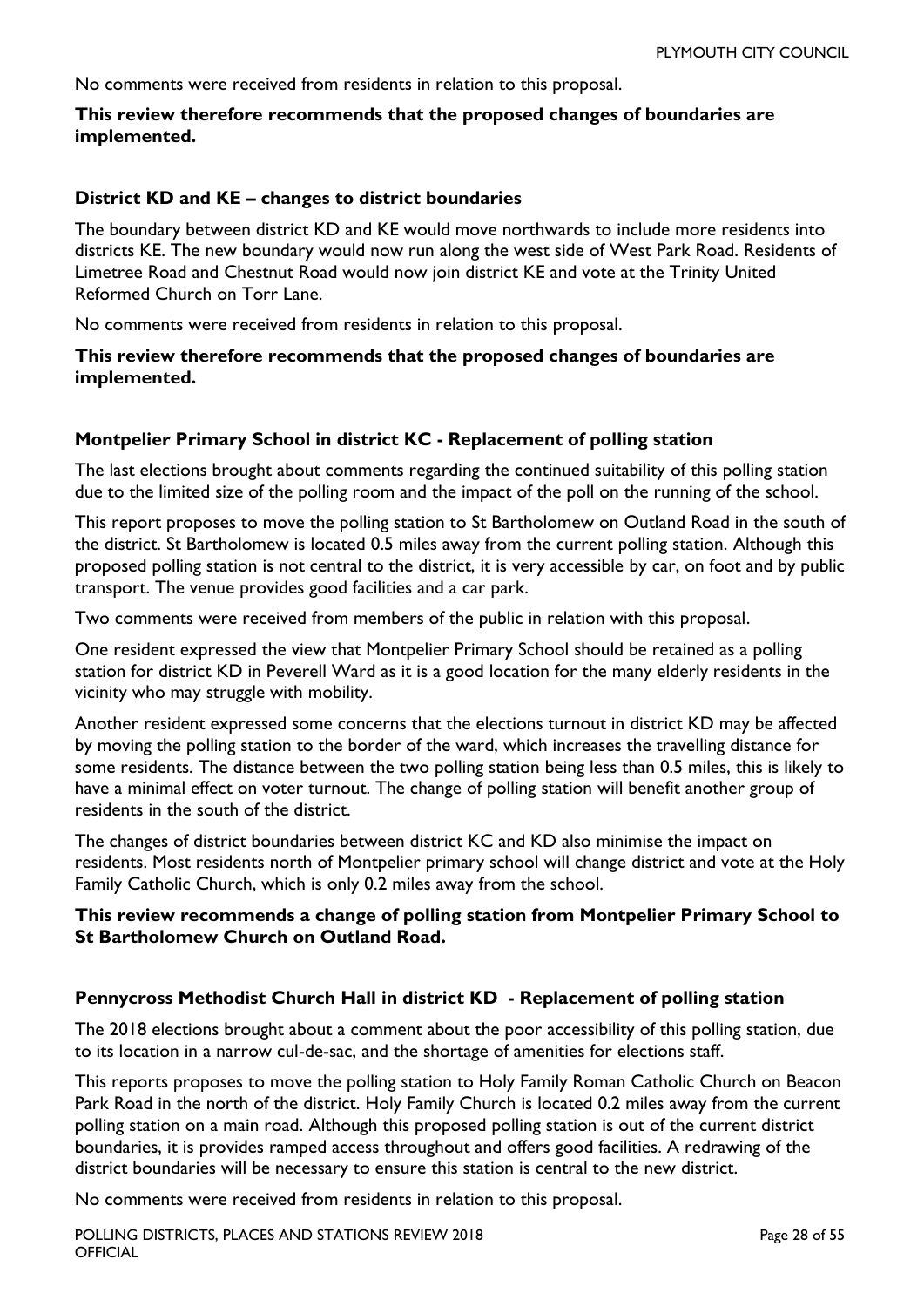#### **This review recommends a change of polling station from Pennycross Methodist to Holy Family Roman Catholic Church on Beacon Park Road.**

| <b>New</b><br><b>Polling</b><br>district | <b>New Polling Station</b>                    | <b>Address</b>                      | <b>Estimated</b><br>Electorate' | <b>Estimated</b><br><b>Polling station</b><br>electorate <sup>2</sup> |
|------------------------------------------|-----------------------------------------------|-------------------------------------|---------------------------------|-----------------------------------------------------------------------|
| KA                                       | St. Gabriel The Archangel<br>Church           | Peverell Terrace, PL3<br>4JJ        | 2,515                           | 2,058                                                                 |
| <b>KB</b>                                | St. Edward's Church Hall                      | Home Park Avenue,<br>PL3 4PG        | 2,370                           | 1,942                                                                 |
| <b>KC</b>                                | <b>St Bartholomew Church</b>                  | Outland Road, PL2<br>3BZ            | 1,688                           | 1,291                                                                 |
| KD.                                      | Holy Family Catholic Church                   | Beacon Park Road,<br><b>PL2 3JR</b> | 2,507                           | 2,100                                                                 |
| <b>KE</b>                                | <b>Trinity United Reformed</b><br>Church Hall | Torr Lane, PL3 5NY                  | 1,313                           | 1,065                                                                 |

#### **Summary of proposed new Polling Districts and Polling Stations**

<sup>1</sup> Total number of registered electors in the district.

<sup>2</sup> Number of registered electors in the district who have opted to vote at a polling station.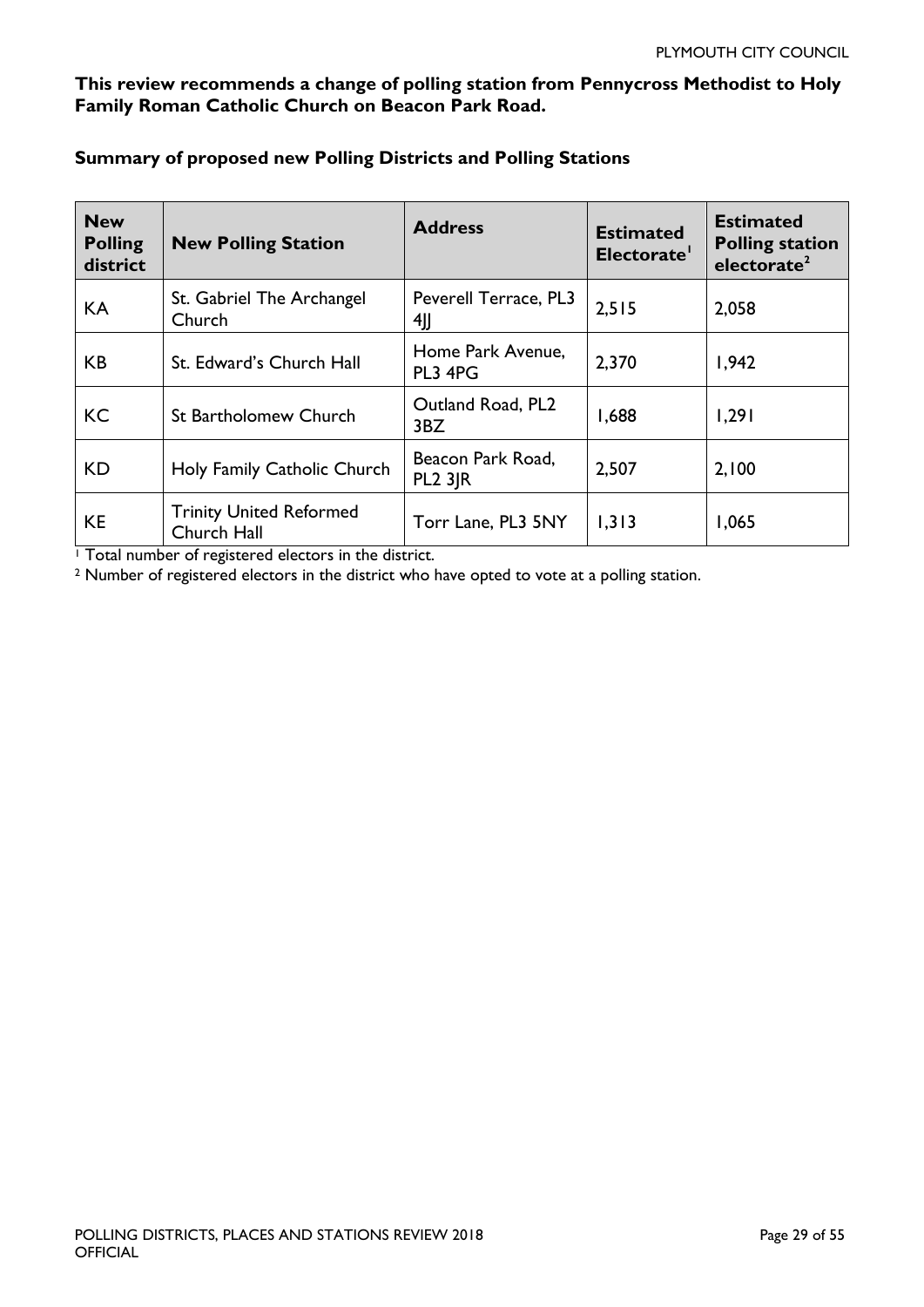#### <span id="page-29-0"></span>**PLYMPTON CHADDLEWOOD WARD**

| <b>Polling</b><br>district | <b>Polling Station</b>                   | Electorate' | <b>Recommendations</b>                                |
|----------------------------|------------------------------------------|-------------|-------------------------------------------------------|
| QA                         | Chaddlewood Primary School               | 874         | Merger with district QB or<br>redrawing of boundaries |
| QB                         | Glen Park Primary School                 | 2,727       | Merger with district QA or<br>redrawing of boundaries |
| QC                         | <b>Chaddlewood Farm Community Centre</b> | 2,472       | No change                                             |

#### **Existing Polling Districts**

#### **Existing Polling Stations**

| <b>Polling</b><br>district | <b>Polling Station</b>                      | <b>Polling</b><br>station<br>electorate <sup>2</sup> | <b>Disabled</b><br>access | <b>Recommendations</b> |
|----------------------------|---------------------------------------------|------------------------------------------------------|---------------------------|------------------------|
| QA                         | Chaddlewood Primary<br>School               | 715                                                  | Yes                       | Removal or No change   |
| QB                         | Glen Park Primary<br>School                 | 2,168                                                | Yes                       | No change              |
| QC<br>.                    | Chaddlewood Farm<br><b>Community Centre</b> | 2,091                                                | Yes                       | No change              |

<sup>1</sup> Total number of registered electors in the district.

<sup>2</sup> Number of registered electors in the district who have opted to vote at a polling station.

#### **Recommendations**

Two options have been identified with regards to district QA and QB.

#### **Option 1 – Redrawing of the boundaries between district QA and QB**

The number of polling station electors in district QB is currently 2,168, which is higher than the recommended number of electors by district. It is adjacent to district QA which is smaller than the recommended size of electorate per district.

A change of district boundaries between district QA and QB is proposed in order to balance the electorate across both wards. Both existing polling stations would be retained.

The new boundary between district QA and QB would move eastwards and run along Hillcrest Drive.

Residents of the following streets would move to district QA and vote at Chaddlewood Primary School:

- **Hillcrest Close,**
- **Kenmare Drive.**
- **EXEC** Chelmer Close,
- **Beauly Close,**
- **Deveron Close,**
- Wensum Close,
- Wain Park,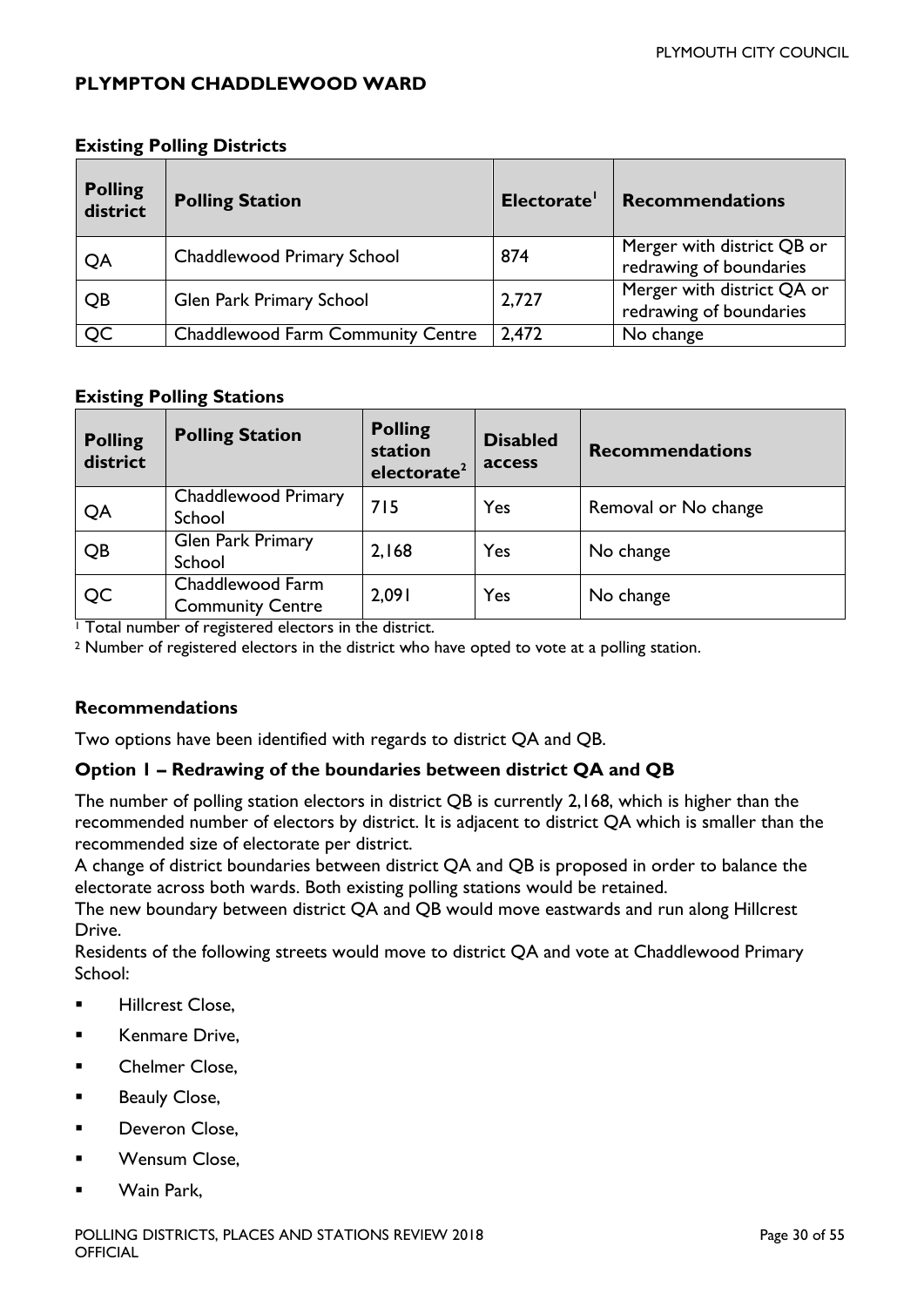- Grange Road,
- Manor Park Road and
- Chaddlewood Close.

No comments were received on this proposal during the consultation.

#### **Option 2 - Merger of districts QA and QB**

The merger of district QA and QB and the relocation of the polling station to Glen Park Primary school are proposed. Although the resulting district would become very large, the merger has the benefit of reducing the number of schools being used as polling stations. However, this new district would be larger than the maximum number of electors recommended by the electoral commission.

No alternative to the primary schools were identified during the consultation and the review.

Three comments were received by members of the public in relation to this proposal. One resident supported the proposal to merge district QA and QB in Plympton Chaddlewood, thus decommissioning one of the schools. One resident supported the proposal to merge districts QA & QB of Plympton Chaddlewood and the use of Glen Park Primary as a polling station central to the new district.

One of the ward councillors suggested using the Chaddlewood Farm Community Centre only as a polling station for all districts of Plympton Chaddlewood, thus freeing both schools. This proposal is not viable in light of the size of the ward.

This review attempted, whenever possible, to limit the impact of elections on schools. On this occasion it was found that the need to comply with Electoral Commission guidance on size of the electoral should take precedence over this objective. Two polling stations could not cater effectively for a large number of electors, especially during national elections when the turnout is more than 70%. The review finds that the total number of electors in the ward warrants the existence of three districts.

#### **Option 3 – No change**

This option would maintain the existing polling districts and polling stations in their current state. This would mean that the imbalance in the electorate between district QA and QB would be maintained. The review recommends against this option as this would lead to a less than optimal use of election resources.

**This review recommends that Option 1 is implemented.**

#### **Summary of proposed new Polling Districts and Polling Stations**

| <b>New</b><br><b>Polling</b><br>district | <b>New Polling Station</b>                  | <b>Address</b>                 | <b>Estimated</b><br>Electorate' | <b>Estimated</b><br><b>Polling station</b><br>electorate <sup>2</sup> |
|------------------------------------------|---------------------------------------------|--------------------------------|---------------------------------|-----------------------------------------------------------------------|
| QA                                       | Chaddlewood Primary<br>School               | Hemerdon Heights,<br>PL7 2EU   | 1,519                           | 1,194                                                                 |
| QB                                       | Glen Park Primary School                    | Glen Road, PL7 2DE             | 2,069                           | 1,679                                                                 |
| QC                                       | Chaddlewood Farm<br><b>Community Centre</b> | Chaddlewood<br>Centre, PL7 2XS | 2,472                           | 2,091                                                                 |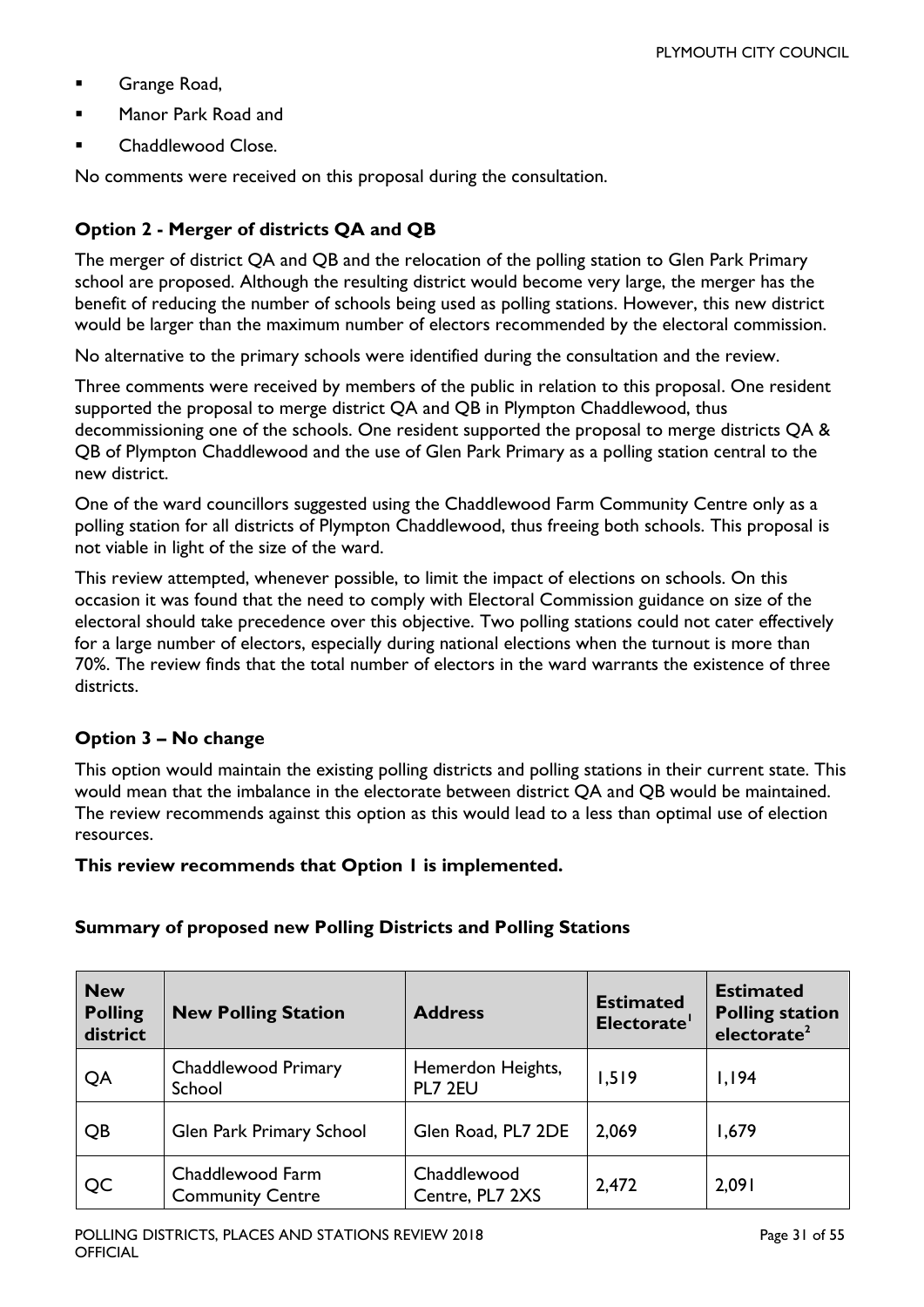#### <span id="page-31-0"></span>**PLYMPTON ERLE WARD**

| <b>Polling</b><br>district | <b>Polling Station</b>           | Electorate' | <b>Recommendations</b>  |
|----------------------------|----------------------------------|-------------|-------------------------|
| <b>SA</b>                  | St. Mary's C of E Infants School | 1,379       | Merger with district SB |
| SB                         | Mobile Unit at Merafield Road    | 1,026       | Merger with district SA |
| SC                         | Rees Youth & Community Centre    | 851         | No change               |
| SD                         | Longcause Community School       | 1,512       | No change               |
| SE                         | Yealmpstone Farm Primary School  | 2,019       | No change               |

#### **Existing Polling Districts**

#### **Existing Polling Stations**

| <b>Polling</b><br>district | <b>Polling Station</b>                   | <b>Polling</b><br>station<br>electorate <sup>2</sup> | <b>Disabled</b><br>access | <b>Recommendations</b> |
|----------------------------|------------------------------------------|------------------------------------------------------|---------------------------|------------------------|
| <b>SA</b>                  | St. Mary's C of E Infants School         | 1,153                                                | Yes                       | Replacement            |
| $\overline{SB}$            | Mobile Unit at Merafield Road            | 838                                                  | Yes <sup>3</sup>          | Removal                |
| SC                         | <b>Rees Youth &amp; Community Centre</b> | 701                                                  | Yes                       | No change              |
| <b>SD</b>                  | Longcause Community School               | 1.177                                                | Yes                       | Replacement            |
| SE                         | Yealmpstone Farm Primary School          | 1,652                                                | Yes                       | No change              |

<sup>1</sup> Total number of registered electors in the district.

<sup>2</sup> Number of registered electors in the district who have opted to vote at a polling station.

<sup>3</sup> Although mobile polling stations are suitably equipped to enable access for all voters (ramps and handrails for disabled access) there are still ongoing concerns due to inherent characteristics of mobile units, such as their narrow entrance and limited internal area.

#### **Recommendations**

#### **St Mary's C. of E. Infant School in district SA – Replacement of polling station**

The last elections brought about concerns regarding the closing of the school on polling day. St Mary's Church Hall is being put forward as an alternative to this polling station. St Mary's Church Hall is located immediately next to the school. Amenities are very good, and include good car parking facilities.

Two comments were received from residents in support of this proposal.

#### **This review recommends a change of polling station from St Mary's C. of E. Infant School to St Mary's Church Hall on Market Road.**

#### **District SA and SB – Merger of the districts**

In order, whenever possible, to reduce the number of mobile polling stations, a merger of district SA and district SB is suggested. There is a possibility of creating a large district served by a polling station at St Mary's Church Hall, which is a well-appointed polling station.

Residents of the following streets would now join district SA and vote at St Mary's Church Hall on Market Road:

Merafield Road,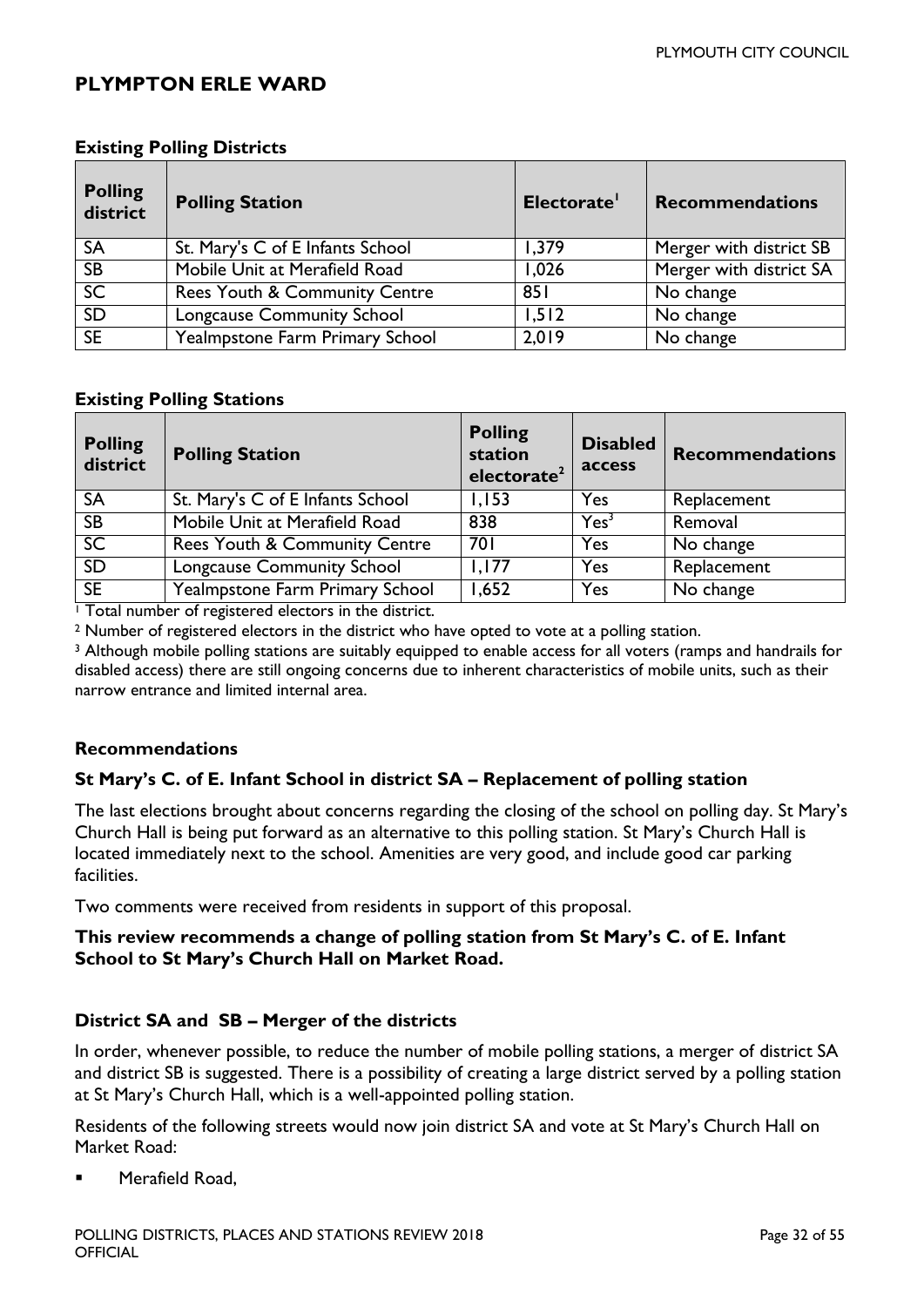- **Grantham Close.**
- **Noodland Drive.**
- Amados Close,
- Merafield Drive and
- Amados Drive.

The mobile unit at Merafield Road in district SA would be decommissioned as a result of the merger.

No comments were received from residents in relation to this proposal.

#### **This review therefore recommends that the proposed changes of boundaries are implemented.**

#### **Longcause Community School in district SD – Replacement of polling station**

The last elections brought about a representation from the management of the school regarding the continued suitability of the schools' main hall for use as a polling station. Concerns were raised about the impact of the poll on the running of the school and the wellbeing of its pupils.

The creation of a new polling station in alternative location within the district is proposed. The Brook Inn was put forward during the consultation. This venue is located 0.2 miles away from the school and offers a car park with disabled spaces, and a convenient function room which would need to be ramped on polling day to enable access to disabled residents.

No comments were received from residents in relation to this proposal.

#### **This review recommends a change of polling station from Longcause Community School to the Brook inn in Plympton St Maurice.**

| <b>New</b><br><b>Polling</b><br>district | <b>New Polling Station</b>                | <b>Address</b>                 | <b>Estimated</b><br>Electorate' | <b>Estimated</b><br><b>Polling station</b><br>electorate <sup>2</sup> |
|------------------------------------------|-------------------------------------------|--------------------------------|---------------------------------|-----------------------------------------------------------------------|
| SA                                       | St Mary's Church Hall                     | Market Road, PL7<br><b>IQW</b> | 2,405                           | 1,991                                                                 |
| <b>SB</b>                                | <b>Rees Youth and Community</b><br>Centre | Mudge Way, PL7 2PS             | 851                             | 701                                                                   |
| SC                                       | The Brook Inn                             | Longbrook Street,<br>PL7   N   | 1,512                           | 1,177                                                                 |
| <b>SD</b>                                | <b>Yealmpstone Farm Primary</b><br>School | Meadowfield Place,<br>PL7 IXQ  | 2,019                           | 1,652                                                                 |

#### **Summary of proposed new Polling Districts and Polling Stations**

<sup>1</sup> Total number of registered electors in the district.

<sup>2</sup> Number of registered electors in the district who have opted to vote at a polling station.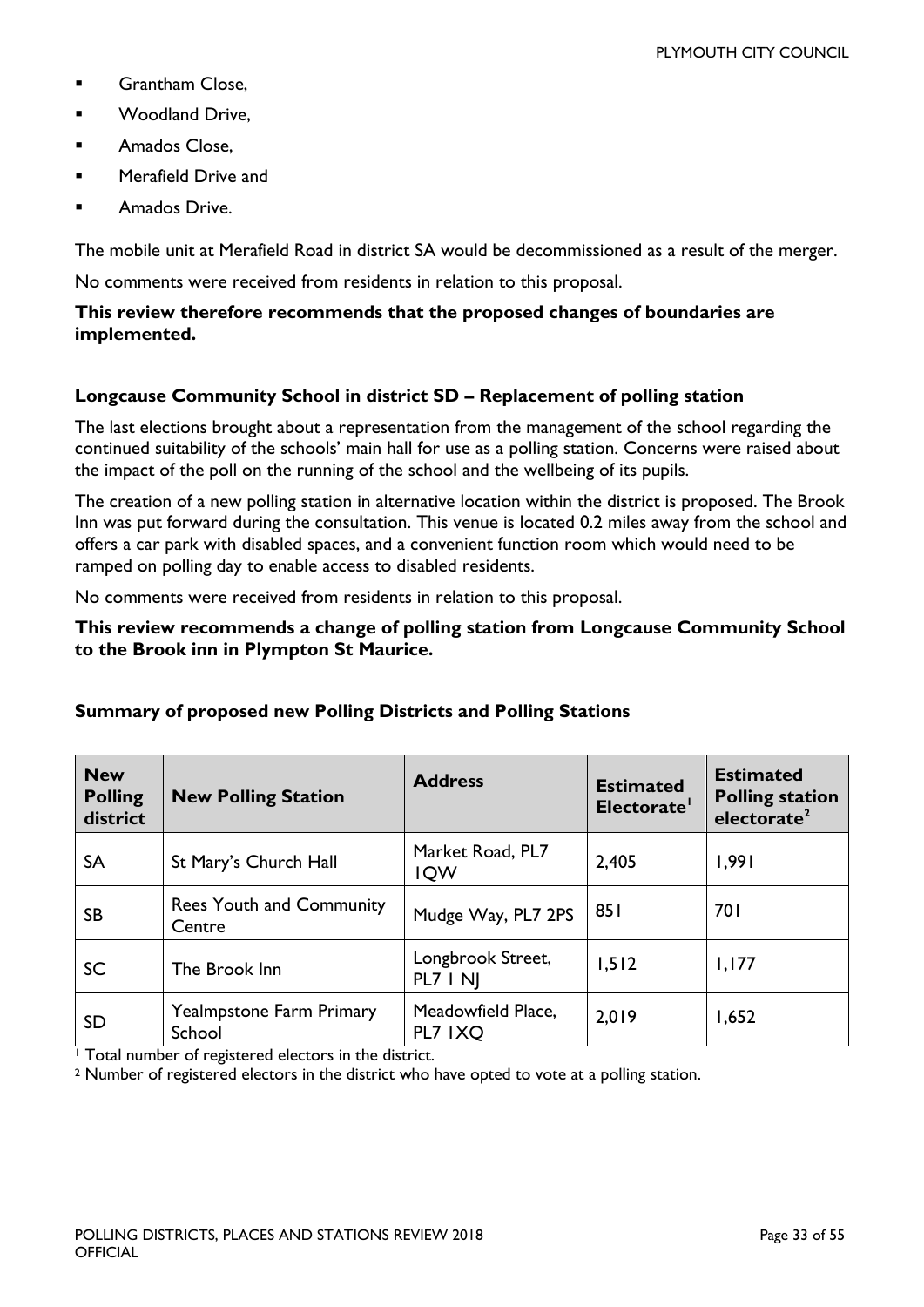#### <span id="page-33-0"></span>**PLYMPTON ST MARY WARD**

| <b>Polling</b><br>district | <b>Polling place</b>              | Electorate' | <b>Recommendations</b> |
|----------------------------|-----------------------------------|-------------|------------------------|
| <b>RA</b>                  | <b>Woodford Methodist Church</b>  | 2,200       | No change              |
| <b>RB</b>                  | St. Peters Lutheran Church        | 1.721       | No change              |
| <b>RC</b>                  | Boringdon Primary School          | 2,300       | No change              |
| <b>RD</b>                  | <b>Colebrook Community Centre</b> | 868,1       | No change              |
| <b>RE</b>                  | <b>Plympton Fire Station</b>      | 2,059       | No change              |

#### **Existing Polling Districts**

#### **Existing Polling Stations**

| <b>Polling</b><br>district | <b>Polling place</b>              | <b>Polling</b><br>station<br>electorate <sup>2</sup> | <b>Disabled</b><br>access | <b>Recommendations</b> |
|----------------------------|-----------------------------------|------------------------------------------------------|---------------------------|------------------------|
| <b>RA</b>                  | <b>Woodford Methodist Church</b>  | 1,755                                                | Yes                       | No change              |
| <b>RB</b>                  | St. Peters Lutheran Church        | 1,374                                                | Yes                       | No change              |
| <b>RC</b>                  | Boringdon Primary School          | 1,821                                                | Yes                       | No change              |
| <b>RD</b>                  | <b>Colebrook Community Centre</b> | 1,518                                                | Yes                       | No change              |
| <b>RE</b>                  | <b>Plympton Fire Station</b>      | 1,653                                                | Yes                       | No change              |

<sup>1</sup> Total number of registered electors in the district.

<sup>2</sup> Number of registered electors in the district who have opted to vote at a polling station.

#### **No changes of polling districts or polling stations are proposed in this ward.**

Two comments were received from members of the public in relation to this ward.

#### **Plympton Fire Station in district RE**

One resident expressed their support for our proposal to retain the Plympton Fire Station as a polling station for district RE in Plympton St Mary ward.

#### **St Peter's Lutheran Church in district RB**

One resident expressed their satisfaction with the proposals to continue using St Peter's Lutheran Church as a polling station for district RB in Plympton St Mary ward.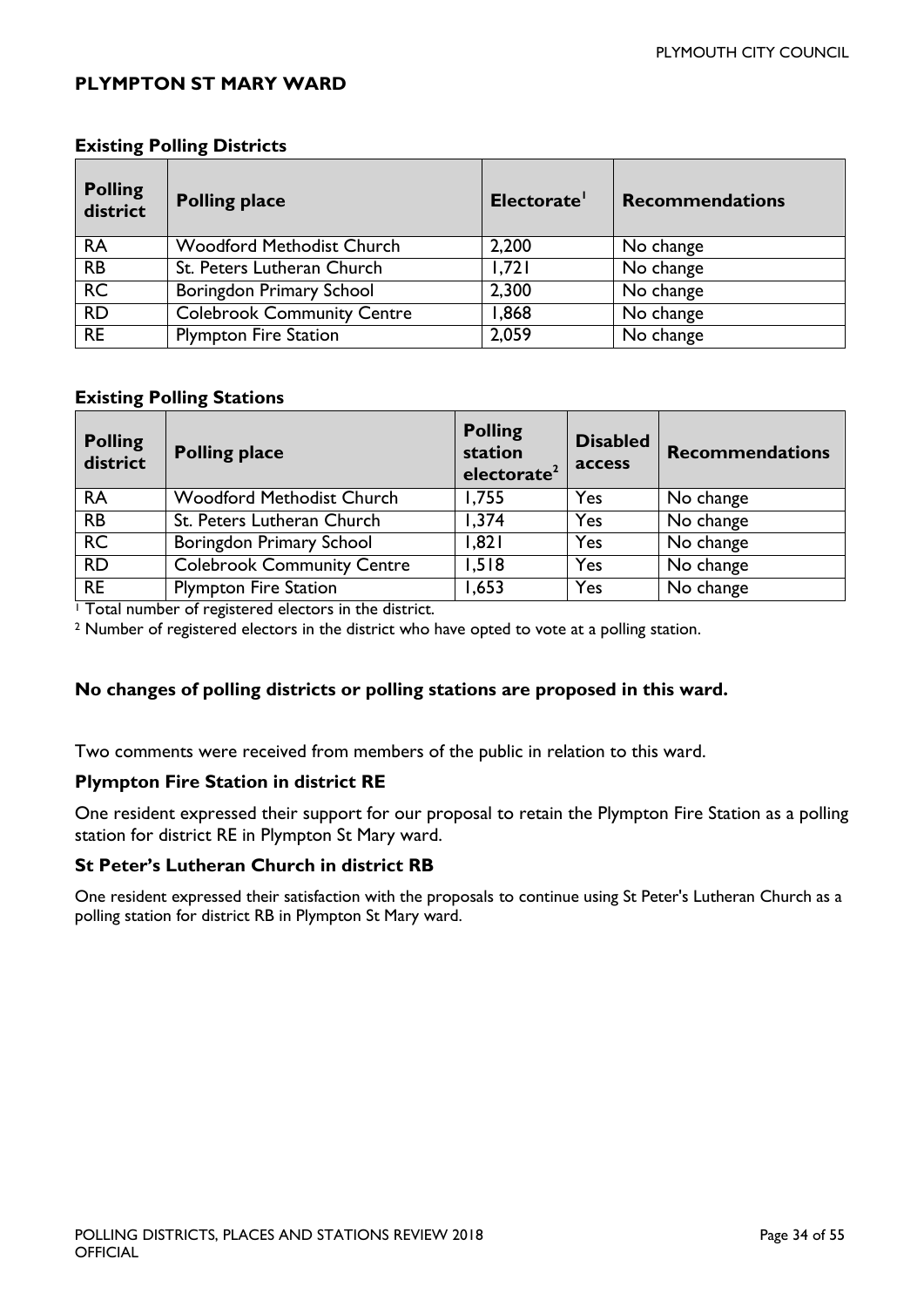### <span id="page-34-0"></span>**PLYMSTOCK DUNSTONE WARD**

#### **Existing Polling Districts**

| <b>Polling</b><br>district | <b>Polling station</b>           | Electorate' | <b>Recommendations</b>  |
|----------------------------|----------------------------------|-------------|-------------------------|
| UA                         | Mobile Unit at Holmwood Avenue   | 1,112       | Merger with district UB |
| <b>UB</b>                  | Staddiscombe Club Function Room  | 1,687       | Merger with district UA |
| $\overline{\mathsf{UC}}$   | <b>Goosewell Primary School</b>  | 1,949       | No change               |
| <b>UD</b>                  | <b>Elburton Methodist Church</b> | 2,220       | No change               |
| <b>UE</b>                  | Morley Youth & Community Centre  | 1,647       | $\overline{No}$ change  |
| UF                         | St. Matthews Church              | 1,177       | No change               |

#### **Existing Polling Stations**

| <b>Polling</b><br>district | <b>Polling station</b>                    | <b>Polling</b><br>station<br>electorate <sup>2</sup> | <b>Disabled</b><br>access | <b>Recommendations</b> |
|----------------------------|-------------------------------------------|------------------------------------------------------|---------------------------|------------------------|
| <b>UA</b>                  | Mobile Unit at Holmwood<br>Avenue         | 933                                                  | Yes <sup>3</sup>          | Decommissioning        |
| UB                         | <b>Staddiscombe Club Function</b><br>Room | 1,449                                                | $Yes -$<br>temporary ramp | No change              |
| <b>UC</b>                  | <b>Goosewell Primary School</b>           | 1,459                                                | Yes                       | No change              |
| <b>UD</b>                  | <b>Elburton Methodist Church</b>          | 1,706                                                | Yes                       | No change              |
| <b>UE</b>                  | Morley Youth & Community<br>Centre        | 1,302                                                | Yes                       | Change                 |
| UF                         | St. Matthews Church                       | 942                                                  | Yes                       | No change              |

<sup>1</sup> Total number of registered electors in the district.

<sup>2</sup> Number of registered electors in the district who have opted to vote at a polling station.

<sup>3</sup> Although mobile polling stations are suitably equipped to enable access for all voters (ramps and handrails for disabled access) there are still ongoing concerns due to inherent characteristics of mobile units, such as their narrow entrance and limited internal area.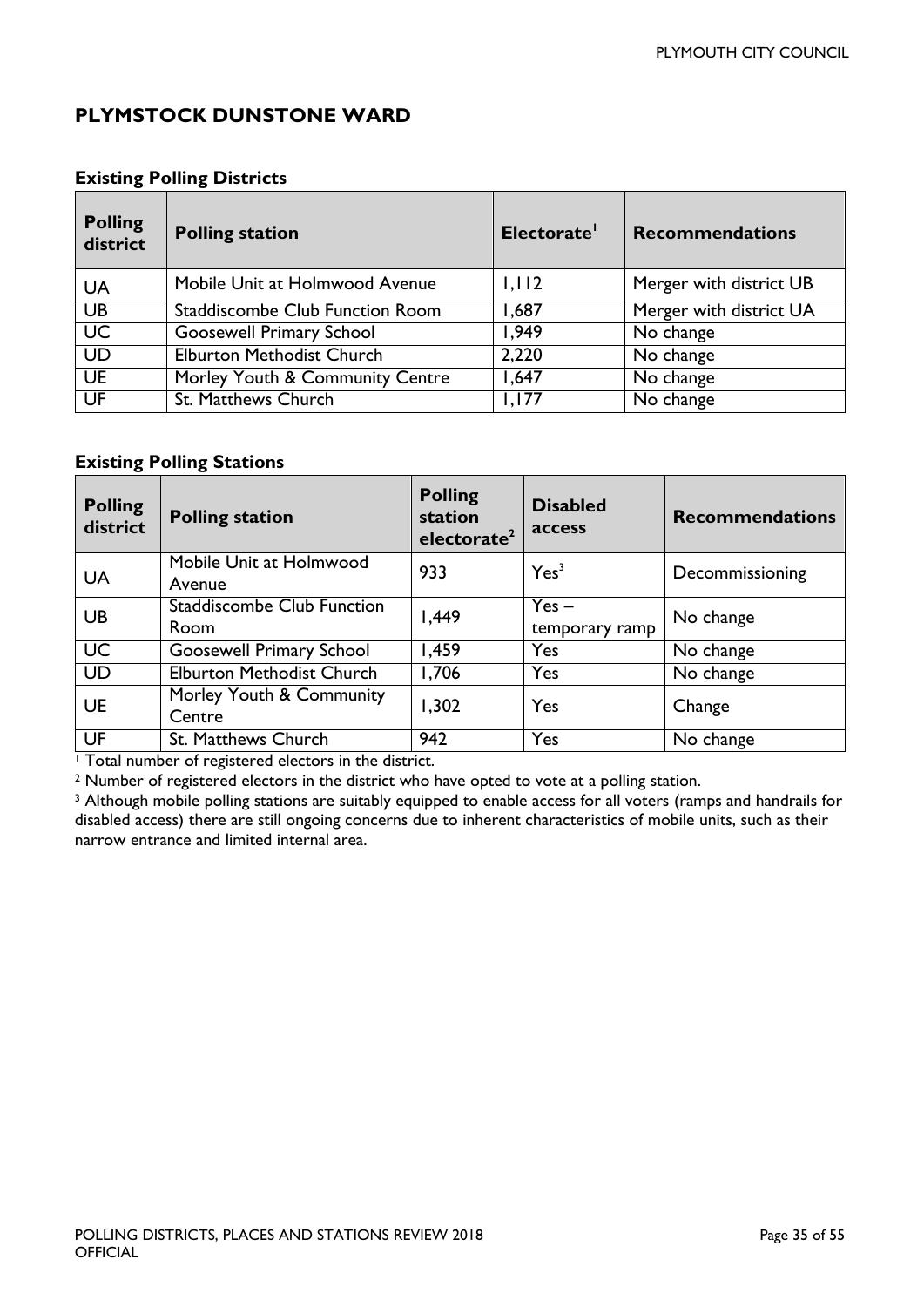#### **Recommendations**

#### **District UA and UB – Merger of the districts**

The residents on Holmwood Avenue currently have access to a mobile polling station. One of the criteria for the review was to explore, whenever possible, the possibility to reduce the number of mobile polling stations. Therefore, the merger of district UA and UB and the relocation of the polling station to the Staddiscombe Club on Staddiscombe Road are proposed. This would result in the creation of a large ward, served by a double polling station at the Staddiscombe Club Function Room.

Residents of the following streets would now vote at the Staddiscombe Club Function Room:

- **Paddock Close**
- Great Orchard Close
- **EXECO** Southgate Avenue
- **Southgate Close**
- **Basinghall Close**
- **Tudor Close**
- Holmwood Avenue
- Hurst Close
- Arnison Close
- Budleigh Close and
- Marlow Gardens
- Copthorn Gardens
- Goosewell Road
- Goswela Gardens
- **Long Park Close**
- Gowela Close

The Staddiscombe Club is already the polling stations for district UB. There is capacity at the club to cater for the needs of this enlarged ward, with spacious parking facilities and existing arrangements to improve access for people with reduced mobility. There are existing public transport connections to this polling station from both district UA and district UB. Paddock Close, which is the furthest away from the proposed polling station, is a 0.7 miles walking distance away from the Staddiscombe Club.

One comment was received from a member of the public in support of this proposal.

#### **This review therefore recommends that the proposed changes of boundaries are implemented.**

#### **Elburton Methodist Church in district UD**

Two resident expressed concerns about the suitability of Elburton Methodist Church as a polling station for district UD in Plymstock Dunstone, due to concerns about its accessibility for disabled residents, as well as issues with the facilities available to polling staff on the day of the poll.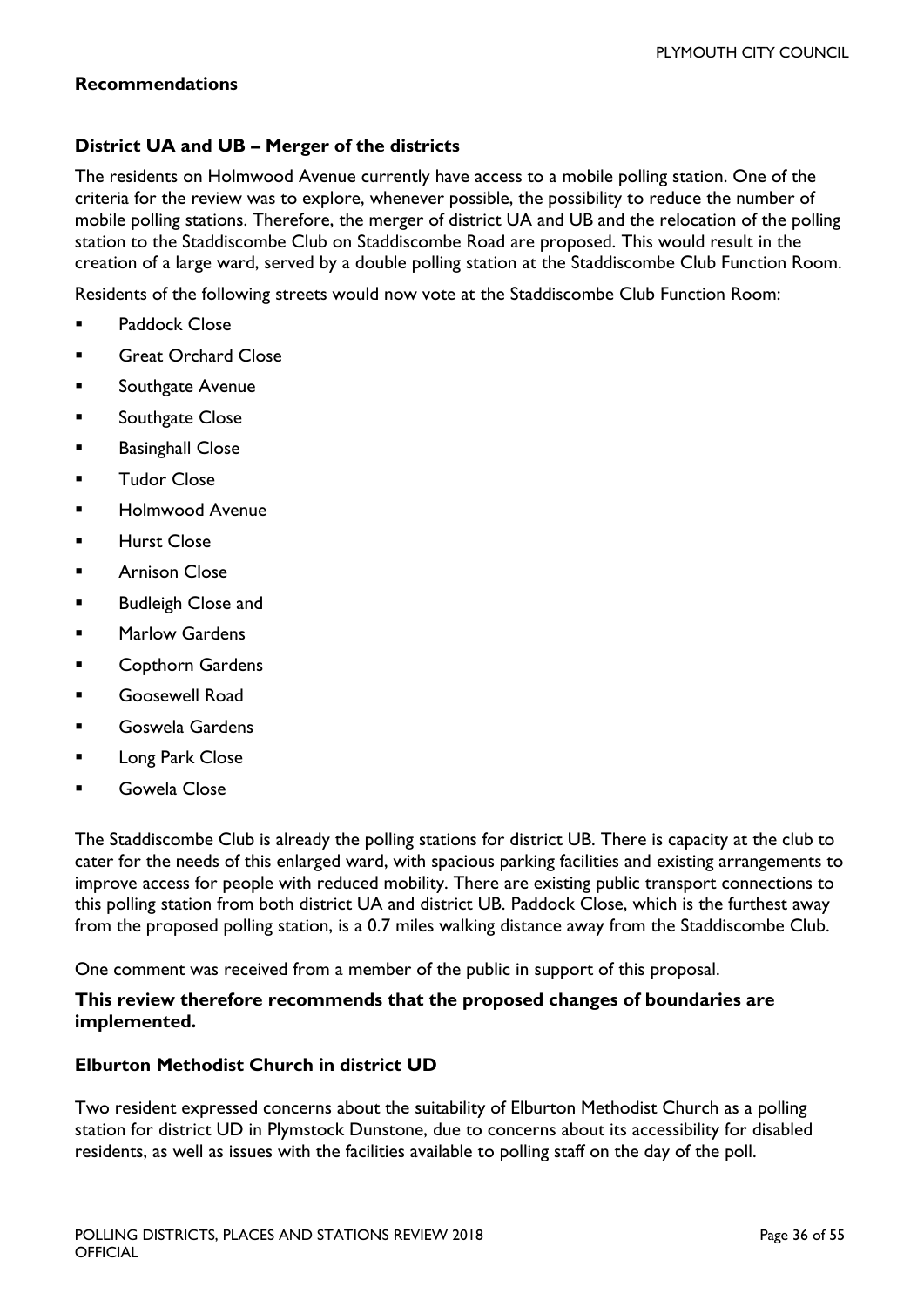Elburton Village Hall was visited to see whether it would provide a suitable alternative location. The facilities at the Village Hall would be suitable to host a polling station but would not offer a substantial improvement on our current arrangements. A meeting at Elburton Methodist Church took place to discuss mitigation and resolve the issues that arose in the last elections. Elburton Methodist Church provides excellent car parking and access facilities that we will be able to take full advantage of in the next election. This review therefore recommends no change to this polling station.

#### **This review recommends no change to this polling station.**

#### **Morley Centre in district UE**

The Morley Centre is currently owned by Plymouth City Council but is due to be put for sale soon after the 2 May 2019 elections. There is no precise timescale, however, for the sale and redevelopment of the site. The building will remain standing until the redevelopment is complete, which may take a number of months. The site is currently divided between a private children's nursery, which is still running and the disused youth centre's premises where the elections are normally held.

We have assessed the Plymstock Children's Centre, near Dunstone school, to be the most suitable replacement. There will be no disruption to the school. The disruption to families will be minimal, and disruption to electors will also be minimal, due to the new site being so close to the existing location.

#### **This review therefore recommends a change of polling station from the Morley Centre to the Plymstock Children's Centre in Shortwood crescent.**

| <b>New</b><br><b>Polling</b><br>district | <b>New Polling Station</b>                | <b>Address</b>                 | <b>Estimated</b><br>Electorate' | <b>Estimated</b><br><b>Polling station</b><br>electorate <sup>2</sup> |
|------------------------------------------|-------------------------------------------|--------------------------------|---------------------------------|-----------------------------------------------------------------------|
| <b>UA</b>                                | <b>Staddiscombe Club Function</b><br>Room | Staddiscombe Road,<br>PL9 9LT  | 2,799                           | 2,382                                                                 |
| UB                                       | St. Matthews Church                       | Sherford Road, PL9<br>8DQ      | 1,177                           | 942                                                                   |
| <b>UC</b>                                | <b>Goosewell Primary School</b>           | Furzehatt Villas, PL9<br>9HD   | 1,949                           | 1,459                                                                 |
| <b>UD</b>                                | <b>Elburton Methodist Church</b>          | Springfield Road, PL9<br>8PR   | 2,220                           | 1,706                                                                 |
| <b>UE</b>                                | <b>Plymstock Children's centre</b>        | Shortwood Crescent,<br>PL9 8TQ | 1,647                           | 1,302                                                                 |

#### **Summary of proposed new Polling Districts and Polling Stations**

 $\overline{1}$  Total number of registered electors in the district.

<sup>2</sup> Number of registered electors in the district who have opted to vote at a polling station.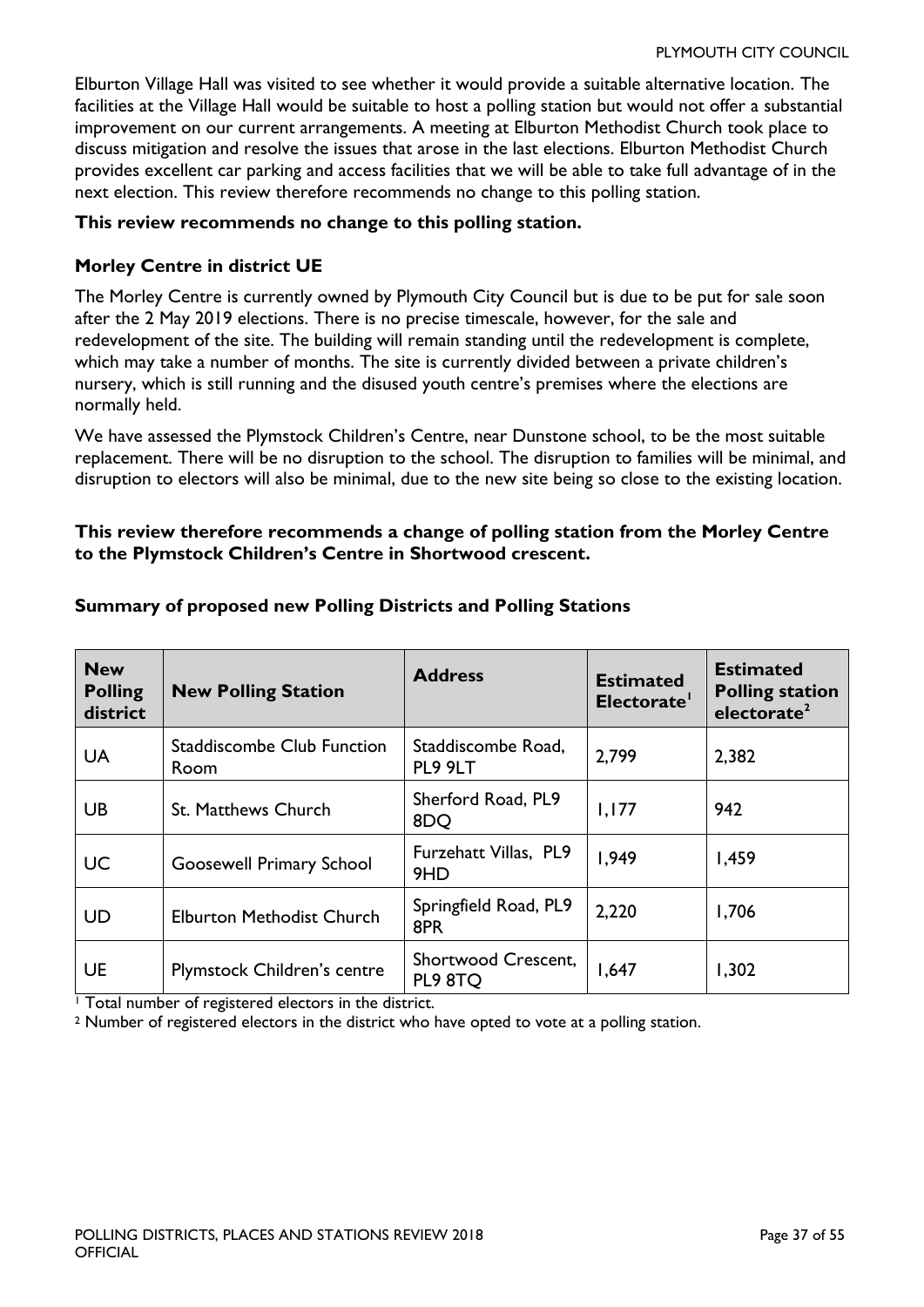#### <span id="page-37-0"></span>**PLYMSTOCK RADFORD WARD**

| <b>Polling</b><br>district<br>reference | <b>Polling place</b>             | Electorate' | <b>Recommendations</b>        |
|-----------------------------------------|----------------------------------|-------------|-------------------------------|
| TA                                      | <b>Oreston Methodist Church</b>  | 1,543       | Change of district boundaries |
| <b>TB</b>                               | Hooe Baptist Church              | 3,761       | Change of district boundaries |
| TC                                      | <b>Goosewell Primary School</b>  | 1,120       | Change of district boundaries |
| TD                                      | <b>Plymstock Sports Pavilion</b> | 2,305       | Change of district boundaries |
| <b>TE</b>                               | Pomphlett Methodist Church Hall  | 2,072       | No change                     |

#### **Existing Polling Districts**

#### **Existing Polling Stations**

| <b>Polling</b><br>district<br>reference | <b>Polling place</b>                      | <b>Polling</b><br>station<br>electorate <sup>2</sup> | <b>Disabled</b><br>access | <b>Recommendations</b> |
|-----------------------------------------|-------------------------------------------|------------------------------------------------------|---------------------------|------------------------|
| <b>TA</b>                               | <b>Oreston Methodist Church</b>           | 1,256                                                | Yes                       | No change              |
| TB                                      | Hooe Baptist Church                       | 3,002                                                | Yes                       | No change              |
| <b>TC</b>                               | <b>Goosewell Primary School</b>           | 889                                                  | Yes - temporary<br>ramp   | Replacement            |
| TD                                      | <b>Plymstock Sports Pavilion</b>          | 1,792                                                | $Yes -$<br>temporary ramp | No change              |
| TE.                                     | <b>Pomphlett Methodist Church</b><br>Hall | 1,775                                                | Yes                       | No change              |

<sup>1</sup> Total number of registered electors in the district.

<sup>2</sup> Number of registered electors in the district who have opted to vote at a polling station.

#### **Recommendations**

#### **District TB and TC – change of boundaries between districts**

The number of polling station electors in district TB is currently 3,002, which is higher than the recommended 2,000 electors by district. It is adjacent to district TC which is smaller than the recommended size of electorate per district.

A change of district boundaries between district TB and TC is proposed in order to balance the electorate across both wards, and facilitate access to a polling station to the greatest number of residents. An alternative polling stations in Radford Park is proposed for the new district TC. The east of district TB would now be combined with district TC. The following streets would now be included into district TC:

- Homer Park,
- Homer Park Lane,
- **Furland Close,**
- **Broom Park,**
- Westcombe Crescent,
- Reddicliff Road,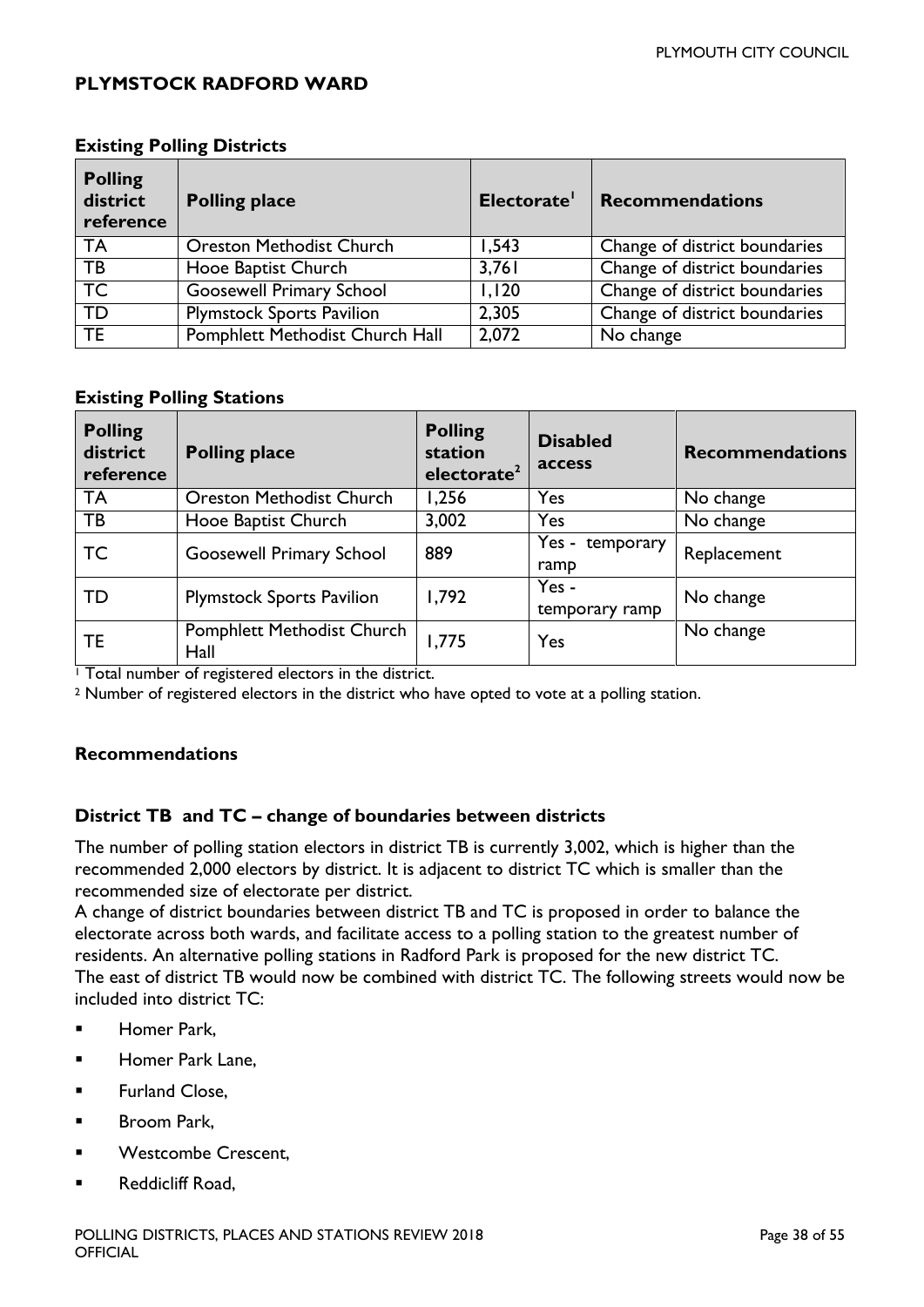- **Reddicliff Close.**
- **Rowland Close,**
- **Barnwood Close,**
- **White Lady Road,**
- **Badger View and**
- Mitchell Close.

The Beckly Centre near Radford Park is proposed as the new polling station for district TC, as a replacement to Goosewell Primary School.

No comments were received in relation to this proposal.

#### **This review therefore recommends that the proposed changes of boundaries are implemented.**

#### **Districts TD and TA – change of boundaries between districts**

In order to even out the electorate between ward TD and TA and improve accessibility to residents some changes of boundary are proposed. Residents of the following streets could join district TA and now vote at Oreston Methodist Church instead of the Plymstock Sports Pavilion:

- Dean Park Road,
- **Quarry Park Road and**
- **DECOUTATE:** Quarry Park Avenue.

No comments were received in relation to this proposal.

#### **This review therefore recommends that the proposed changes of boundaries are implemented.**

#### **District TC and TD – change of boundaries between districts**

To improve accessibility to residents, moving the boundary between the north of district TC and the south of district TD is proposed.

Residents on both sides of Burrow Hill would move from TC to TD and now vote at the Plymstock Sports Pavilion.

Cobb Lane, and the portion of Furzehatt Road parallel to it would be removed from district TC and included to district TD. Residents of Cobb Lane and this short stretch of Furzehatt Road would now vote at the Plymstock Sports Pavilion.

No comments were received in relation to this proposal.

#### **This review therefore recommends that the proposed changes of boundaries are implemented.**

#### **Goosewell Primary School in district TC – replacement of polling station**

The last election brought about some comments from members of the public about the suitability of using this school to hold elections. Goosewell Primary School currently hosts a double polling station, which is inconvenient and confusing for electors. In addition, this polling station is currently out of the boundaries of this ward, which should be avoided unless in extreme circumstances.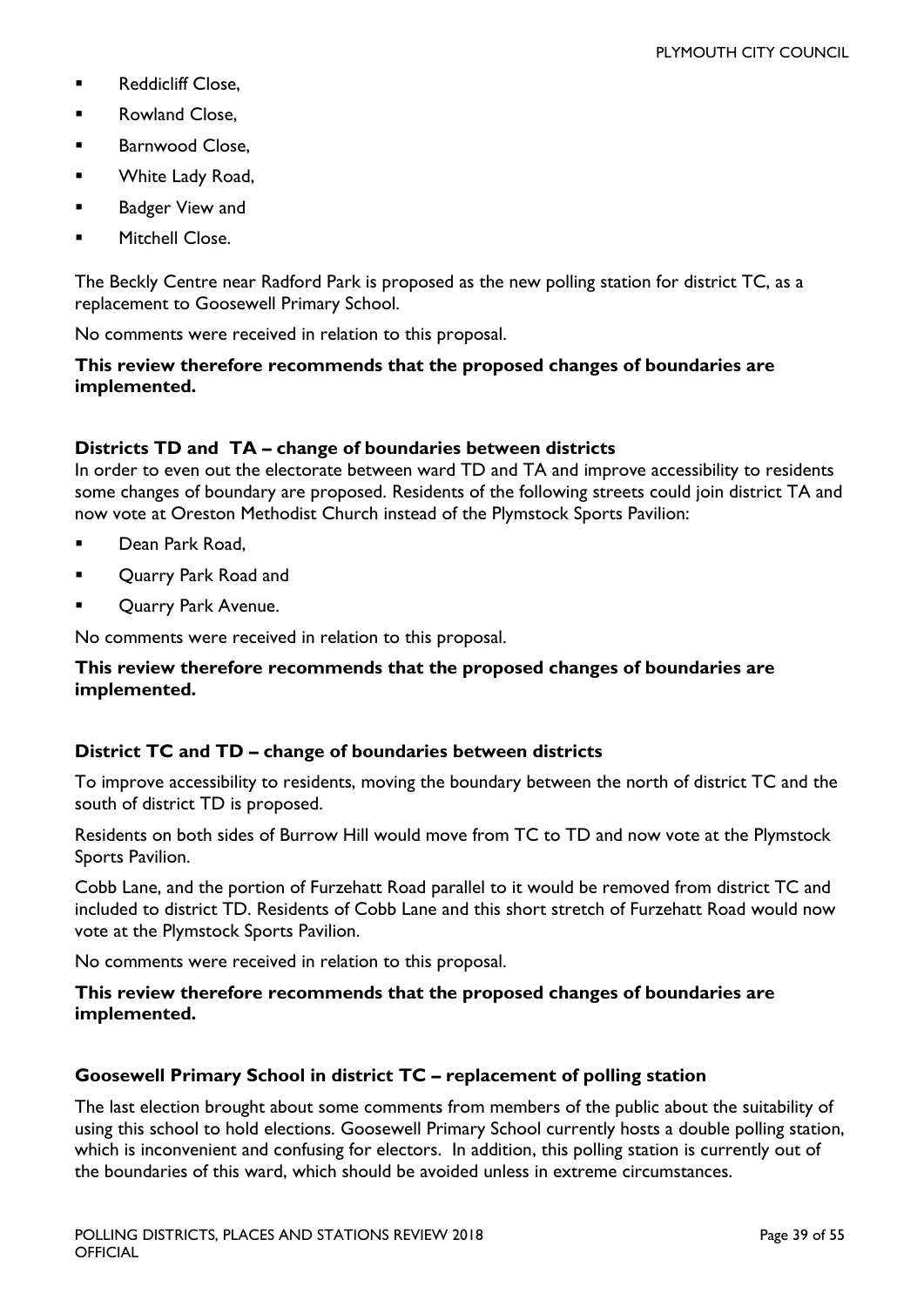The Beckly Centre near Radford Park is proposed as the new polling station for district TC, as a replacement to the school. This change is subject to the changes of district boundaries being approved.

The Beckly Centre is location near the junction between Hooe Road and White Lady Road. Although this is not a central location, this is accessible to all residents of the new district. There are car parking facilities near the centre. There are existing public transport connections to this polling station from across district TC. The west side of Staddon Park Road, which is the furthest away from the proposed polling station, is a 0.7 miles walking distance away from the Beckly Centre.

No comments were received on this proposal

#### **This review recommends a change of polling station from Goosewell Academy to the Beckly Centre on Mayers Way.**

#### **Pomphlett Methodist Church in district TE**

During the consultation, Pomphlett Methodist Church conveyed their willingness to continue providing their premises for the purposes of Elections

| <b>New</b><br><b>Polling</b><br>district | <b>New Polling Station</b>                | <b>Address</b>                     | <b>Estimated</b><br>Electorate' | <b>Estimated</b><br><b>Polling station</b><br>electorate <sup>2</sup> |
|------------------------------------------|-------------------------------------------|------------------------------------|---------------------------------|-----------------------------------------------------------------------|
| <b>TA</b>                                | <b>Oreston Methodist Church</b>           | Plymstock Road, PL9<br>7LL         | 1,659                           | 1,340                                                                 |
| ТB                                       | Hooe Baptist Church                       | Hooe Road, PL9 9RS                 | 2,897                           | 2,337                                                                 |
| TC                                       | The Beckly Centre                         | Mayers Way, PL9<br>9 <sub>DF</sub> | 1,878                           | 1,460                                                                 |
| TD                                       | <b>Plymstock Sports Pavilion</b>          | Dean Cross Road,<br>PL9 7AZ        | 2,234                           | 1,725                                                                 |
| TE                                       | <b>Pomphlett Methodist Church</b><br>Hall | Pomphlett Road, PL9<br>7BL         | 2,065                           | 1,762                                                                 |

#### **Summary of proposed new Polling Districts and Polling Stations**

<sup>1</sup> Total number of registered electors in the district.

<sup>2</sup> Number of registered electors in the district who have opted to vote at a polling station.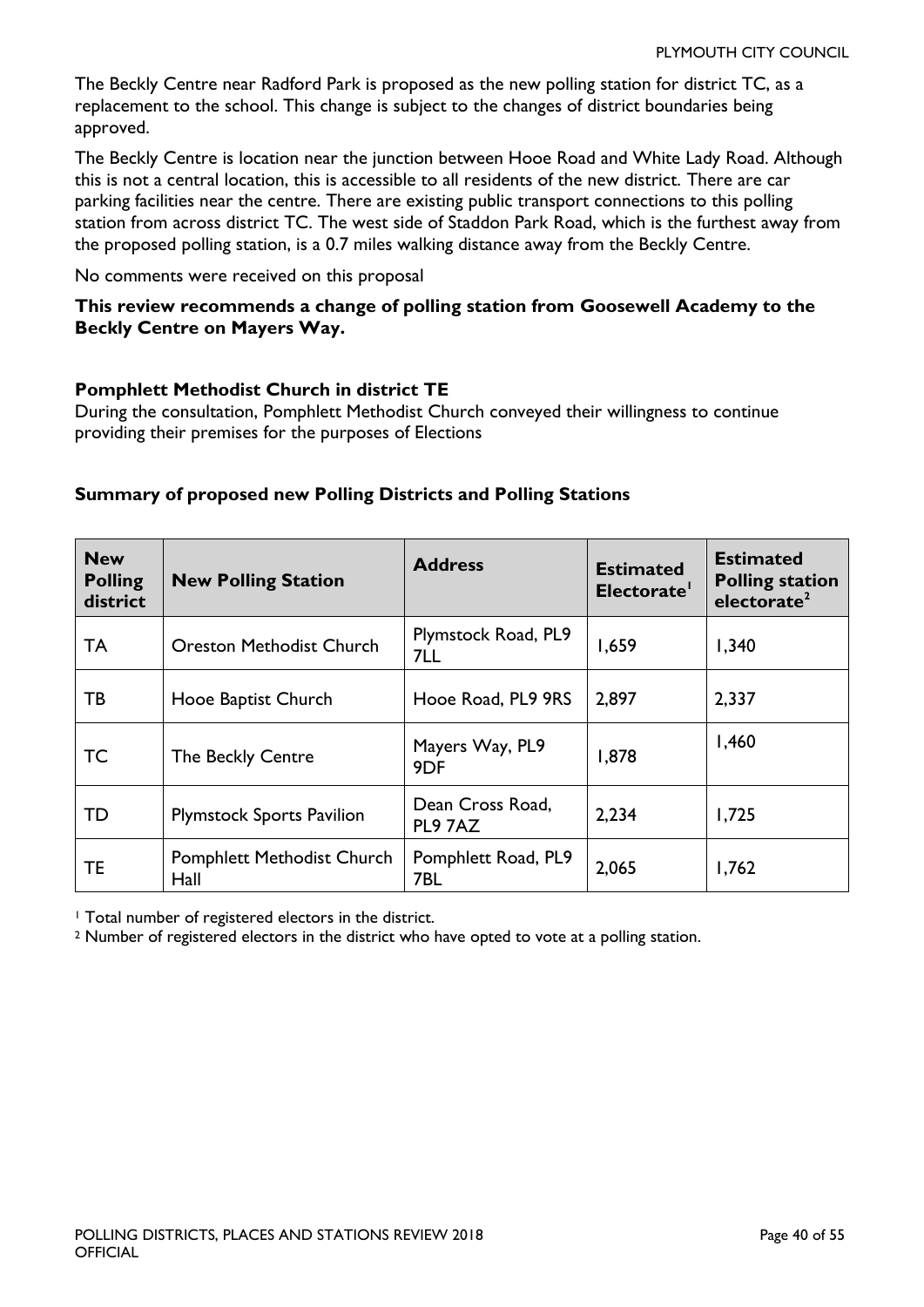#### <span id="page-40-0"></span>**SOUTHWAY WARD**

| ັ<br><b>Polling</b><br>district | <b>Polling Station</b>                    | Electorate <sup>1</sup> | <b>Recommendations</b>                 |
|---------------------------------|-------------------------------------------|-------------------------|----------------------------------------|
| FA                              | Mary Dean Primary School                  | 679                     | Merger with district FA                |
| <b>FAB</b>                      | Mary Dean Primary School                  | 992                     | Merger with district FAB               |
| FB                              | Mobile Unit at Dunnet Road                | 1,317                   | No change                              |
| <b>FC</b>                       | Southway Youth Centre                     | 1,165                   | No change                              |
| FD.                             | <b>Beechwood Primary School</b>           | 1,380                   | No change                              |
| FE.                             | <b>Widewell Primary School</b>            | 1,451                   | Changes to boundaries with district FF |
| FF.                             | Church of the Holy Spirit                 | 2,187                   | Changes to boundaries with district FE |
| FG                              | Mobile Unit at Hessary Drive <sup>3</sup> | 808                     | No change                              |

#### **Existing Polling Districts**

#### **Existing Polling Stations**

| <b>Polling</b><br>district | <b>Polling Station</b>          | <b>Polling</b><br>station<br>electorate <sup>2</sup> | <b>Disabled</b><br>access | <b>Recommendations</b> |
|----------------------------|---------------------------------|------------------------------------------------------|---------------------------|------------------------|
| FA                         | Mary Dean Primary School        | 522                                                  | Yes – temporary<br>ramp   | No change              |
| <b>FAB</b>                 | Mary Dean Primary School        | 766                                                  | Yes – temporary<br>ramp   | No change              |
| <b>FB</b>                  | Mobile Unit at Dunnet Road      | 1,005                                                | Yes <sup>3</sup>          | No change              |
| <b>FC</b>                  | Southway Youth Centre           | 968                                                  | Yes                       | No change              |
| FD                         | <b>Beechwood Primary School</b> | 1,074                                                | Yes                       | No change              |
| FE.                        | <b>Widewell Primary School</b>  | 1,155                                                | Yes                       | No change              |
| FF.                        | Church of the Holy Spirit       | 1,727                                                | Yes                       | No change              |
| FG                         | Mobile Unit at Hessary Drive    | 683                                                  | Yes <sup>3</sup>          | No change              |

<sup>1</sup> Total number of registered electors in the district.

<sup>2</sup> Number of registered electors in the district who have opted to vote at a polling station.

<sup>3</sup> Although mobile polling stations are suitably equipped to enable access for all voters (ramps and handrails for disabled access) there are still ongoing concerns due to inherent characteristics of mobile units, such as their narrow entrance and limited internal area.

#### **Recommendations**

This review investigates opportunities to remove mobile polling stations whenever circumstances allow. However, this must be balanced against the necessity to provide accessible and convenient polling stations that meet the specific needs of each ward.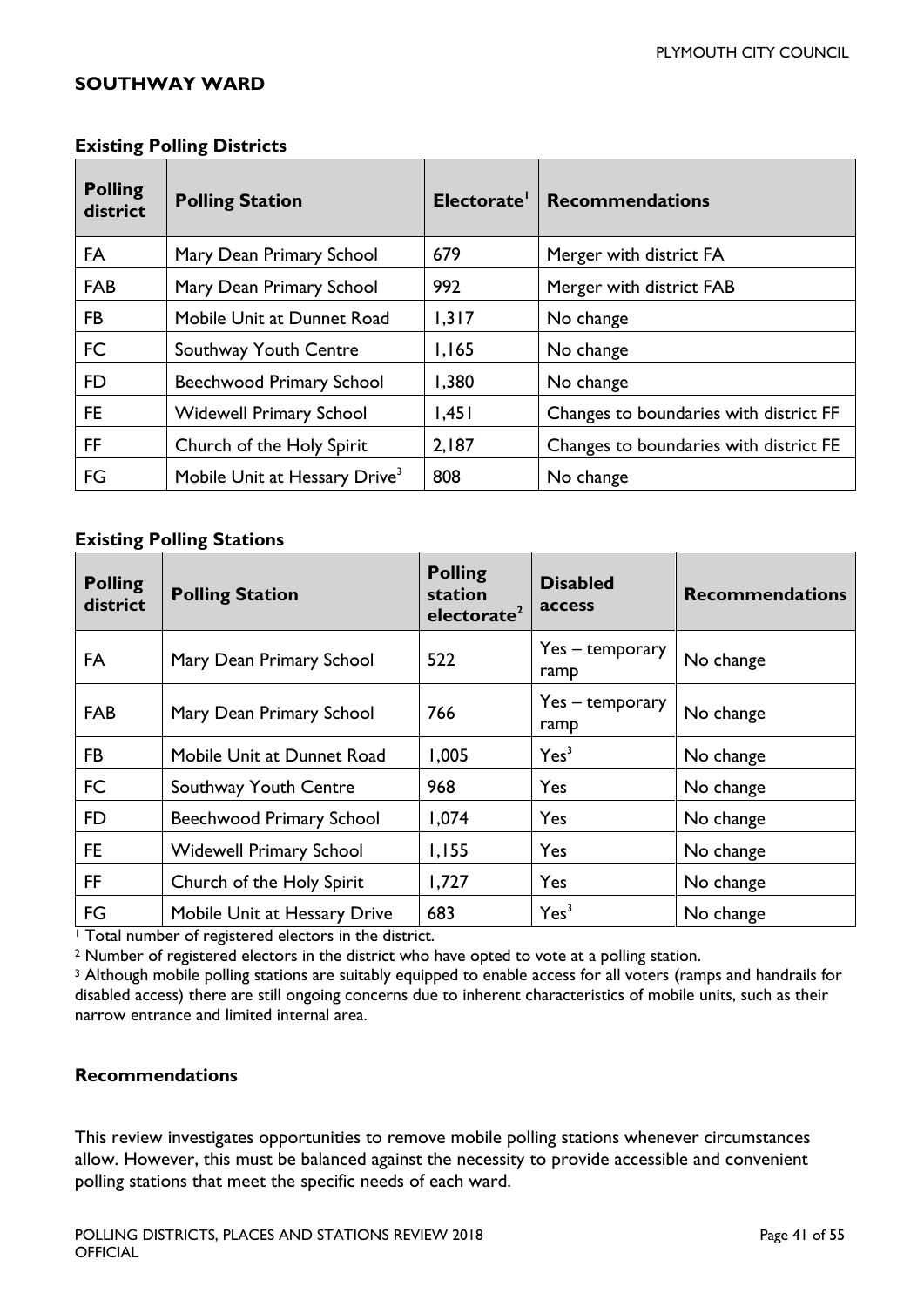#### **Mobile Unit at Dunnet Road in district FB – no change**

In this instance, no suitable alternative could be identified. The area is residential only, with no suitable alternative polling station. Residential development are taking place in the district on the site of the old Oakwood primary school, and the number of electors is anticipated to grow.

One resident commented that the location of the mobile polling unit in Dunnet Road in district FB (situated at the bottom of a hill, near the junction between Dunnet Road and Tamerton Foliot Road) is not adequate. A visit to the site did not uncover any other suitable alternative location within the district boundaries.

#### **This review therefore recommends no change to this polling station.**

#### **Mobile Unit at Hessary Drive – FG – no change**

District FG is the smallest in the ward with 808 electors, but it is also geographically isolated from the rest of the ward, due to the topography of the area. The only access to the area is via a dual carriage way, and there are few practicable walkways to connect this north-eastern district to others. It is therefore not practicable to suggest a merger with a neighbouring district. No suitable alternative polling stations were identified in the area or its vicinity.

One resident expressed their dissatisfaction with this mobile unit, and proposed the use of Roborough Church. Roborough Church and Roborough Recreation Hall are out of the Local Authority's boundaries. No alternative polling stations could be identified as a replacement.

#### **This review therefore recommends no change to this polling station.**

#### **Districts FA and FAB - Merger of the two districts**

The number of electors in each district is currently lower than the numbers recommended by good practice. Residents from both districts vote at the same polling station at Mary Dean Primary School.

The review recommends the merger of district FA and FAB at Mary Dean Primary School.

Two residents expressed concerns about the continued use of Mary Dean's Primary School as a polling station. Those resident proposes moving the polling station out of Mary Dean's Primary School due to concerns about the suitability of the school building to hold the polling station whilst remaining open for children. One resident suggested the relocation of the polling station to the church hall in Tamerton Foliot.

A visit to St Mary's Church and Church Hall was undertaken in response to these comments in November 2018. Neither the Church nor the Church Hall provide suitable facilities for the conduct of elections: the church itself could be used, but the staff welfare facilities inside were very limited. The church hall provides excellent facilities, but access for residents with disabilities is very limited due to the topography of the site. There is no direct access from the car park, the route to the venue is a steep slope and there are two steps leading to the front door.

Contact has been made with local businesses to identify whether they would be suitable locations. A visit to the site is pending.

**This review therefore recommends that the proposed changes of boundaries are implemented. No change to this polling station is recommended until a suitable alternative location can be identified.** 

#### **District FF and District FE – Changes to district boundaries**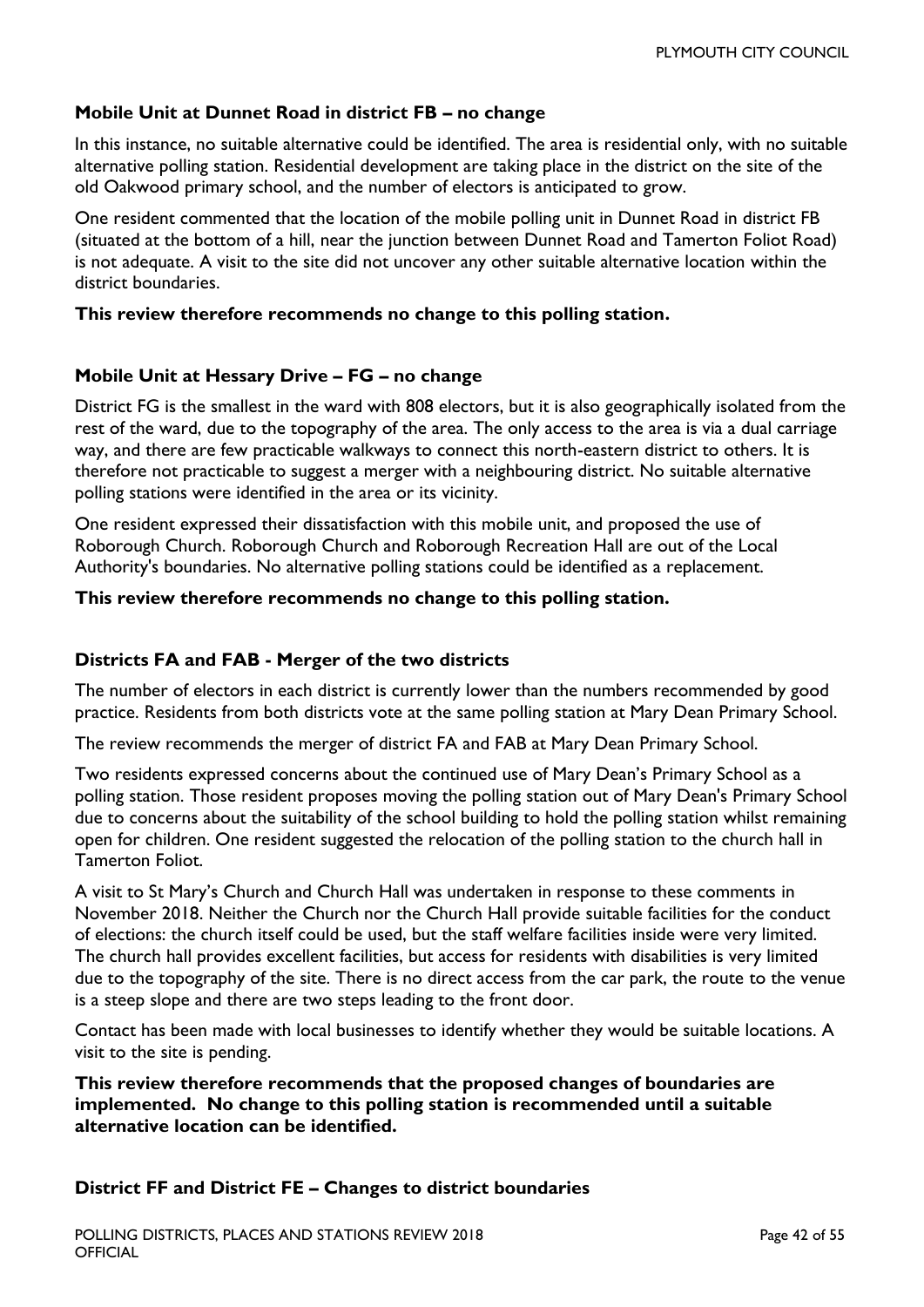District FF is the largest district in the ward, and its electorate is anticipated to grow in the next five years. It is adjacent to district FE which has a much smaller electorate. In addition, electors in the east and south east of district FF may have equivalent, or better access to the polling station for district FE, Widewell Primary School.

Redrawing the district boundaries between district FF and district FE will ensure that the electorate is more evenly distributed across both districts. This will create capacity in district FF to sustain growth in the next five years.

The review proposes changes to the district boundary between FF and FE. Other boundaries will not be affected.

The district boundary along the south-east of Southway Drive would be moved. The south-east and east portion of the current district FF could merge with district FE. The south-east boundary of district FF would now run along the watercourse at the back of Barningham Gardens.

Residents of the following streets, known as Birdcage Farm, would now vote at Widewell Primary School:

- Barningham Gardens,
- **Corsham Close,**
- Davenham Close,
- Barndale Crescent and all streets adjacent to Barndale Crescent.

Residents of the west side of Tavistock Road, up to Widewell Lane, including residents of Boundary Place will now join district FE and vote at Widewell Primary School.

Residents of Frewin Gardens and Butler Close would remain in district FF and continue to vote at the Church of the Holy Spirit.

No comments were received on this proposal.

#### **This review therefore recommends that the proposed changes of boundaries are implemented.**

#### **Beechwood Primary School in district FD**

One resident expresses an objection to Beechwood Primary School being used as polling stations, due to the impact of elections on safeguarding children and the disruption caused to parents.

No alternative to the school could be identified during the review, and none were proposed in response to the consultation.

#### **This review therefore recommends no change to this polling station.**

#### **Widewell Primary School in district FE**

Four residents expressed an objection to Widewell Primary School being used as polling stations, due to the impact of elections on safeguarding children and the disruption caused to parents. As an alternative, the resident suggests using a mobile polling station either to a fenced off area to the side of the school, or at Beverston Green. One of the objective of the review was to reduce, whenever possible, the use of mobile polling stations, the creation of a new mobile unit is therefore not proposed. No alternative to the school could be identified during the review.

#### **This review therefore recommends no change to this polling station.**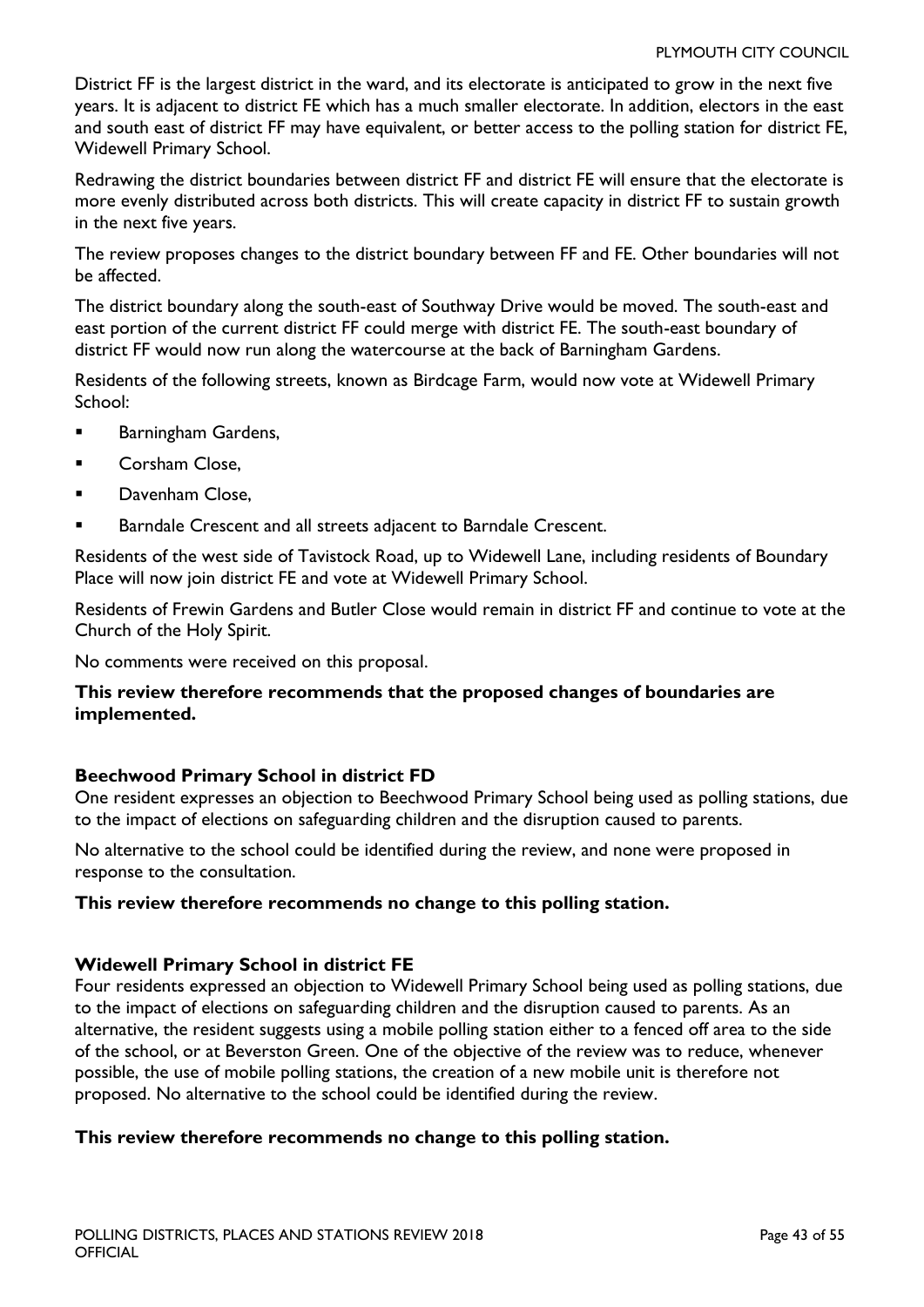| <b>New</b><br><b>Polling</b><br>district | <b>New Polling Station</b>      | <b>Address</b>                                                | <b>Estimated</b><br>Electorate' | <b>Estimated</b><br><b>Polling station</b><br>electorate <sup>2</sup> |
|------------------------------------------|---------------------------------|---------------------------------------------------------------|---------------------------------|-----------------------------------------------------------------------|
| <b>FA</b>                                | Mary Dean Primary School        | Mary Dean Avenue,<br>PL5 4LS                                  | 1,671                           | 1,288                                                                 |
| FB                                       | Mobile Unit at Dunnet Road      | Near junction with<br><b>Tamerton Foliot</b><br>Road, PL6 6LR | 1,317                           | 1,005                                                                 |
| FC                                       | Southway Youth Centre           | Hendwell Close, PL6<br>6TB                                    | 1,165                           | 968                                                                   |
| FD.                                      | <b>Beechwood Primary School</b> | Rockfield Avenue,<br>PL6 6DX                                  | 1,380                           | 1,074                                                                 |
| FE.                                      | <b>Widewell Primary School</b>  | Lulworth Drive, PL6<br>7ER                                    | 2,154                           | 1,676                                                                 |
| FF                                       | Church of the Holy Spirit       | Clittaford Road, PL6<br>6DJ                                   | 1,479                           | 1,192                                                                 |
| FG                                       | Mobile Unit at Hessary Drive    | Hessary Drive, PL6<br>7DG                                     | 808                             | 683                                                                   |

### **Summary of proposed new Polling Districts and Polling Stations**

<sup>1</sup> Total number of registered electors in the district.

<sup>2</sup> Number of registered electors in the district who have opted to vote at a polling station.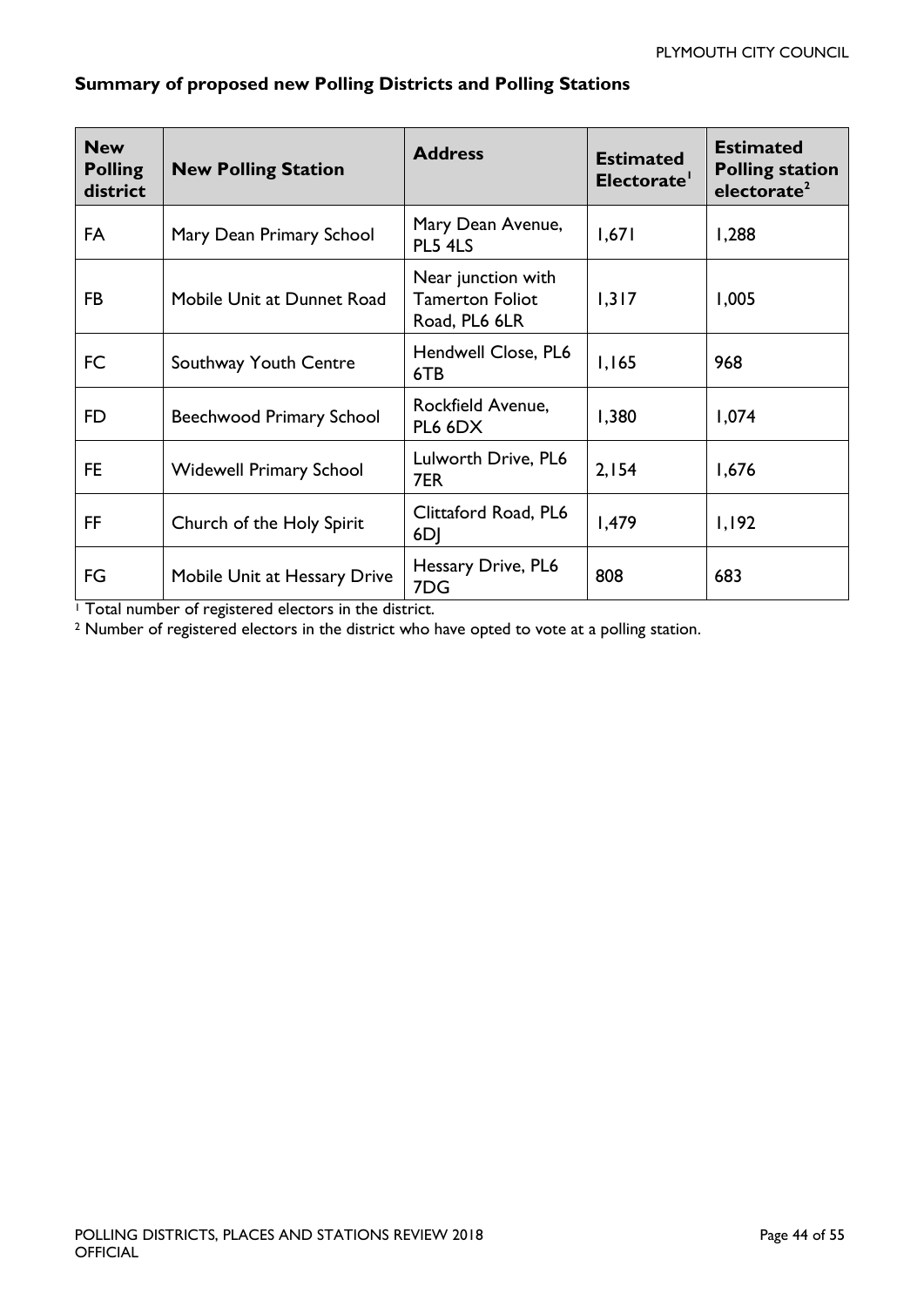#### <span id="page-44-0"></span>**ST BUDEAUX WARD**

| <b>Polling</b><br>district | <b>Polling Station</b>                         | Electorate' | <b>Recommendations</b>       |
|----------------------------|------------------------------------------------|-------------|------------------------------|
| <b>CA</b>                  | <b>Tamar View Community Resource</b><br>Centre | 1,901       | No change                    |
| CB                         | The Barn, Kit Hill Crescent                    | 1,605       | No change                    |
| CC                         | St. Boniface Church Hall                       | 1,913       | No change                    |
| <b>CD</b>                  | Plaistow Hill Infant and Nursery School        | 830         | Merger of district CD and CE |
| <b>CE</b>                  | <b>Kings Tamerton Community Centre</b>         | 2,009       | Merger of district CD and CE |
| <b>CF</b>                  | St. Pauls Church Hall - St Budeaux             | 1,589       | No change                    |

#### **Existing Polling Districts**

#### **Existing Polling Stations**

| <b>Polling</b><br>district | <b>Polling Station</b>                         | <b>Polling</b><br><b>Station</b><br>Electorate <sup>2</sup> | <b>Disabled</b><br><b>Access</b> | <b>Recommendations</b>      |
|----------------------------|------------------------------------------------|-------------------------------------------------------------|----------------------------------|-----------------------------|
| CA                         | <b>Tamar View Community Resource</b><br>Centre | 1,703                                                       | Yes -<br>Ramped                  | No change                   |
| CB                         | The Barn, Kit Hill Crescent                    | 1,249                                                       | Yes                              | No change                   |
| CC                         | St. Boniface Church Hall                       | 1,588                                                       | Yes                              | Replacement                 |
| <b>CD</b>                  | Plaistow Hill Infant and Nursery<br>School     | 644                                                         | Yes                              | Replacement or no<br>change |
| <b>CE</b>                  | <b>Kings Tamerton Community Centre</b>         | 1,595                                                       | Yes -<br>ramped                  | No change                   |
| <b>CF</b>                  | St. Pauls Church Hall - St Budeaux             | 1,286                                                       | Yes                              | No change                   |

<sup>1</sup> Total number of registered electors in the district.

<sup>2</sup> Number of registered electors in the district who have opted to vote at a polling station.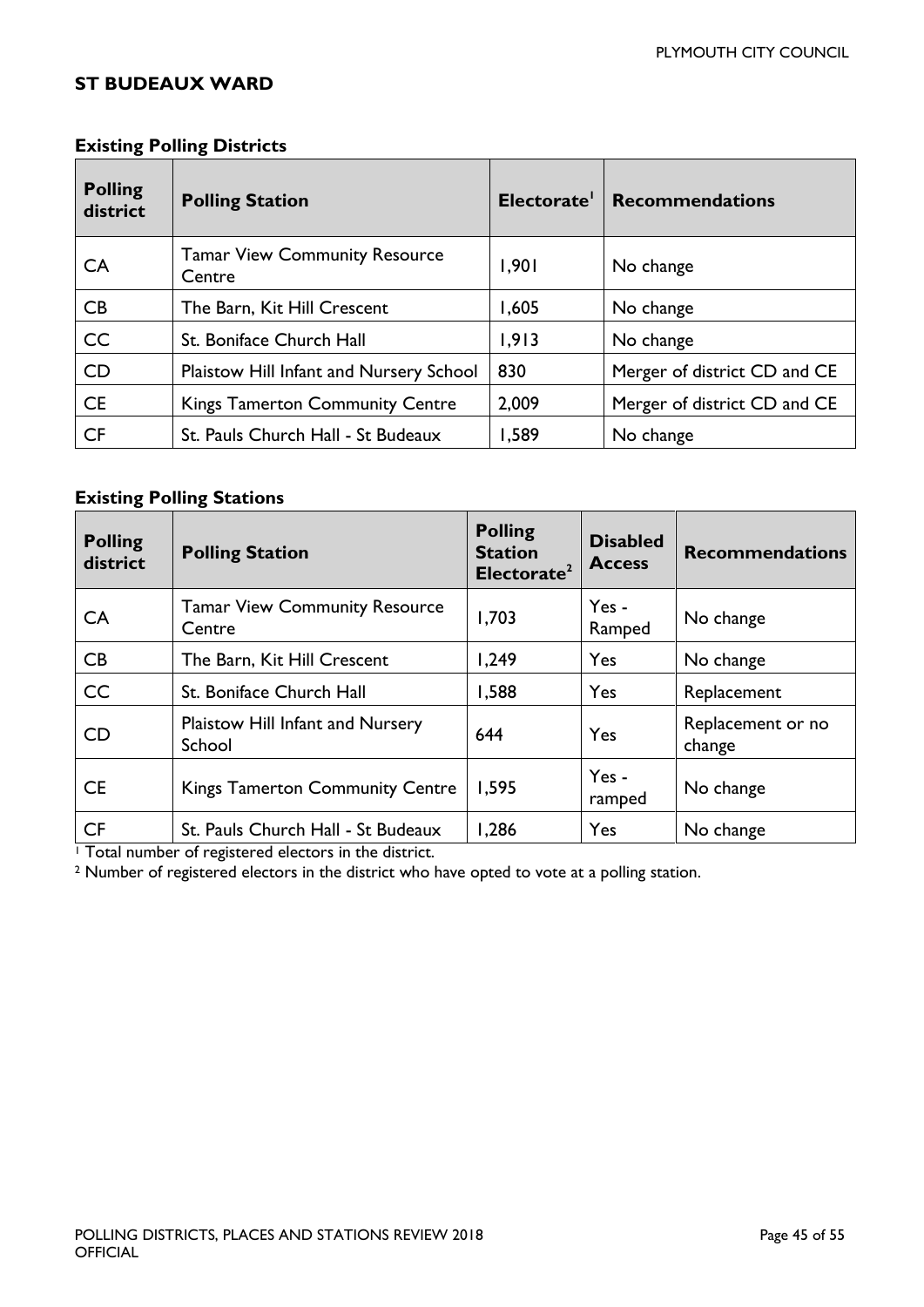#### **Recommendations**

#### **Districts CD and CE**

Two options have been identified with regards to district CD and CE.

#### **Option 1 – No change**

Although district CD is smaller than others in the ward, the topography of the district has been a decisive factor in the design of this district. The school is the only suitable location in this district.

Plaistow Hill Primary School provides an accessible polling station to residents in the north of the ward at the top of a steep hill. The school provides good access to residents with reduced mobility, and car parking facilities.

#### **Option 2 - Merger of districts CD and CE**

The number of polling station electors in district CE is currently 2,009 which makes it the largest in the ward. It is adjacent to district CD which is smaller than the recommended size of electorate per district.

District CD is substantially smaller than other districts in the ward. To remove the need to use Plaistow Hill infant school as a polling station, the merger of district CD with district CE is proposed. The proposed new district would grow to a size of 2,839 electors, which is larger than the maximum number of electors recommended by the electoral commission. However, the polling station electorate in this district is very low as there is a large proportion of postal voters in this district. The total polling station electorate in this enlarged ward would be 2,239.

Three residents commented on this proposal.

With regards to changes proposed in district CE and CD of St Budeaux ward, one of the ward member expressed his opposition to option 2, due to a number of risks associated with the merger: the creation of a very large polling district, the added distance for residents of current district CE which may impair their ability to vote, the limited capacity of the current polling station and the potential for traffic disruption.

One resident expressed some concerns with regards to moving the polling station for district CE to King's Tamerton Community Centre in district CD which would make it much more difficult to access. The resident proposes St Paul's Church as an alternative as it is on a convenient bus route. However, St Paul's Church is already a polling station for district CF, and is located a considerable distance from district CD and CE.

Another resident expresses his opposition to option 2. As an alternative, the resident suggest increasing the side of district CD at the expense of CE with Trevithick Rd & Weston Mill Road becoming the new boundary. This alternative proposal would result in district CD growing much larger in size and district CE becoming must smaller, thus reversing the current situation. This option has been appraised and would not result in improved accessibility for residents in the south and west of the district.

#### **This review recommends option 1 - no change.**

#### **St Boniface Church Hall in district CC - Replacement of polling station**

The 2018 elections brought about a comment about the poor accessibility of this polling station, due to its location at the bottom of a very steep hill, thus preventing access for residents with mobility issues.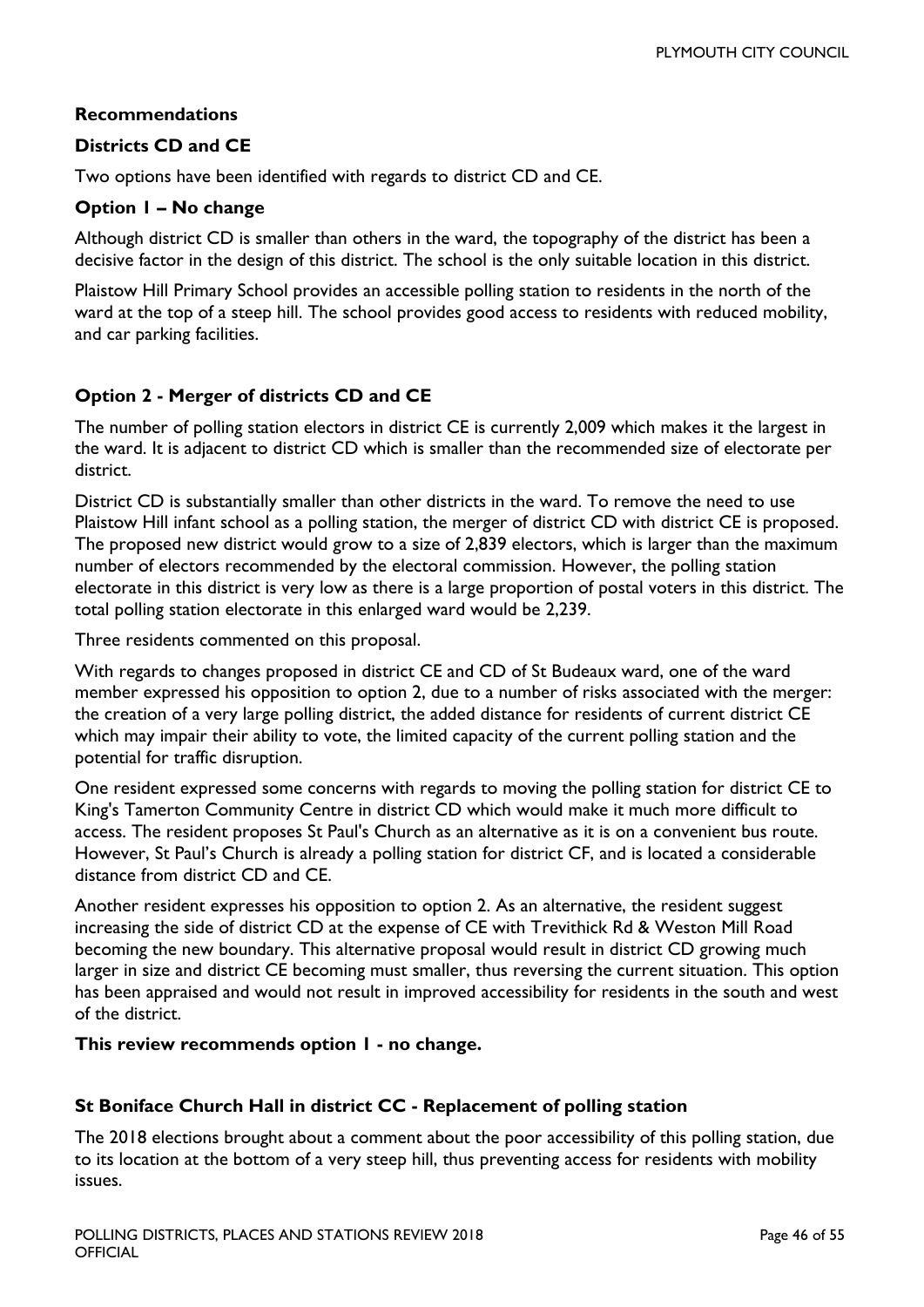St Budeaux Baptist Church on Fletemoor Road was approached as a replacement but declined our request to host a polling station.

The new St Budeaux library which is in development has been put forward as a replacement. The site of the new library is very close to St Boniface Church Hall, and it is likely that residents would experience similar access issues due to the topography of the site.

No comments were received on this proposal and no alternative polling stations were identified during the consultation.

#### **This review recommends no change until the facilities at the new library can be assessed.**

# **Summary of proposed new Polling Districts and Polling Stations**

| <b>New</b><br><b>Polling</b><br>district | <b>New Polling Station</b>                            | <b>Address</b>                          | <b>Estimated</b><br>Electorate' | <b>Estimated</b><br><b>Polling station</b><br>electorate <sup>2</sup> |
|------------------------------------------|-------------------------------------------------------|-----------------------------------------|---------------------------------|-----------------------------------------------------------------------|
| CA                                       | <b>Tamar View Community</b><br><b>Resource Centre</b> | Poole Park Road, PL5<br><b>IDD</b>      | 1,901                           | 1,703                                                                 |
| CB.                                      | The Barn, Kit Hill Crescent                           | Barne Barton, PL5<br>ΙEΙ                | 1,605                           | 1,249                                                                 |
| CC.                                      | <b>St Boniface Church Hall</b>                        | Percy Street, PL5<br><b>IQH</b>         | 1,913                           | 1,588                                                                 |
| <b>CD</b>                                | Plaistow Hill Infant and<br>Nursery School            | Roman Way, PL5<br>2DT                   | 830                             | 644                                                                   |
| <b>CE</b>                                | <b>Kings Tamerton Community</b><br>Centre             | Trevithick Road, PL5<br>2 <sub>BH</sub> | 2,009                           | 1,595                                                                 |
| <b>CF</b>                                | St. Paul's Church Hall - St<br><b>Budeaux</b>         | Pemros Road, PL5<br><b>INE</b>          | 1,589                           | 1,286                                                                 |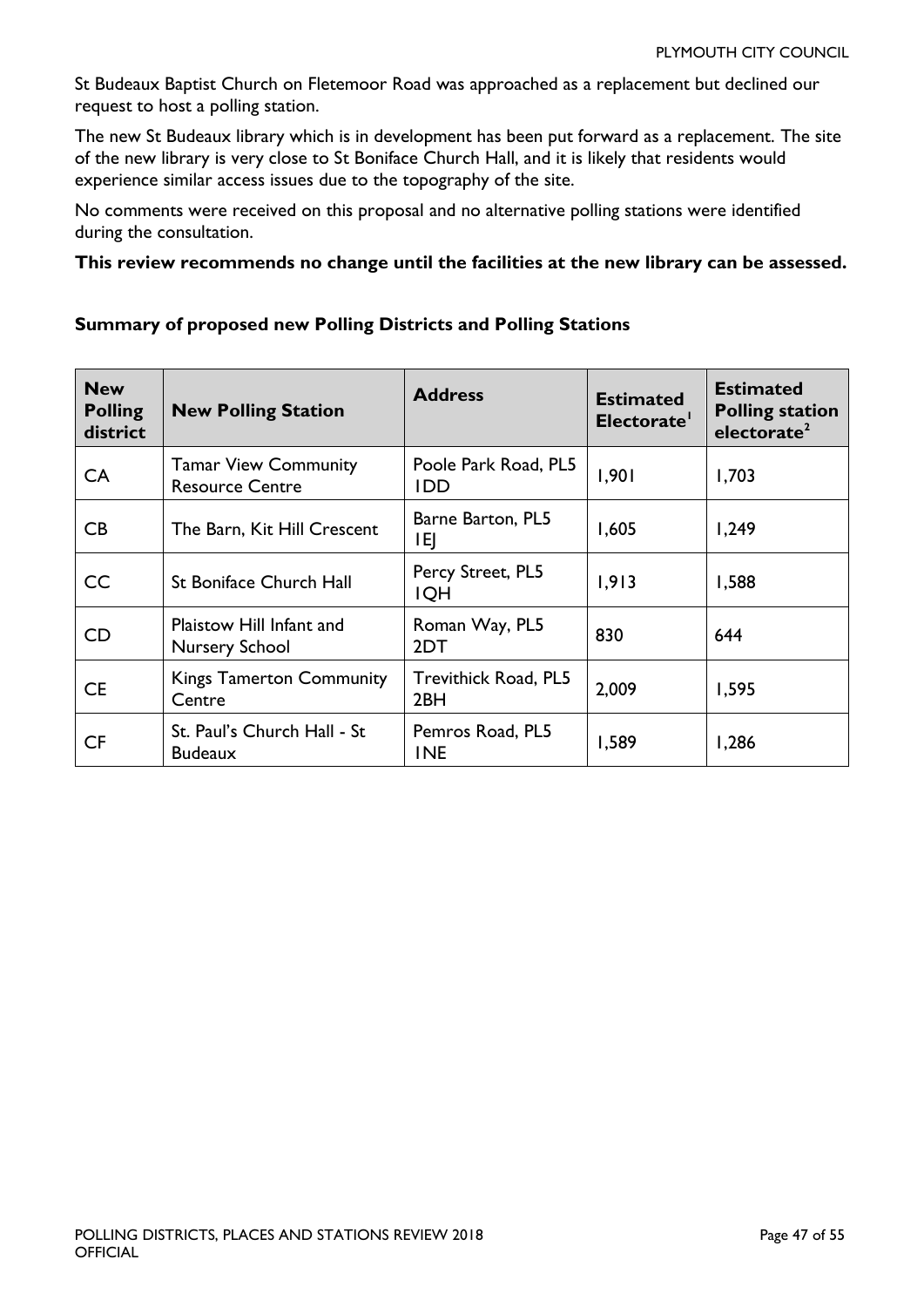#### <span id="page-47-0"></span>**ST PETER AND THE WATERFRONT WARD**

| <b>Polling</b><br>district | <b>Polling Station</b>             | Electorate <sup>1</sup> | <b>Recommendations</b>                   |
|----------------------------|------------------------------------|-------------------------|------------------------------------------|
| <b>NA</b>                  | St. Jude's Church Hall             | 656                     | Change of boundaries with<br>district NB |
| NB                         | The Burgess Hall                   | 2,408                   | Change of boundaries with<br>district NA |
| <b>NC</b>                  | St. Andrew's C of E Primary School | 1,662                   | Change of boundaries with<br>district NG |
| <b>ND</b>                  | St. Paul's Church Hall             | 1,008                   | No change                                |
| <b>NE</b>                  | <b>High Street Primary Academy</b> | 1,736                   | No change                                |
| <b>NF</b>                  | Howesons in St. Peter's Church     | 1,284                   | Merger with district NG                  |
| $\overline{\text{NG}}$     | <b>Frederick Street Centre</b>     | 1,041                   | Merger with district NF                  |
| <b>NH</b>                  | <b>Pilgrim Primary School</b>      | 1,347                   | Change of boundaries with<br>district NB |

#### **Existing Polling districts**

#### **Existing Polling Stations**

| <b>Polling</b><br>district | <b>Polling Station</b>             | <b>Polling</b><br>station<br>electorate <sup>2</sup> | <b>Disabled</b><br>access | <b>Recommendations</b> |
|----------------------------|------------------------------------|------------------------------------------------------|---------------------------|------------------------|
| <b>NA</b>                  | St. Jude's Church Hall             | 554                                                  | Yes                       | Replacement            |
| NB                         | The Burgess Hall                   | 1,931                                                | Yes                       | No change              |
| <b>NC</b>                  | St. Andrew's C of E Primary School | 1,293                                                | Yes                       | No change              |
| <b>ND</b>                  | St. Paul's Church Hall             | 800                                                  | Yes                       | No change              |
| <b>NE</b>                  | <b>High Street Primary Academy</b> | 1,425                                                | Yes                       | Replacement            |
| $N$ F                      | Howesons in St. Peter's Church     | 1,095                                                | Yes                       | No change              |
| <b>NG</b>                  | <b>Frederick Street Centre</b>     | 822                                                  | Yes                       | Decommissioning        |
| <b>NH</b>                  | <b>Pilgrim Primary School</b>      | 1,157                                                | Yes                       | No change              |

<sup>1</sup> Total number of registered electors in the district.

<sup>2</sup> Number of registered electors in the district who have opted to vote at a polling station.

#### **Recommendations**

#### **District NA and NB – Change of district boundaries**

#### **St Jude's Church Hall – Replacement of Polling Station**

The polling station at St Jude's Church Hall is outside of ward boundaries, which is a situation that must be avoided unless in extreme circumstances. Currently, the polling station caters for a small number of electors. Suitable alternative are being investigated in the new district. We welcome suggestions from residents for alternative polling stations in the new district.

The district is very small, and is adjacent to one much larger. In order to balance the number of electors between the two districts, and to cater for a likely increase of population in both wards, a change of district boundaries is proposed.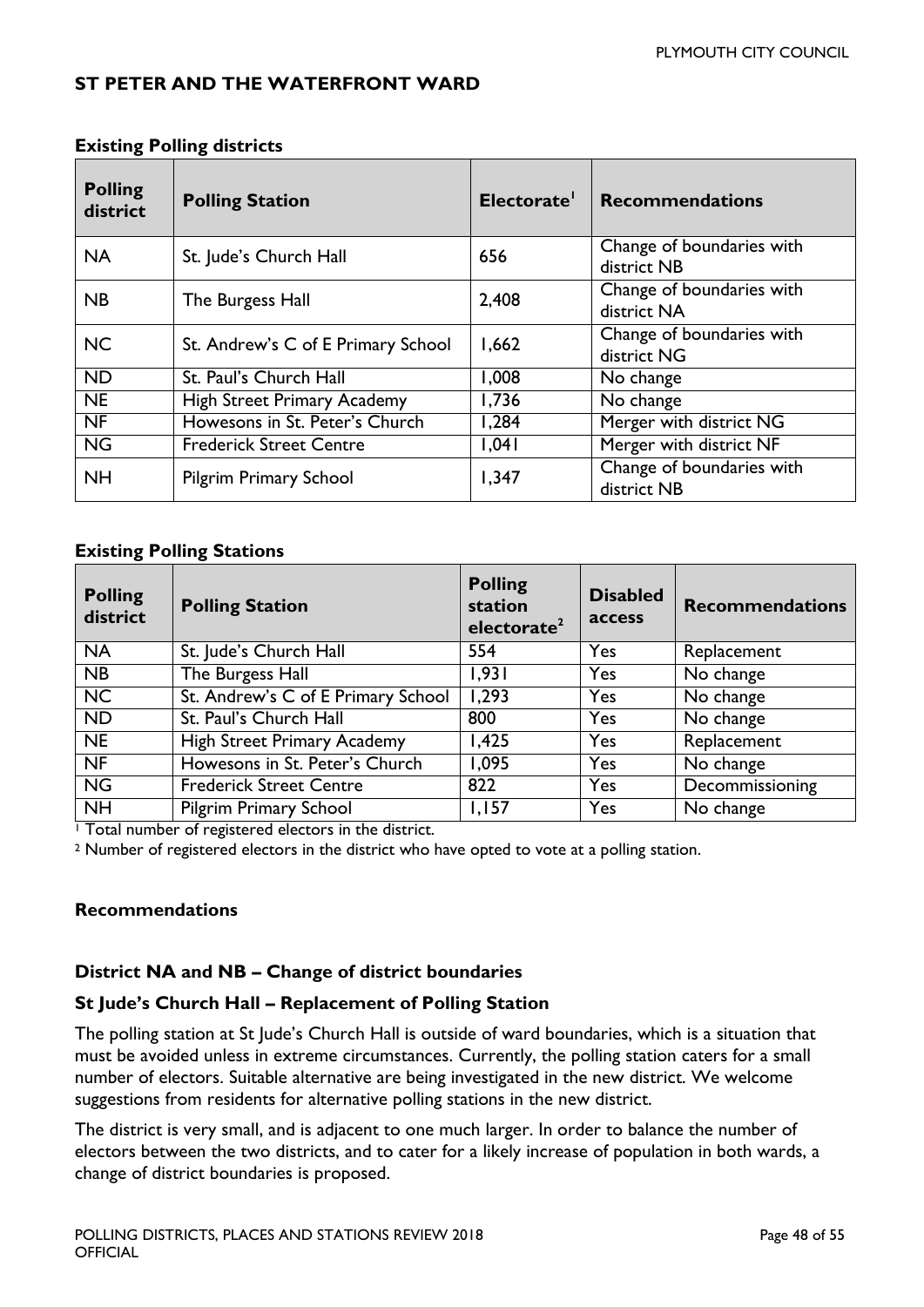The current district NA would merge with the north of district NB. A new polling station in the current district NB would need to be identified and secured, but this part of the district presents many opportunities to identify an accessible polling station.

The new boundaries of an enlarged district NA would run along Exeter Street and Royal Parade to the south. The boundary to the west of the new district NA would run along western approach, Market Avenue and Raleigh Street. The north boundary would follow Cobourg Street, Regent Street and Tothill Avenue. The eastern boundary would follow St Jude's Road.

Residents of the following streets would now join district NA and vote at a location yet to be identified in the new district:

- Courtenay Street,
- **New George Street,**
- Cornwall Street,
- **Mayflower Street and**
- **DID** Old Town Street.

Two residents commented on this proposal.

One resident conveyed their support for this proposal, suggesting a potential location for a polling station for district NA, namely the Salvation Army Citadel.

St Jude's Church responded to the proposal of moving the polling station for district NA to an alternative location within St Peter and the Waterfront ward. The church conveyed their willingness to continue providing their premises for the purposes of elections should they be needed in future. A visit took place at the Plymouth College of Art. The college offers excellent facilities for polling staff and is highly accessible and visible.

#### **This review therefore recommends that the proposed changes of boundaries are implemented. This review recommends a change of polling station from St Jude's Church to Plymouth College of Art on Tavistock Place.**

#### **High Street Primary Academy – district NE – Replacement of Polling Station**

In order to minimise, wherever possible, the use of schools during elections, a change of polling station is proposed. The new proposed polling station would now be the Millfield Trust's HQ Business Centre on Union Street. The Millfield Trust's HQ Building is conveniently located on a main road, with excellent public transport link, and a car park with disabled spaces. The proposed polling station would be located on the first floor of the building. A lift is available for residents with restricted mobility and the reception of the building will be manned. This venue is central to the district, located less than 0.3 miles away from the current polling station.

No comments were received on this proposal

#### **This review recommends a change of polling station from High Street Primary School to the Millfield Trust's HQ building on Union Street.**

#### **District NG and NH - Change of district boundaries**

To facilitate access to a polling station to residents on the south eastern side of Western Approach, a change of district boundaries is proposed. Residents of the following streets would now join the current district NH and vote at Pilgrim Primary School:

Colin Campbell Court,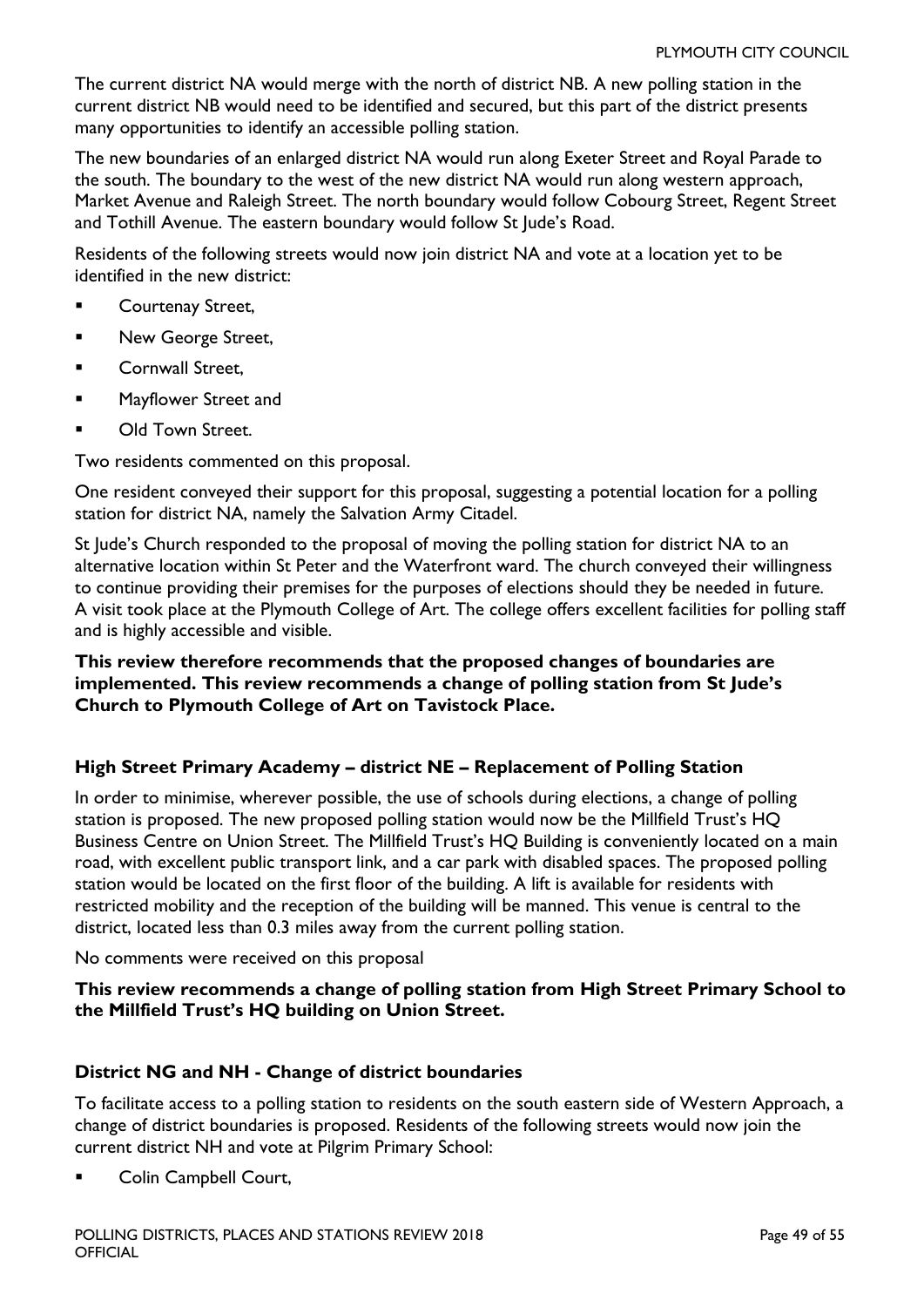- **Morley Court,**
- Harwell Court,
- and any residents in the flats adjacent to the Colin Campbell Court car park.

No comments were received on this proposal.

#### **This review therefore recommends that the proposed changes of boundaries are implemented.**

#### **District NG and NC – Change of district boundaries**

To facilitate access to a polling station to residents on the south side of Union Street, a change of district boundaries is proposed between district NG and NC. Residents of the following streets would now join district NC and vote at St Andrews C of E Primary School:

- **Martin Street,**
- **EXEC** the east of Sawrey Street,
- **Bath Lane.**
- Bath Place and
- the east of Millbay Road.

No comments were received on this proposal

#### **This review therefore recommends that the proposed changes of boundaries are implemented.**

#### **District NG and NF – Merger of the two districts**

In order to minimise the number of polling stations, the merger of district NG and NF are recommended. The polling station for current district NF, Howesons in St Peter's Church would be retained as the polling station for this enlarged district.

One resident commented on this proposal. The resident welcomed the combination of district NF and NG to reduce the number of districts in St Peter and the Waterfront ward.

#### **This review therefore recommends that the proposed changes of boundaries are implemented. The resulting district will now be referenced NF.**

#### **Summary of proposed new Polling Districts and Polling Stations**

| <b>New</b><br><b>Polling</b><br>district | <b>New Polling Station</b>           | <b>Address</b>              | <b>Estimated</b><br>Electorate' | <b>Estimated</b><br><b>Polling station</b><br>electorate <sup>2</sup> |
|------------------------------------------|--------------------------------------|-----------------------------|---------------------------------|-----------------------------------------------------------------------|
| <b>NA</b>                                | Plymouth College of Art              | Tavistock Place, PL4<br>8AT | 703                             | 598                                                                   |
| <b>NB</b>                                | The Burgess Hall                     | Notte Street, PLI<br>2HG    | 2,349                           | 1,877                                                                 |
| <b>NC</b>                                | St. Andrews C of E Primary<br>School | Citadel Road, PLI<br>3AY    | 1,657                           | 1,287                                                                 |
| <b>ND</b>                                | St. Pauls Church Hall                | Durnford Street, PLI<br>3QW | 1,008                           | 800                                                                   |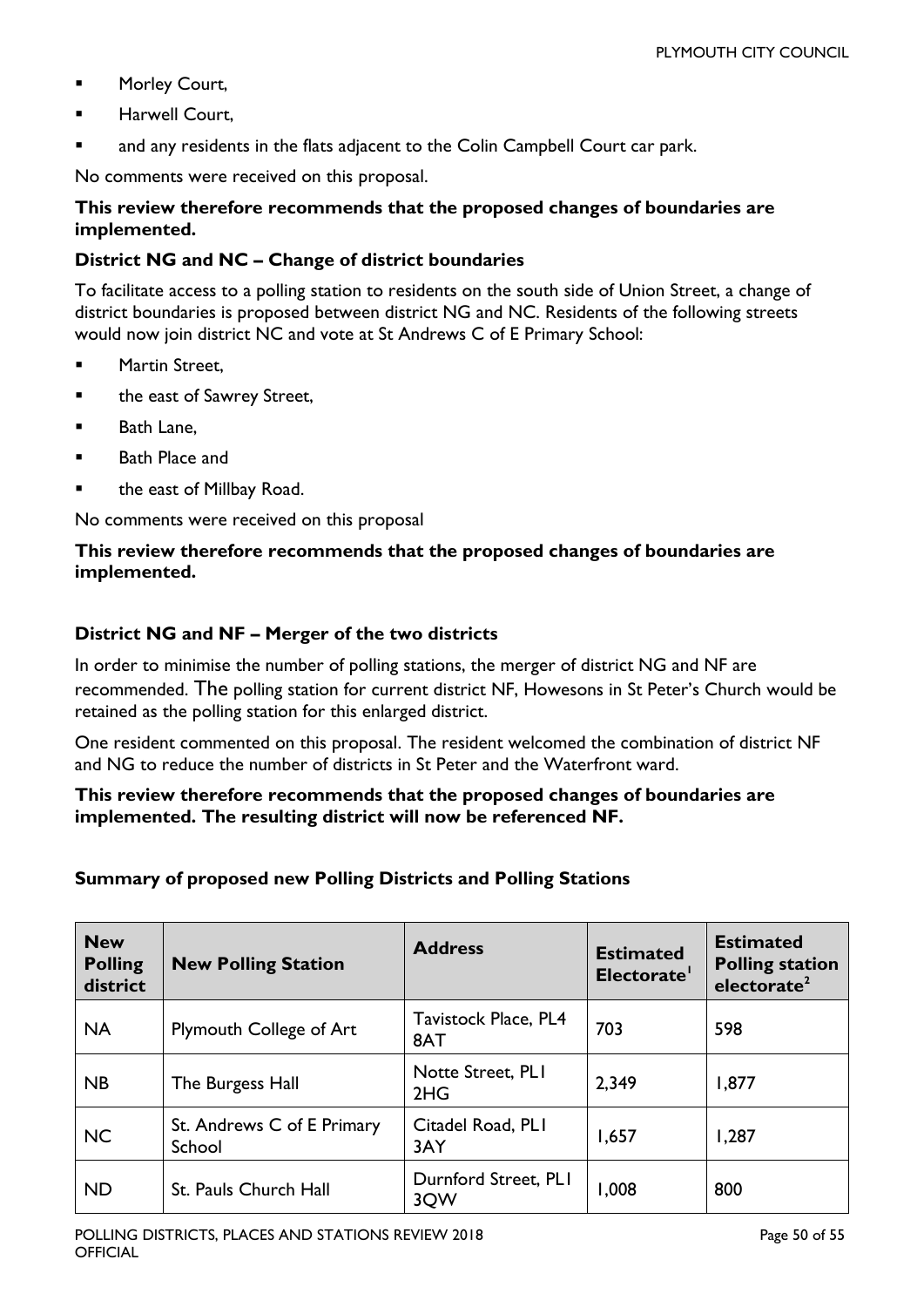#### PLYMOUTH CITY COUNCIL

| <b>NE</b> | The Millfield Trust HQ<br><b>Business Centre</b> | Union Street, PLI<br>3HQ   | 1,736 | 1,425 |
|-----------|--------------------------------------------------|----------------------------|-------|-------|
| NF        | Howesons in St. Peters<br>Church                 | Wyndham Square,<br>PLI 5EG | 2,133 | 1,795 |
| <b>NG</b> | <b>Pilgrim Primary School</b>                    | Oxford Street, PLI<br>5BQ  | 1,530 | 1,261 |

<sup>1</sup> Total number of registered electors in the district.

<sup>2</sup> Number of registered electors in the district who have opted to vote at a polling station.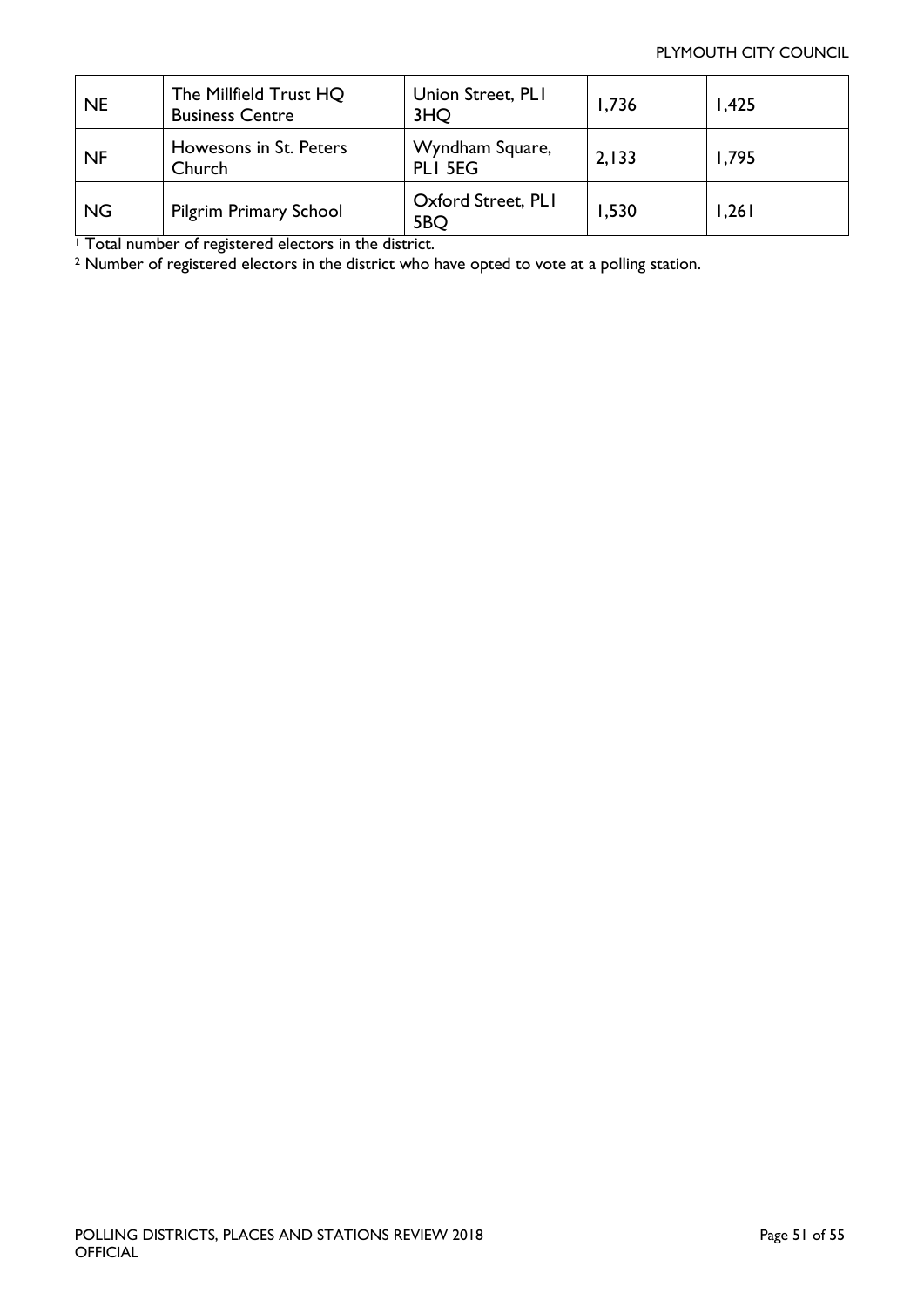#### <span id="page-51-0"></span>**STOKE WARD**

| <b>Polling</b><br>district | <b>Polling station</b>                       | Electorate' | <b>Recommendations</b>  |
|----------------------------|----------------------------------------------|-------------|-------------------------|
| JA                         | St. Barnabas Church (Now Redeemer<br>Church) | 2,691       | No change               |
| JB                         | <b>Stoke Damerel Centre</b>                  | 1,835       | No change               |
| JC                         | <b>Stoke Methodist Church</b>                | 1,499       | No change               |
| JD                         | <b>Pilgrim United Reformed Church</b>        | 2,808       | No change               |
| E                          | St. Marks Church                             | 1,213       | $\overline{N}$ o change |

#### **Existing Polling Districts**

#### **Existing Polling Stations**

| <b>Polling</b><br>district | <b>Polling station</b>                       | <b>Polling</b><br><b>Station</b><br>Electorate <sup>2</sup> | <b>Disabled</b><br><b>Access</b> | <b>Recommendations</b>  |
|----------------------------|----------------------------------------------|-------------------------------------------------------------|----------------------------------|-------------------------|
| JA                         | St. Barnabas Church (Now<br>Redeemer Church) | 2,185                                                       | Yes                              | No change               |
| JB                         | <b>Stoke Damerel Centre</b>                  | 1,477                                                       | Yes                              | No change               |
| C                          | <b>Stoke Methodist Church</b>                | 1,221                                                       | Yes                              | $\overline{N}$ o change |
| JD                         | <b>Pilgrim United Reformed Church</b>        | 2,330                                                       | Yes                              | No change               |
| JE                         | St. Marks Church                             | 1,042                                                       | Yes                              | No change               |

<sup>1</sup> Total number of registered electors in the district.

<sup>2</sup> Number of registered electors in the district who have opted to vote at a polling station.

#### **No changes of polling district or polling stations are proposed in this ward.**

#### **St Barnarbas' Church in district JA (Now Redeemer Church)**

One resident asked us to check the suitability of the disabled access to St Barnabas' Church, now Church of the Redeemer.

A visit was undertaken in December 2018 to evaluate the suitability of the building for the purpose of holding an election. A drop-off point is available near the ramp leading to the church. The entrance to the church is made via double doors. Car parking facilities are limited and can be restricted to disabled electors on the day of polling.

No alternative locations were put forward during the consultation and none were identified as a replacement.

#### **The review therefore recommends no change to this polling station.**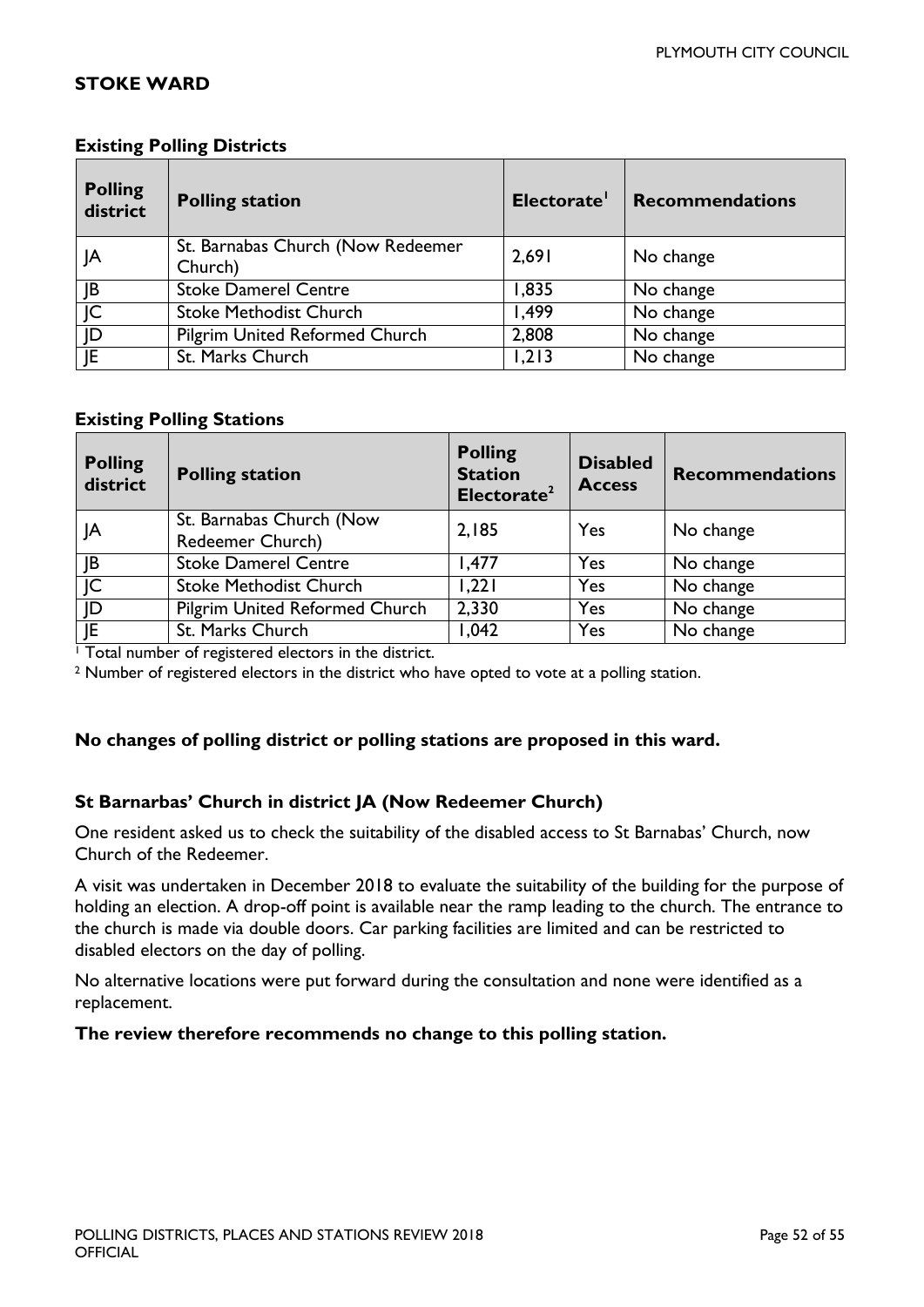#### <span id="page-52-0"></span>**SUTTON AND MOUNT GOULD WARD**

|                            | -8                                            |       |                              |  |  |
|----------------------------|-----------------------------------------------|-------|------------------------------|--|--|
| <b>Polling</b><br>district | <b>Polling Station</b>                        |       | Electorate   Recommendations |  |  |
| <b>OA</b>                  | Mount Gould Methodist Church                  | 1,505 | No change                    |  |  |
| <b>OB</b>                  | Salisbury Road Primary School                 | 1,488 | No change                    |  |  |
| $\overline{OC}$            | Salisbury Road Baptist Church Hall            | 1,482 | No change                    |  |  |
| <b>OD</b>                  | <b>Tothill Community Centre</b>               | 1,268 | No change                    |  |  |
| <b>OE</b>                  | Plymouth & District Table Tennis League<br>HQ | 1,067 | Merger with district OF      |  |  |
| OF                         | Prince Rock Primary School                    | 1,722 | Merger with district OE      |  |  |
| $\overline{OG}$            | <b>Tresillian Street Centre</b>               | 852   | Merger with district OH      |  |  |
| OH                         | <b>Tresillian Street Centre</b>               | 371   | Merger with district OG      |  |  |

#### **Existing Polling Districts**

#### **Existing Polling Stations**

| <b>Polling</b><br>district | <b>Polling Station</b>                        | <b>Polling</b><br>station<br>electorate <sup>2</sup> | <b>Disabled</b><br>access | <b>Recommendations</b> |
|----------------------------|-----------------------------------------------|------------------------------------------------------|---------------------------|------------------------|
| <b>OA</b>                  | Mount Gould Methodist Church                  | 1,316                                                | Yes                       | No change              |
| <b>OB</b>                  | Salisbury Road Primary School                 | 1,313                                                | Yes                       | Replacement            |
| <b>OC</b>                  | Salisbury Road Baptist Church Hall            | 1,291                                                | Yes                       | No change              |
| <b>OD</b>                  | <b>Tothill Community Centre</b>               | 1,047                                                | Yes                       | No change              |
| <b>OE</b>                  | Plymouth & District Table Tennis<br>League HQ | 942                                                  | $Yes*$                    | Replacement            |
| <b>OF</b>                  | Prince Rock Primary School                    | 1,414                                                | Yes                       | No change              |
| <b>OG</b>                  | <b>Tresillian Street Centre</b>               | 726                                                  | Yes                       | No change              |
| OH                         | <b>Tresillian Street Centre</b>               | 258                                                  | Yes                       | No change              |

\* Although this polling stations is equipped to enable access for all voters a recent inspection visit brought about a concern regarding the accessibility of this polling station to electors with disabilities.

<sup>1</sup> Total number of registered electors in the district.

<sup>2</sup> Number of registered electors in the district who have opted to vote at a polling station.

#### **Recommendations**

#### **Districts OG and OH – merger of the districts**

District OG and OH are small adjacent districts which both use the Tresilian Street Centre as a polling place, following the closure of the previous polling station in district OH in 2017. There is a possibility to merge district OG and OH and to retain the Tresilian street centre as the polling station for this district.

In order to facilitate access to this polling station, a redrawing of the boundaries of this district is proposed. The new boundary for district OG would now follow Gdynia Way and the Laira Bridge Road. Residents south of these streets would now vote at the Tresillian Street Centre.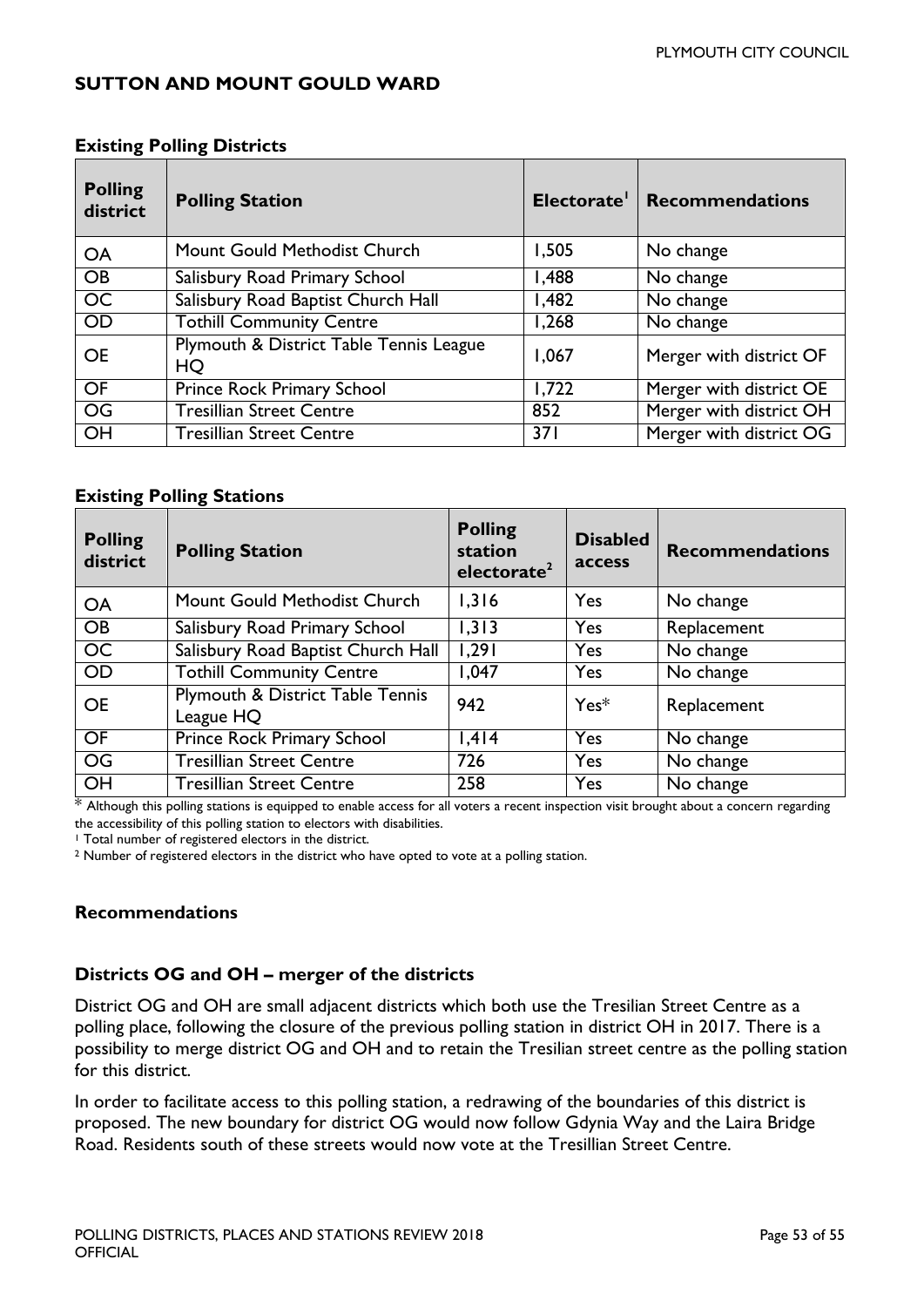#### **This review therefore recommends that the proposed changes of boundaries are implemented. This review recommends the Tresillian Street centre as the polling station for this enlarged district.**

#### **Districts OE and OF – merger of the districts**

A recent inspection visit brought about a concern regarding the accessibility of the Plymouth & District Table Tennis League HQ to electors with disabilities. A suitable alternative polling station could not be identified in this district. There is a possibility to merge district OE and OF and to continue using Prince Rock Primary School as a double polling station for an enlarged district. Prince Rock Primary School is already a polling station for district OF. It would be conveniently located in the centre of the proposed new district with good public transport links.

No comments were received on this proposal.

#### **This review therefore recommends that the proposed changes of boundaries are implemented.**

#### **District OA – Mount Gould Methodist Church**

One resident expressed concerns about the ward boundary between Efford and Lipson ward and Sutton and Mount Gould ward. Due to the design of the boundary, the resident has to vote at Mount Gould Methodist Church, which is further away than the polling station on Kensington Road, which services district PA in Efford and Lipson.

As ward boundaries feel outside of the scope of this review and consultation, and are beyond our mandate, this comment could not be taken into account.

#### **St Judes' Church to become polling station for OB**

The church is currently an out of ward polling station for St Peter and the Waterfront ward. This report recommends decommissioning the church in order to identify a location within the ward. St Jude's church is a good location within district OB and is ideally situated to become the new polling station for district OB as a replacement for Salisbury Road Primary School.

#### **This review recommends a change of polling station from Salisbury Road Primary School to St Jude's Church.**

# **Summary of proposed new Polling Districts and Polling Stations**

| <b>New</b><br><b>Polling</b><br>district | <b>New Polling Station</b>            | <b>Address</b>                     | <b>Estimated</b><br>Electorate' | <b>Estimated</b><br><b>Polling station</b><br>electorate <sup>2</sup> |
|------------------------------------------|---------------------------------------|------------------------------------|---------------------------------|-----------------------------------------------------------------------|
| <b>OA</b>                                | Mount Gould Methodist<br>Church       | Faringdon Road, PL4<br>7NW         | 1,505                           | 1,316                                                                 |
| <b>OB</b>                                | St Jude's Church                      | Beaumont Road, PL4<br>9BJ          | 1,488                           | 1,313                                                                 |
| <b>OC</b>                                | Salisbury Road Baptist<br>Church Hall | Rosebery Avenue,<br>PL4 8SX        | 1,482                           | 1,291                                                                 |
| <b>OD</b>                                | <b>Tothill Community Centre</b>       | Knighton Road, PL4<br>9DA          | 1,268                           | 1,047                                                                 |
| <b>OE</b>                                | Prince Rock Primary School            | Embankment Road,<br><b>PL4 9 F</b> | 2,789                           | 2,356                                                                 |